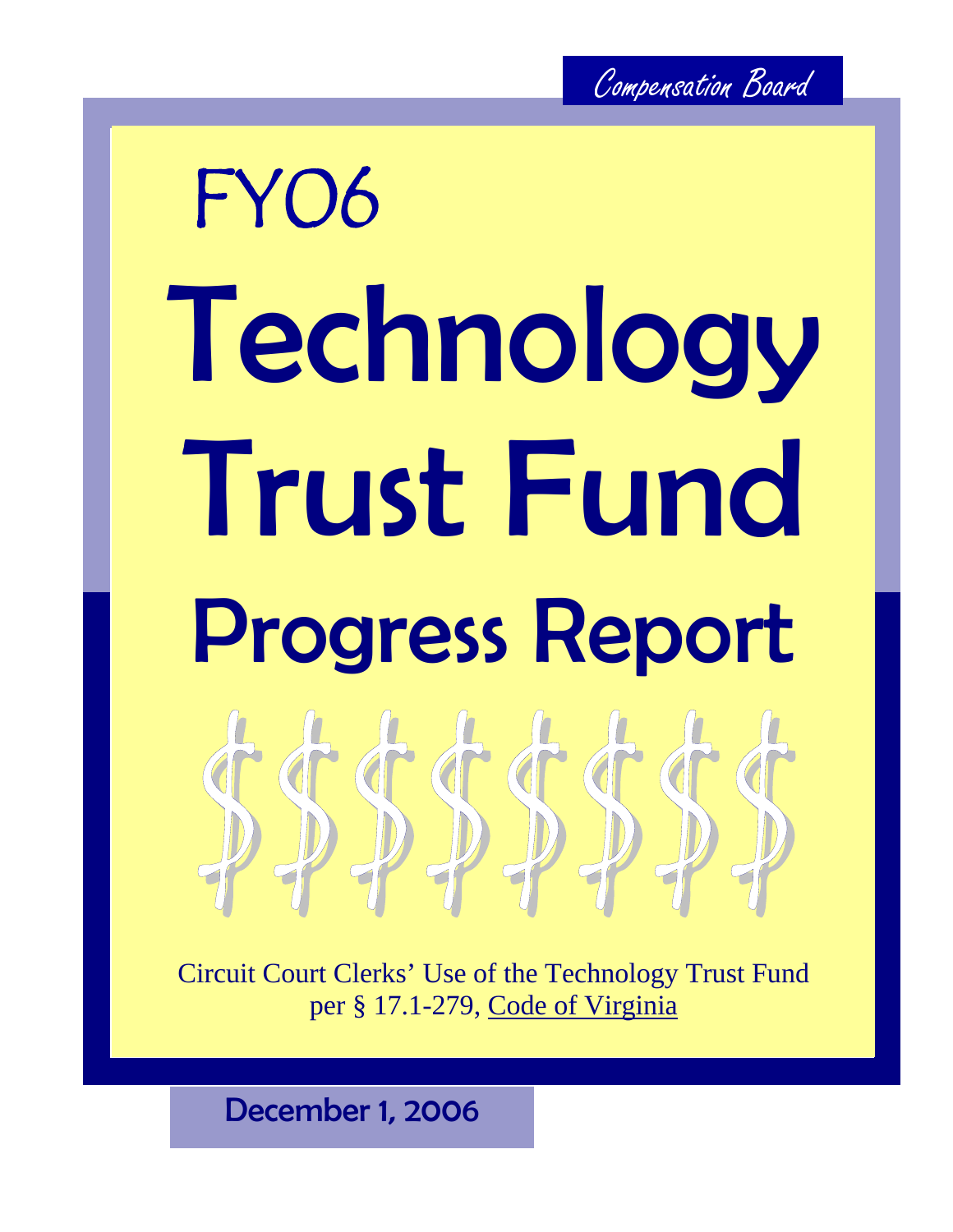| CIRCUIT COURT CLERKS' TTF COLLECTIONS AND EXPENDITURES FROM FY97 TO FY06 6             |  |
|----------------------------------------------------------------------------------------|--|
|                                                                                        |  |
|                                                                                        |  |
|                                                                                        |  |
|                                                                                        |  |
|                                                                                        |  |
|                                                                                        |  |
|                                                                                        |  |
| CIRCUIT COURT CLERKS NOT RETURNING THE SRA CERTIFICATION FORM BY JULY 19, 2006 10      |  |
|                                                                                        |  |
|                                                                                        |  |
|                                                                                        |  |
|                                                                                        |  |
|                                                                                        |  |
| WEBSITE ADDRESSES OF CLERKS WHO CERTIFY TO CURRENTLY PROVIDING SRA TO LAND RECORDS 14  |  |
| PERCENTAGE OF CIRCUIT COURT CLERKS WHO PROVIDE ELECTRONIC LAND RECORDS  15             |  |
| PERCENTAGE OF CIRCUIT COURT CLERKS WHO PROVIDE ONSITE ACCESS TO LAND RECORDS  16       |  |
| PERCENTAGE OF CIRCUIT COURT CLERKS WHO PROVIDE SECURE REMOTE ACCESS TO LAND RECORDS 16 |  |
| CIRCUIT COURT CLERKS REPORT TO CURRENTLY PROVIDING SRA TO LAND RECORDS 17              |  |
| NUMBER OF PAID SUBSCRIBERS FOR SECURE REMOTE ACCESS TO LAND RECORDS 18                 |  |
|                                                                                        |  |
|                                                                                        |  |
|                                                                                        |  |
|                                                                                        |  |
| NUMBER OF AUTOMATED SYSTEMS LINKED TO ELECTRONIC LAND RECORDS STATEWIDE  22            |  |
|                                                                                        |  |
|                                                                                        |  |
| LOCALITY VENDORS AND OTHER VENDORS FOR LAND RECORDS MANAGEMENT IN FY06 24              |  |
|                                                                                        |  |
|                                                                                        |  |
| FIVE-YEAR AVERAGE PERCENTAGE OF CIRCUIT COURT CLERKS' TECHNOLOGY PROJECTS  26          |  |
|                                                                                        |  |
|                                                                                        |  |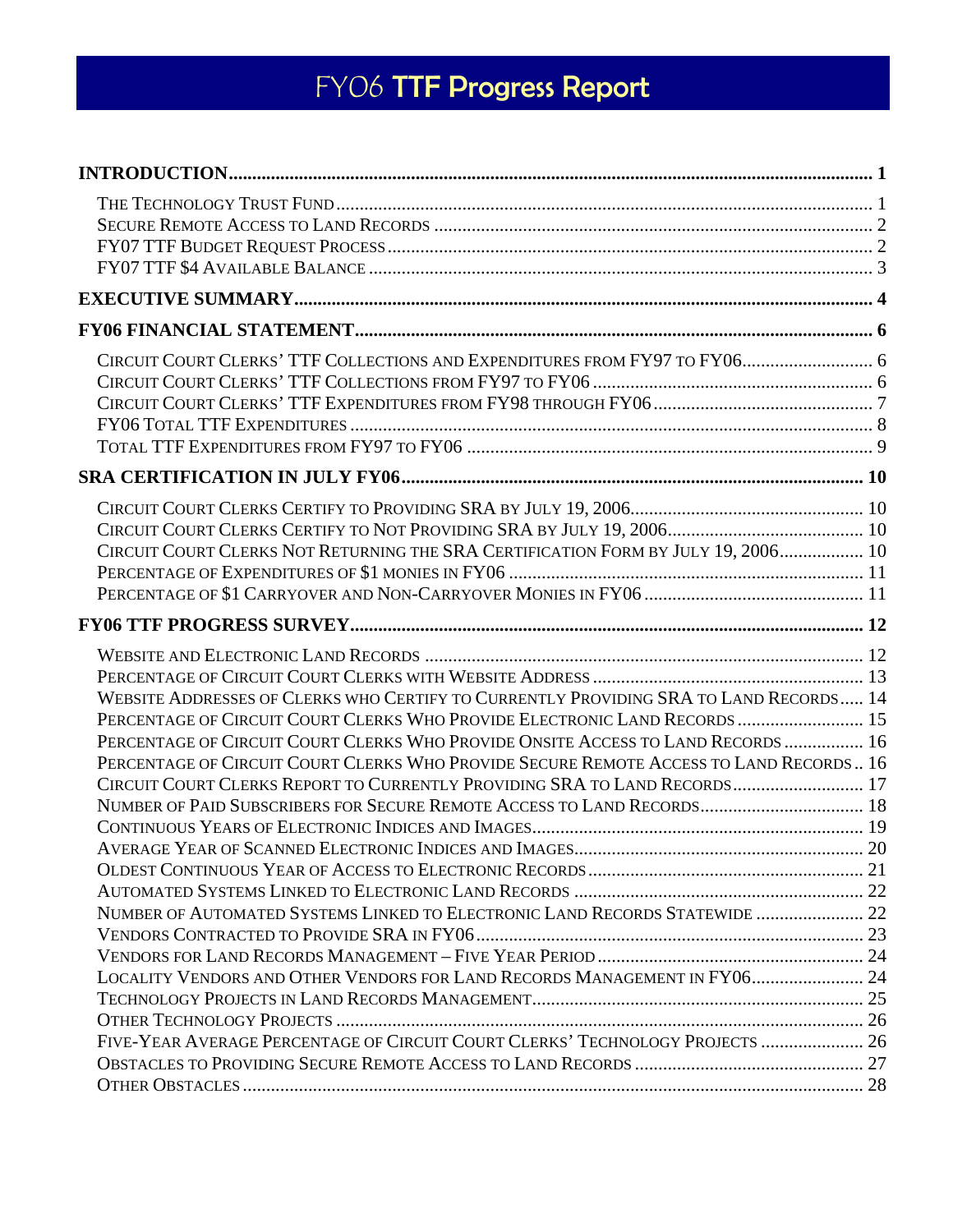| CIRCUIT COURT CLERKS CERTIFY TO CURRENTLY PROVIDING SRA TO LAND RECORDS 29<br>CIRCUIT COURT CLERKS CERTIFYING TO NOT CURRENTLY PROVIDING SRA TO LAND RECORDS  30 |  |
|------------------------------------------------------------------------------------------------------------------------------------------------------------------|--|
|                                                                                                                                                                  |  |
|                                                                                                                                                                  |  |
|                                                                                                                                                                  |  |
|                                                                                                                                                                  |  |
|                                                                                                                                                                  |  |
|                                                                                                                                                                  |  |
|                                                                                                                                                                  |  |
|                                                                                                                                                                  |  |
| APPENDIX 1 - TTF NON-GENERAL FUND CASH TRANSACTIONS FROM FY97 TO FY06  41<br>APPENDIX 5-FY07 TTF \$4 AND \$1 FUND REQUESTS FOR EQUIPMENT AND SERVICES  52        |  |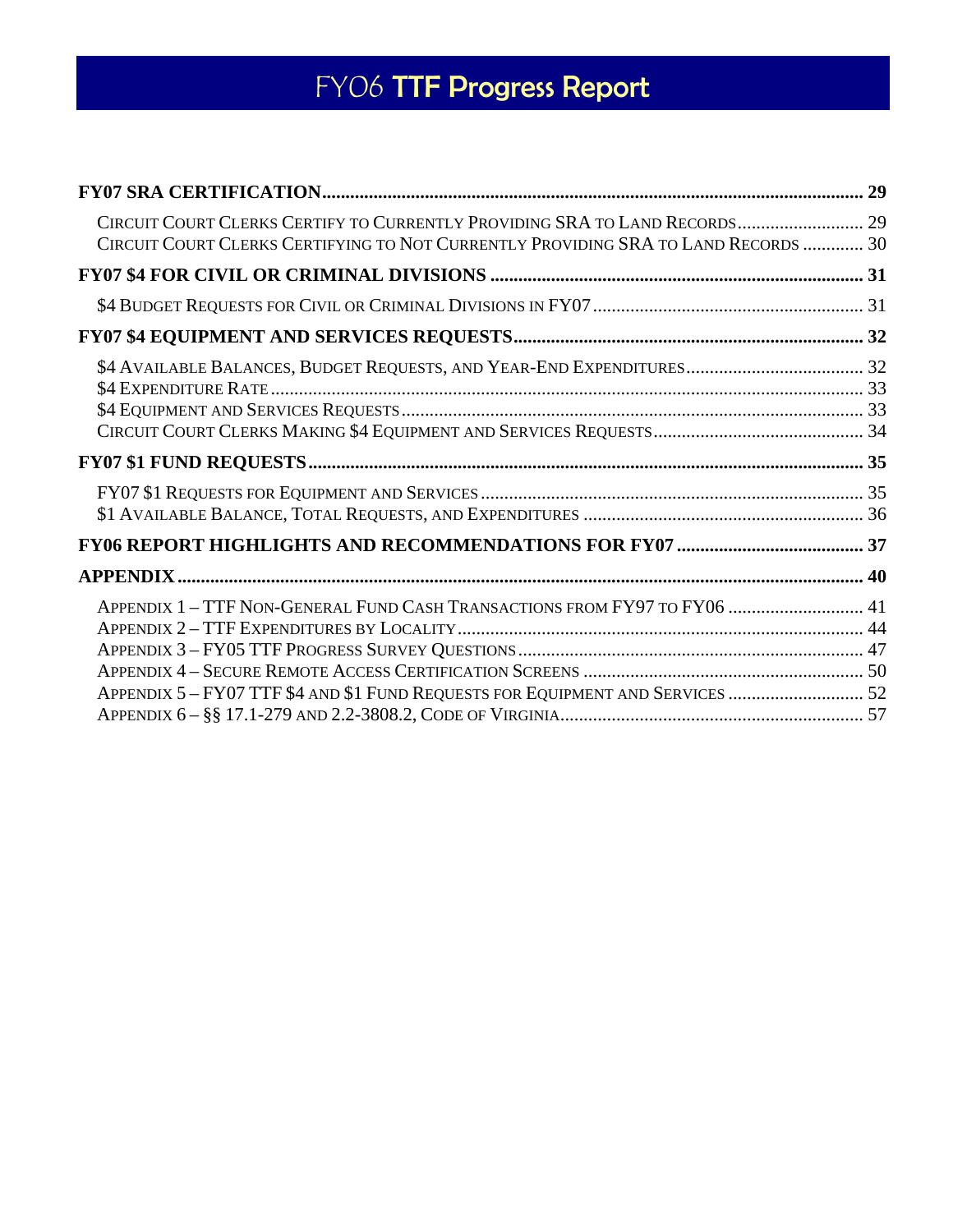<span id="page-3-0"></span>Introduction

The purpose of this report is to provide an annual update of the progress Circuit Court Clerks are making in providing secure remote access to land records on or before July 1, 2007.

#### **The Technology Trust Fund**

The Technology Trust Fund (TTF) originated in 1996 with § 17.1-279, Code of Virginia, that legislated a \$3 fee, known as the Technology Trust Fund Fee, to be assessed by the Clerk of each Circuit Court in every law and chancery action, upon each instrument recorded in the deed book, and upon each judgment docketed in the lien docket book. Effective July 1, 2004, the fee was increased to \$5 and the General Assembly has since specified intent that all Circuit Court Clerks in Virginia provide secure remote access to land records on or before July 1, 2007. The TTF fee is deposited to the State Treasury into a trust fund and the Compensation Board maintains a record of the deposits made by each Circuit Court Clerk.

Four dollars of the \$5 fee are allocated by the Compensation Board for the purposes of: (i) developing and updating individual land records automation plans for individual Circuit Court Clerks' offices; (ii) implementing automation plans to modernize land records in individual clerk's offices and provide secure remote access to land records throughout the Commonwealth; (iii) obtaining and updating office automation and information technology equipment, including software and conversion services; (iv) preserving, maintaining and enhancing court records, including, but not limited to, the costs of repairs, maintenance, service contracts and system upgrades; and (v) improving public access to court records. TTF funds may not be used for personnel costs within the Circuit Court Clerks' offices. The legislation requires that Circuit Court Clerks submit to the Compensation Board a written certification that the Clerk's proposed technology improvements of land records will accommodate secure remote access on a statewide basis.

The remaining \$1 of the TTF fee collected by each Circuit Court Clerk is amassed into a fund known as the \$1 Fund. The Compensation Board may allocate from the \$1 Fund (i) for the purposes of funding studies to develop and update individual land-records automation plans for individual clerk's offices and (ii) for the purposes enumerated above to implement the plan to modernize land records in individual clerk's offices and provide secure remote access to land records throughout the Commonwealth. Priority allocation from the \$1 Fund may be given to those individual clerk's offices whose deposits into the trust fund would not be sufficient to implement its modernization plan. The legislation requires that Circuit Court Clerks submit to the Compensation Board a written certification that the clerk's proposed technology improvements of land records will accommodate secure remote access on a statewide basis.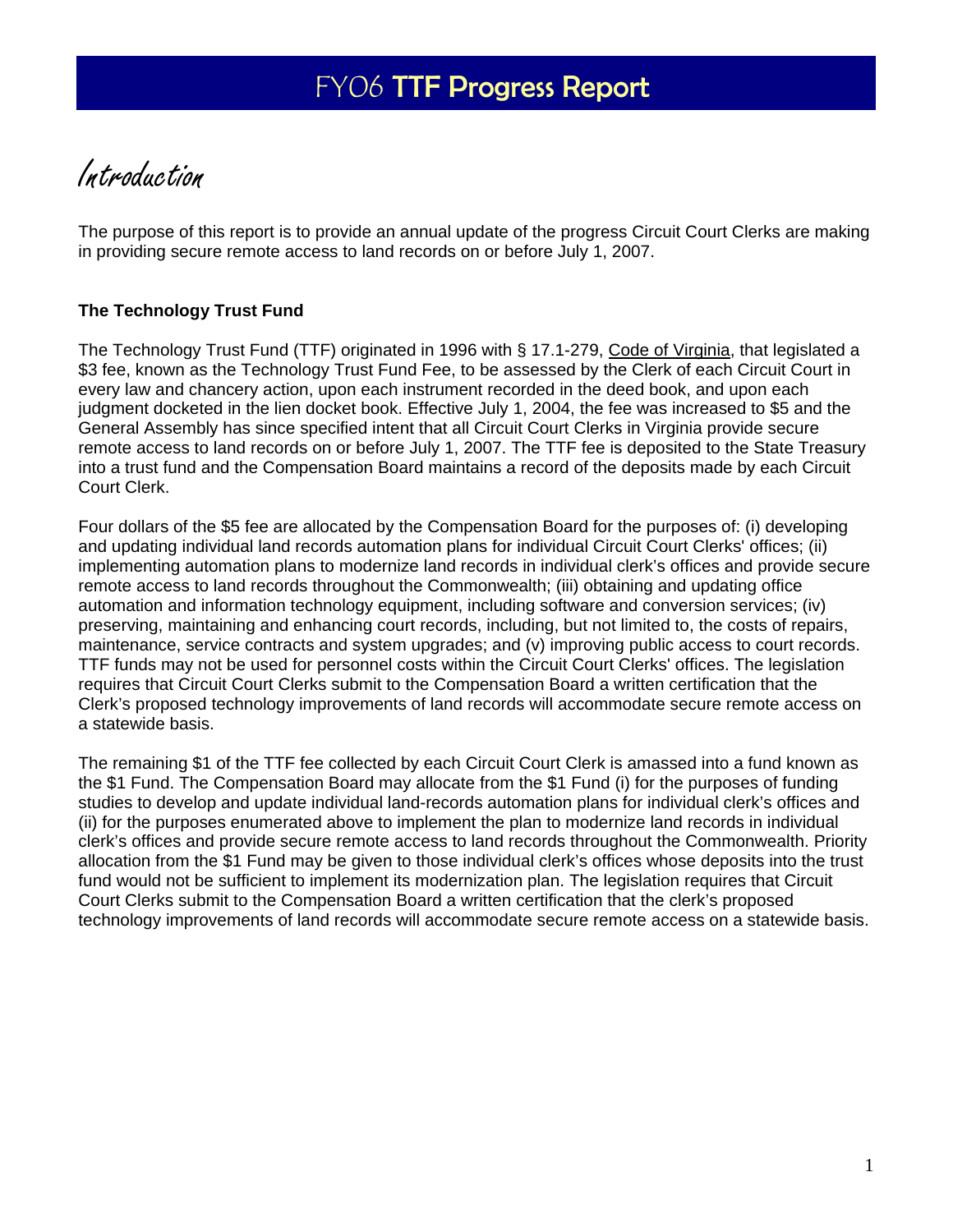#### <span id="page-4-0"></span>**Secure Remote Access to Land Records**

In the Code of Virginia, § 17.1-279 requires Circuit Court Clerks or their designated technology services vendor(s) to certify compliance with security standards developed by the Virginia Information Technologies Agency (VITA) found in the document *Security Standard for Restricted Remote Access to Documents on Court-Controlled Websites, ITRM STANDARD SEC503-02* (dated March 28, 2005), and all subsequent revisions. This document is located on the VITA website at http://www.vita.virginia.gov/docs/psg/Rem\_Accs\_Docs\_on\_Crt-Contrd\_Webs-revision1.pdf. The safeguards in this standard define what is meant by "secure" land records. Remote access is defined in the security standard as allowing inspection to a court record without the need to physically visit the courthouse where the court record is maintained. The Land Records Management Task Force defines land records as "deeds, deeds of trust, maps, and plats" in the document *Modernizing Land Records in Virginia, Final Report, January 1, 1998.* 

In the Code of Virginia, § 2.2-3808.2 prohibits the posting of certain information on the Internet. The 2005 VITA security standard requires that Circuit Court Clerks make a self-certification to comply with § 2.2- 3808.2. Compensation Board staff embedded the self-certification in the FY06 TTF Budget Request Process in COIN (Constitutional Officers Information Network), an online financial management tool for Constitutional Officers, thus providing a substitute for the paper self-certification form, Appendix C, located in the 2005 VITA security standard. A summary of § 2.2-3808.2 includes: A) Circuit Court Clerks may not allow access to a document on a court-controlled Web site with an actual signature, Social Security Number, date of birth, maiden name, financial account number, or name/age of a minor child; B) Circuit Court Clerks must post a list of documents routinely found on the court-controlled Web site; C) as provided by law, access to the original document is maintained; D) Circuit Court Clerks must restrict remote access to documents containing the above information to subscribers that are pre-approved and registered; E) Circuit Court Clerks are immune from suit arising from any acts or omissions relating to providing secure remote access on the Internet pursuant to this section unless the clerk was grossly negligent or engaged in willful misconduct; and F) the sunset of this provision of law is July 1, 2007.

The complete text of §§ 17.1-279 and 2.2-3808.2, Code of Virginia, is located in the Appendix of this report.

#### **FY07 TTF Budget Request Process**

In August of each year, Circuit Court Clerks have the opportunity to request TTF available funding for equipment and services. The Compensation Board allocates the funds requested by clerks in an amount not to exceed the deposits into the trust fund credited to their respective localities. The FY07 TTF Budget Request process is a sub-system of COIN and consisted of several options seamlessly integrated into a coherent whole, including:

- FY06 TTF Progress Survey;
- Certification for Secure Remote Access Security Standards;
- Election to FY07 Budget Request or Carry-over;
- \$4 for Civil or Criminal Divisions;
- \$4 TTF Equipment and/or Services Request(s);
- \$4 TTF Budget Request Certification;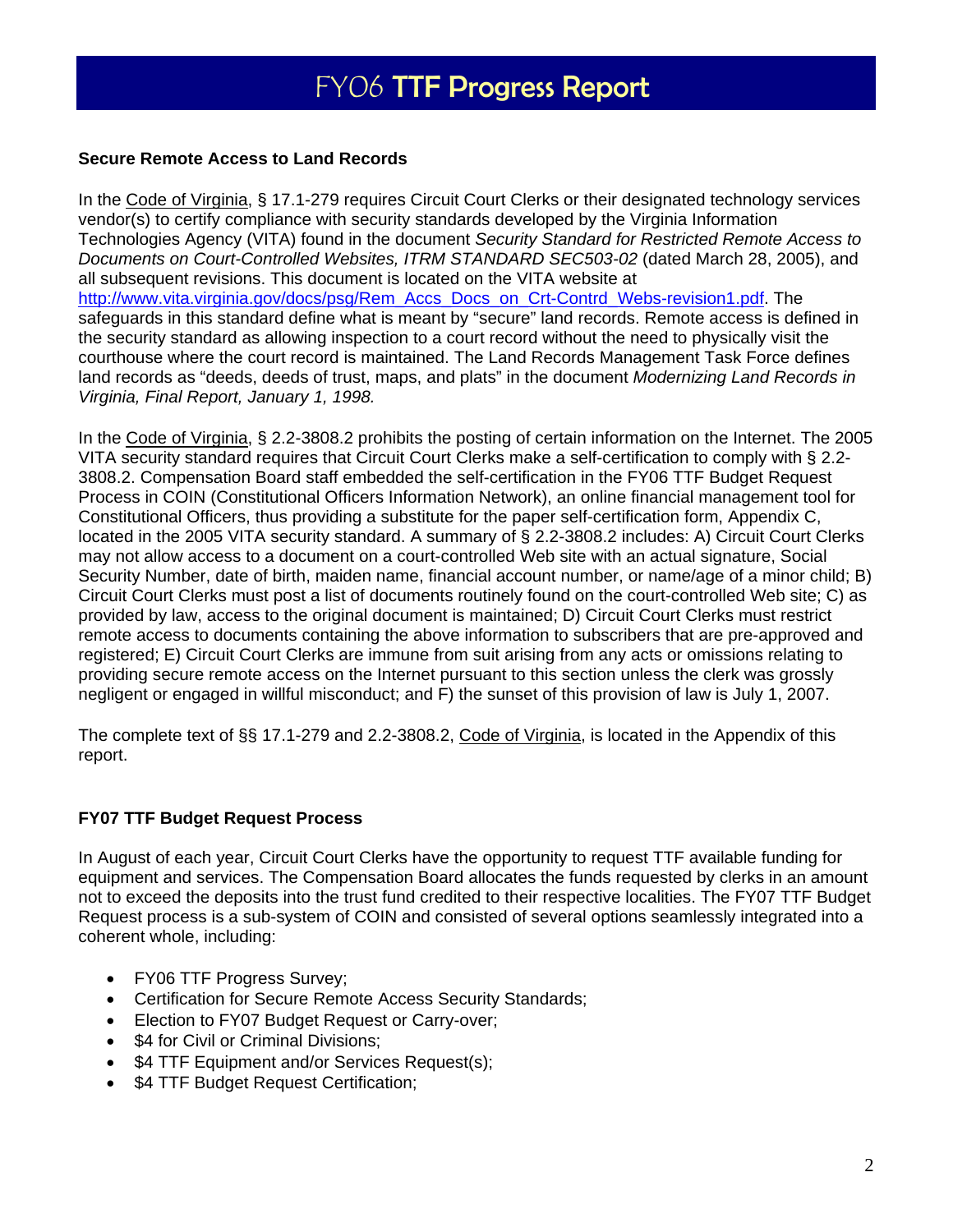- <span id="page-5-0"></span>\$1 Fund Request for Equipment and/or Services; and
- \$1 Fund Budget Request Certification.

Circuit Court Clerks had the month of August 2006 to complete the FY07 TTF Budget Request Process. If a Clerk does not complete the TTF Budget Request annual process in COIN, their TTF available balance automatically carries-over to a future fiscal year.

If a Circuit Court Clerk provides secure remote access to land records on or before July 1, 2007, then that Clerk may apply to the Compensation Board for an allocation from the Technology Trust Fund for automation and technology improvements in the Civil or Criminal Divisions, of his office. Such a request cannot exceed the deposits into the trust fund credited to that locality. As a condition of approval of a Civil or Criminal Divisions request, the Compensation Board may consider what local funds have been spent to accelerate technology improvements.

#### **FY07 TTF \$4 Available Balance**

The FY07 TTF \$4 Available Balance is computed using several factors. Any unused portion of TTF from the previous fiscal year is added to the TTF collections credited to that locality for the previous fiscal year. In FY07, as in FY06, a portion of TTF available funds was transferred to the Circuit Court Clerks' general operating funds to cover reimbursement of approved operating expenditures. The same amount was transferred in each fiscal year in each respective clerk's office. The formula for computing the TTF available balance for each clerk's office is:



A carry-over election in the FY07 TTF Budget Request Process means that the FY07 TTF Available Balance is reserved until the following fiscal year (FY08). The Compensation Board considers mid-year access to TTF funds not previously budgeted in August on a case-by-case basis and the availability of unencumbered funds. Application to the Compensation Board for mid-year access to TTF money not previously requested in August is made through a mid-year docket request. Instructions for making a mid-year docket request can be found on the Compensation Board website at http://www.scb.state.va.us/docs/ttfmidyearrequest.pdf. Mid-year access to TTF monies is not guaranteed to clerks who do not submit a budget request in August.

A budget election and carry-over election are mutually exclusive. A Circuit Court Clerk must choose to either make a budget request for equipment and/or services or carry-over their TTF Available Balance.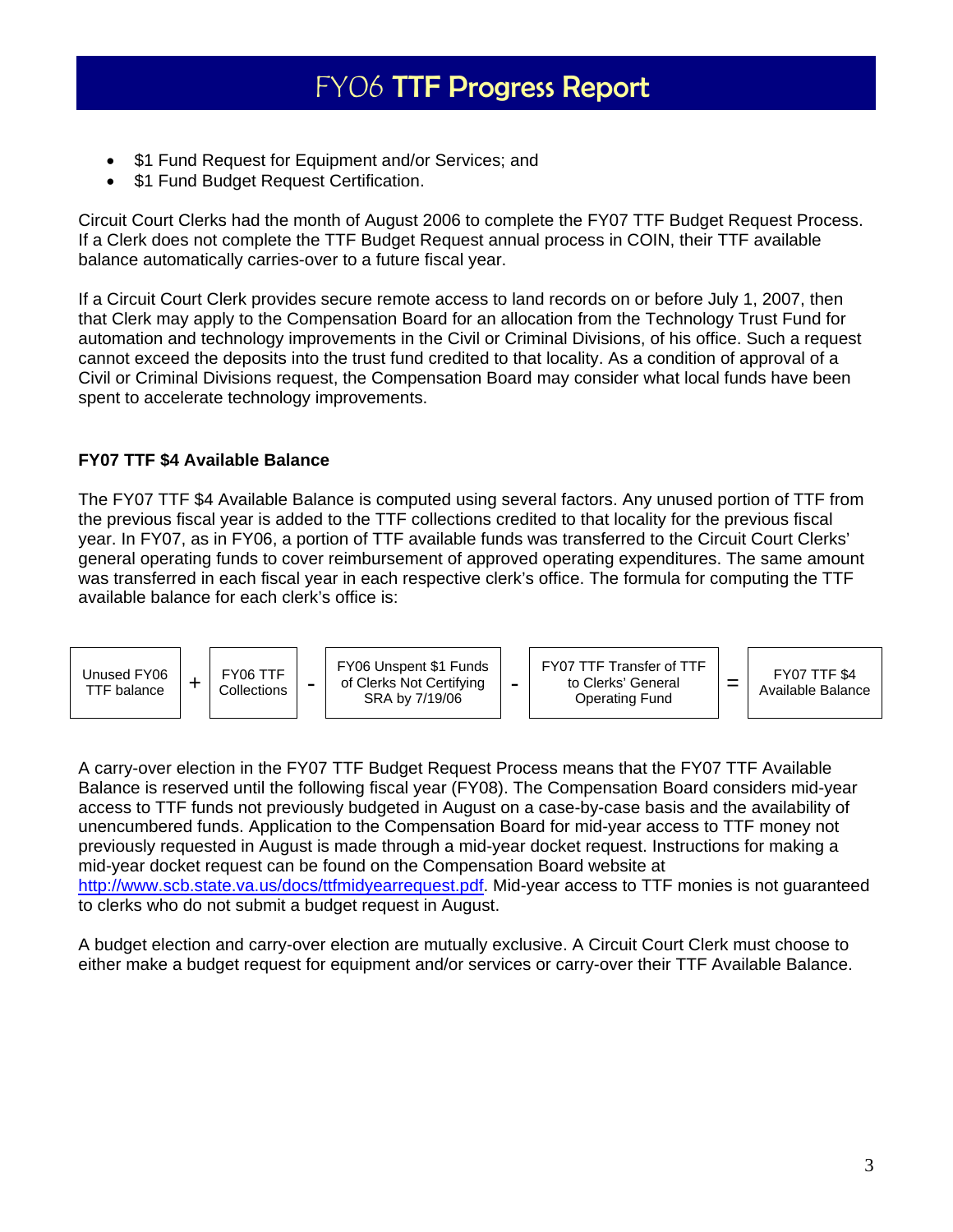<span id="page-6-0"></span>Executive Summary

#### **FY06 TTF Financial Statement**

- In FY06, TTF **collections** by Circuit Court Clerks were \$12.8M. From FY97 to FY06, Circuit Court Clerks' TTF collections were \$73.2M.
- In FY06, Circuit Court Clerks' **expenditures** were \$7.4M and from FY97 to FY06, Circuit Court Clerks' expenditures were \$35.9M and account for 65 percent of all TTF expenditures.
- In FY06, **total expenditures** were \$9.2M and from FY97 to FY06, total TTF expenditures were \$55.6M.
- Transfers of TTF funds to offset **general fund reductions** to the Circuit Court Clerks' general fund appropriation were \$8.9M from FY97 to FY06. This represents 16 percent of total TTF expenditures.
- From FY97 to FY06, **budget reductions and transfers** of TTF funds to the Commonwealth's General fund were \$9.1M and account for 16 percent of TTF expenditures.
- **Administrative costs**, which have been split into three categories (consulting services, position costs, and COIN), were \$1.6M and account for approximately three percent of total expenditures.

#### **SRA Certification in July 2006**

- In FY06, **\$1,483,265 in \$1 monies** were approved for 66 Circuit Court Clerks.
- In July 2006, 32 of the **66 Clerks** (49 percent) certified to providing secure remote access (SRA) to land records and 34 Clerks (51 percent) certified to not providing SRA or did not return the certification form.
- In FY06, the total amount of **unexpended \$1 monies was \$667,263**.
- The **32 Clerks** who certified to providing SRA to land records by July 19, 2006, carried-over their \$1 monies, **totaling \$403,492**. The 34 Clerks who certified to not providing SRA or who did not return the certification form were required by the Compensation Board to return their \$1 monies to the \$1 Fund, totaling \$263,771.

#### **FY06 TTF Progress Survey**

- In the TTF Progress Survey, 52 Circuit Court Clerks (43 percent) listed a **website address** that provides up-to-date public notice of electronic indices and images.
- 110 Circuit Court Clerks (92 percent) reported to provide **electronic indices** of land records and 116 Clerks provide **electronic images** (97 percent).
- 67 Circuit Court Clerks (56 percent) reported to provide **secure remote access (SRA)** to electronic indices and 59 Clerks (49 percent) provide secure remote access to electronic images of land records.
- 114 Circuit Court Clerks (95 percent) reported to provide **continuous years** of electronic land records indices and 112 Clerks (93 percent) provides continuous years of electronic land records' images.
- The **average age** of electronic land records indices was 34 years old and the average age of electronic land records' images was 30 years old.
- The year of 1653 was reported as the **oldest reported electronic land records** index and the year of 1721 was the oldest reported electronic land records image.
- 22 Circuit Court Clerks reported 60 **automated systems** were linked to electronic land records in FY06.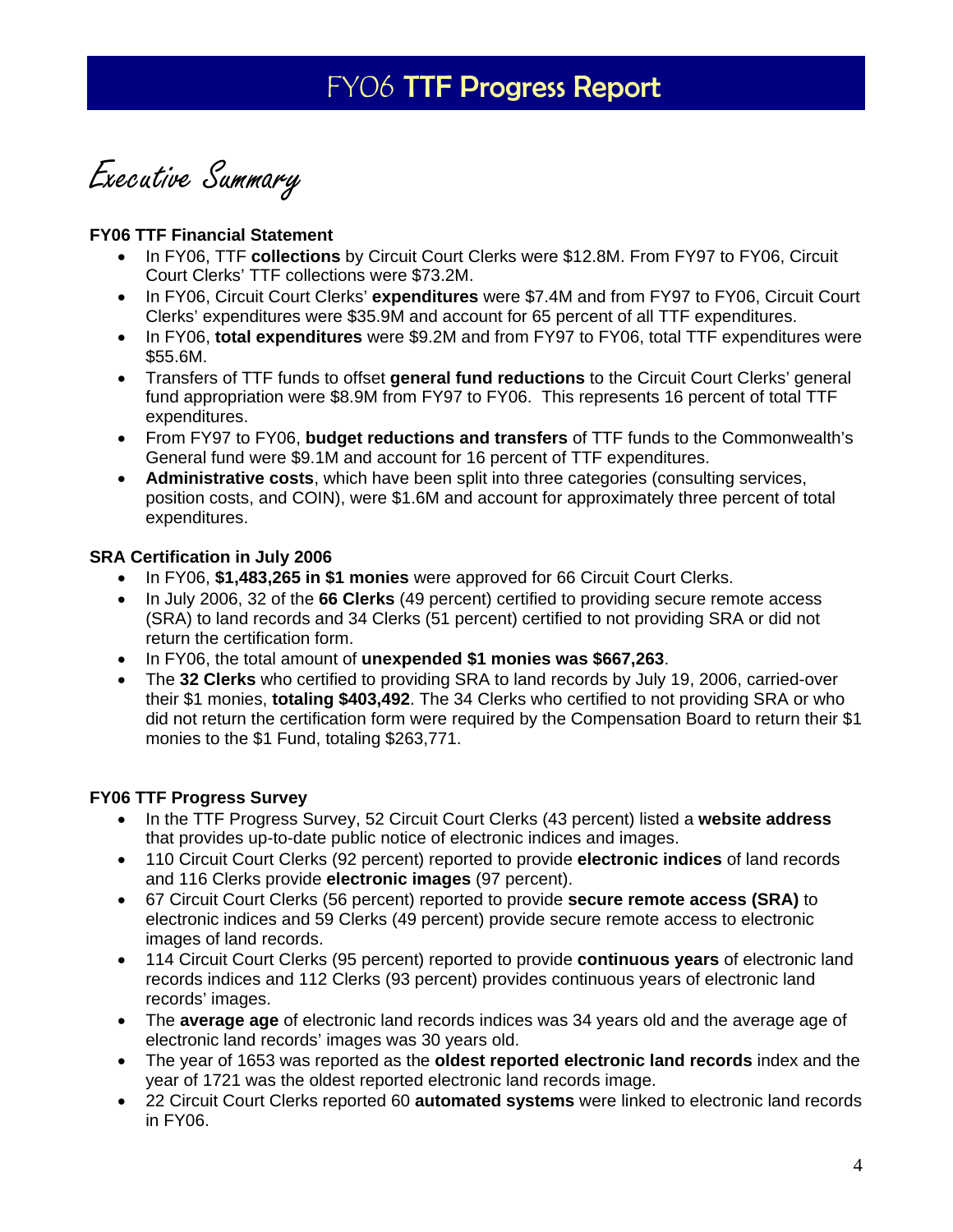- 72 Circuit Court Clerks (60 percent) have signed a contract with the Supreme Court of Virginia as their secure remote access **vendor** and 48 Clerks (40 percent) have contracted with another vendor for SRA.
- 95 Circuit Court Clerks (79 percent) reported the most common **technology project** for land records management is back scanning land records' images.
- 44 Circuit Court Clerks (37 percent) reported the most common **obstacle** in providing secure remote access was insufficient staff to handle the additional SRA workload.

#### **SRA Certification in the FY07 TTF Budget Request Process**

- 59 Circuit Court Clerks (49 percent) reported that their office currently provides **secure remote access** to land records. 61 Circuit Court Clerks (51 percent) reported that they do not currently provide secure remote access land records.
- 120 Circuit Court Clerks (100 percent) certified either current compliance or future compliance to **VITA security standards**.
- 39 out of the 59 Circuit Court Clerks (66 percent) who currently provide secure remote access to land records elected to use TTF monies in FY07 for technology improvements in the **Civil or Criminal Divisions**. Only 16 out of the 39 Clerks (41 percent) actually requested TTF for Civil or Criminal Divisions.

#### **FY07 \$4 for Civil or Criminal Divisions**

• 15 of the eligible 39 Circuit Court Clerks (38 percent) made a budget request for the Civil or Criminal Divisions, totaling \$1,605,438.

#### **FY07 \$4 TTF Equipment and Services Requests**

- The total FY07 \$4 **Available Balance was \$13.4M.**
- 118 Circuit Court Clerks (98 percent) requested to budget a **total of \$11.7M** for technology equipment and/or services.
- 12 Circuit Court Clerks (10 percent) requested \$192,843 in TTF funds for technology **equipment**.
- 118 Circuit Court Clerks (100 percent) requested \$11.6M TTF for technology **services**.

#### **FY07 \$1 TTF Fund Requests**

- In FY07, the \$1 Fund Available Balance **totaled \$3.1M.**
- 30 out of 61 eligible Circuit Court Clerks (49 percent) made a request from the \$1 TTF Fund for a **total of \$486,210** for additional technology equipment and/or services.
- Zero Circuit Court Clerks requested funds from the \$1 TTF Fund for technology **equipment**.
- 30 Circuit Court Clerks (100 percent) requested \$486,210 from the \$1 TTF Fund for technology **services**.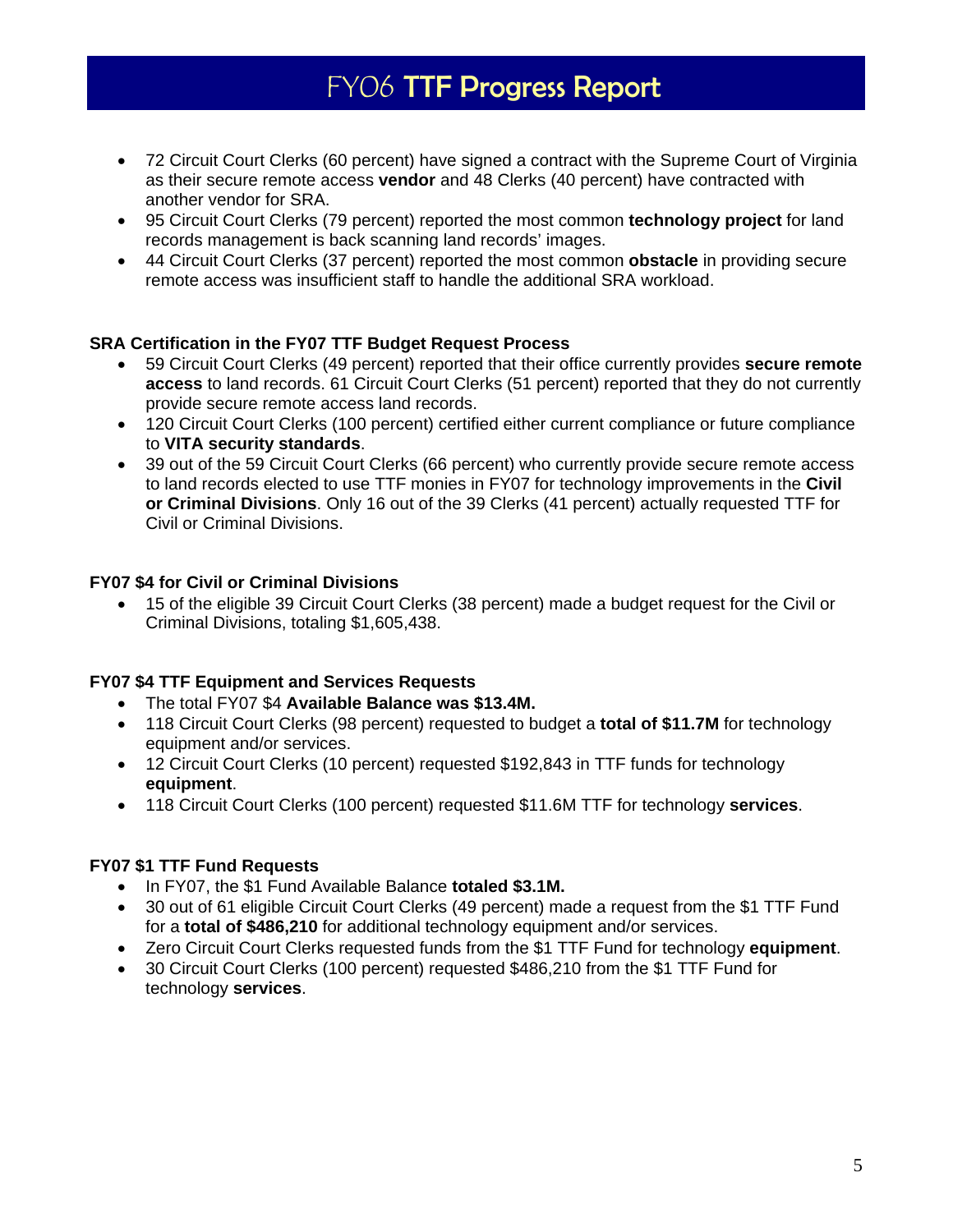<span id="page-8-0"></span>FY06 Financial Statement

**Circuit Court Clerks' TTF Collections and Expenditures from FY97 to FY06** 

|                  | <b>Cash Collections</b> | <b>Expenditures</b> |
|------------------|-------------------------|---------------------|
| FY97             | \$4,243,368.63          | \$0                 |
| <b>FY98</b>      | \$4,822,885.65          | \$886,404.38        |
| <b>FY99</b>      | \$5,768,994.81          | \$2,214,766.33      |
| FY <sub>00</sub> | \$5,051,605.90          | \$2,526,303.63      |
| FY01             | \$5,122,196.96          | \$4,757,461.75      |
| <b>FY02</b>      | \$6,586,856.51          | \$6,800,199.60      |
| FY03             | \$7,921,175.89          | \$3,661,213.59      |
| <b>FY04</b>      | \$8,512,088.24          | \$3,276,833.63      |
| <b>FY05</b>      | \$12,404,426.50         | \$4,367,868.63      |
| FY <sub>06</sub> | \$12,787,943.26         | \$7,437,389.01      |
| Total            | \$73,221,542.35         | \$35,928,440.55     |

**Circuit Court Clerks' TTF Collections from FY97 to FY06** 

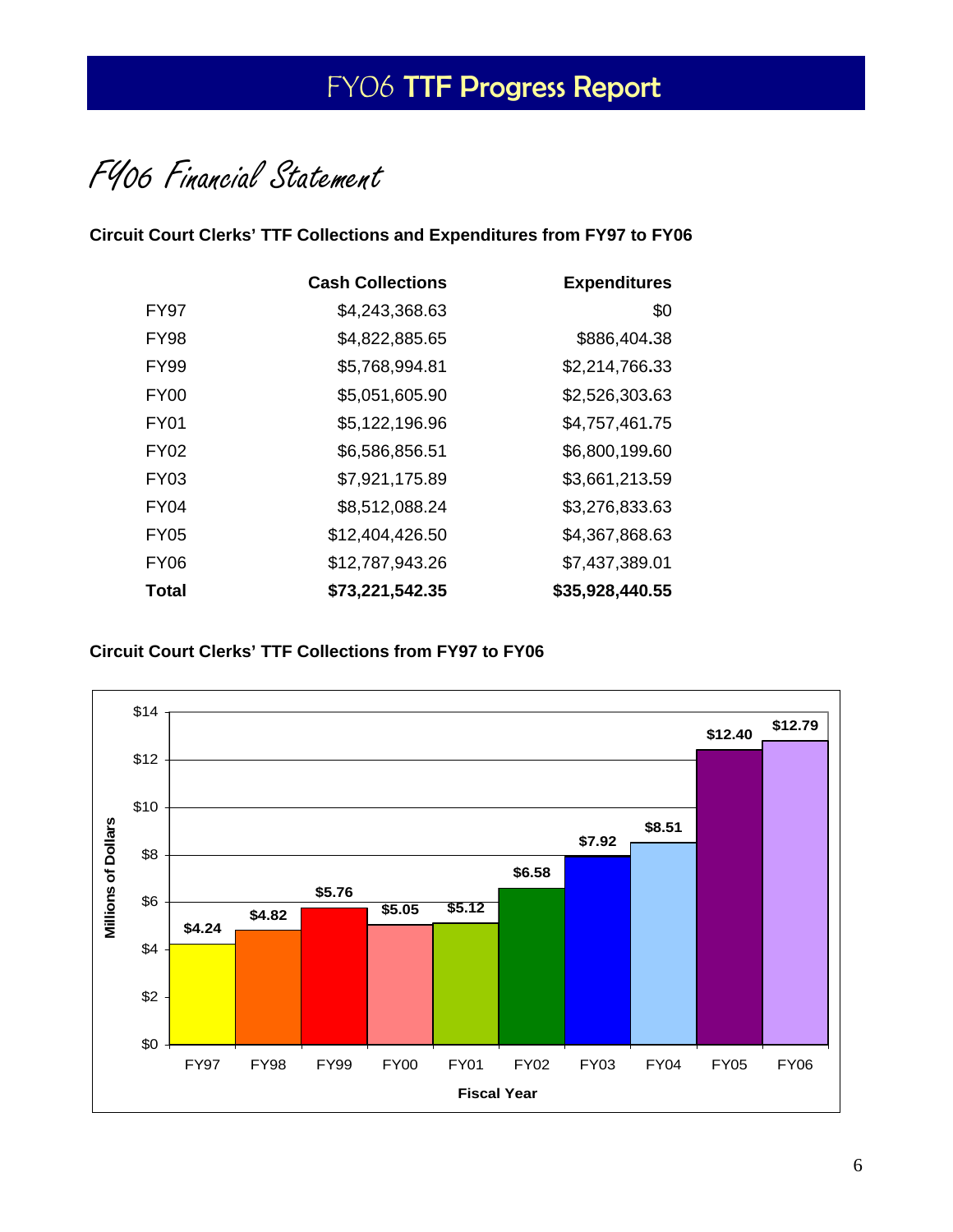

## <span id="page-9-0"></span>**Circuit Court Clerks' TTF Expenditures from FY98 through FY06**

In FY97, the Technology Trust Fund fee was \$3 and in FY05 it increased to \$5. In the ten-year period between FY97 and FY06, collections from the TTF fee increased from \$4,243,369 to \$12,787,943, a 201 percent increase.

Expenditures of Circuit Court Clerks increased from \$886,404 in FY98 to \$7,437,389 in FY06, a 739 percent increase. This represents average annual expenditures over the nine-year period of \$3,992,049. A matrix for Circuit Court Clerks' expenditures by locality is found in Appendix 2 of this report.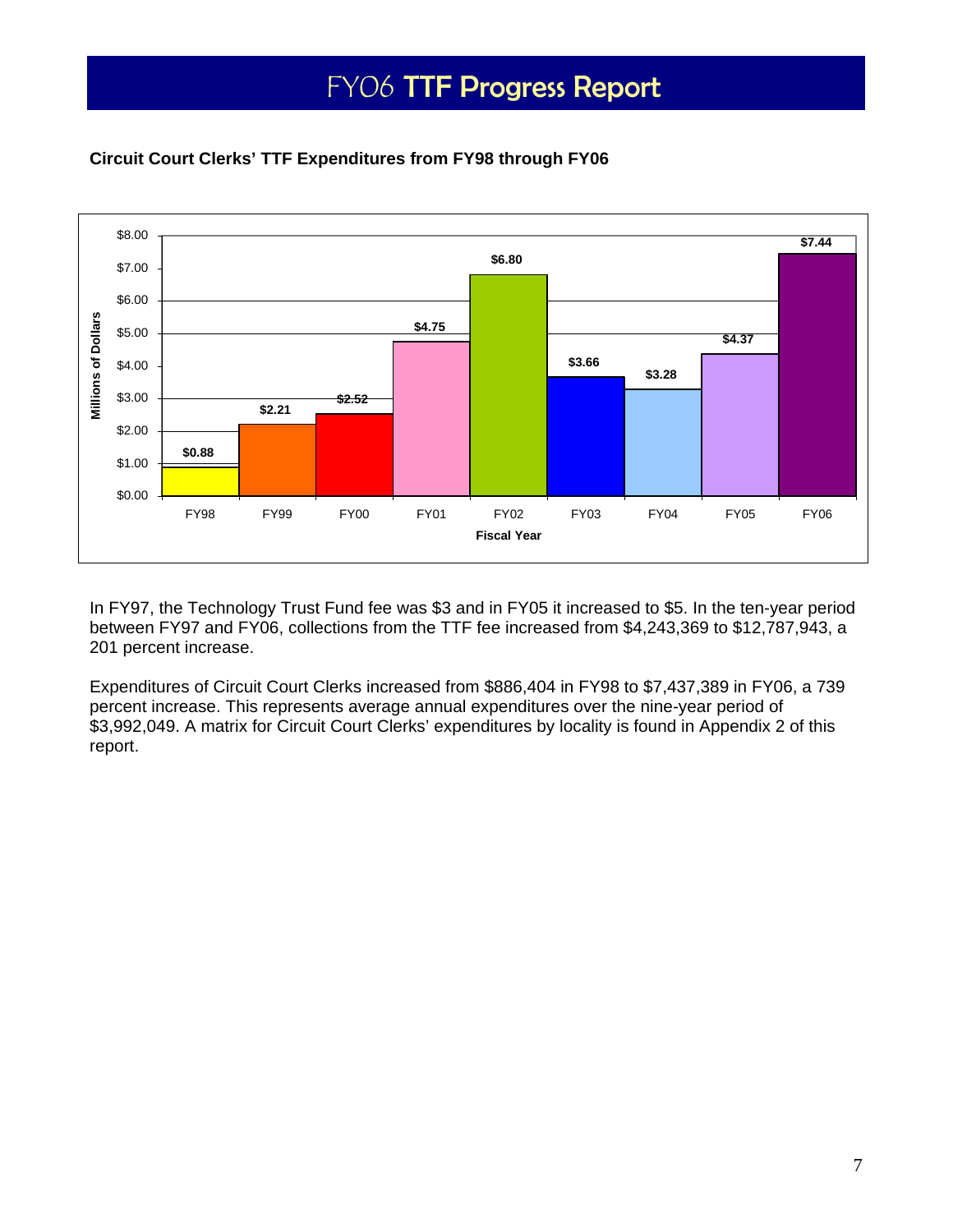## <span id="page-10-0"></span>**FY06 Total TTF Expenditures**

| Total                                                                 | \$9,157,366.71 | 100%   |
|-----------------------------------------------------------------------|----------------|--------|
| Administration: COIN system                                           | \$80,669.47    | 0.88%  |
| Administration: Position Costs (includes DPB appropriation transfers) | \$34,399.23    | 0.38%  |
| Transfers to Clerks' General Fund for operating expenses              | \$1,489,213.00 | 16.26% |
| <b>Budget Reductions and Transfers</b>                                | \$115,696.00   | 1.26%  |
| <b>Circuit Court Clerks' Expenditures</b>                             | \$7,437,389.01 | 81.22% |

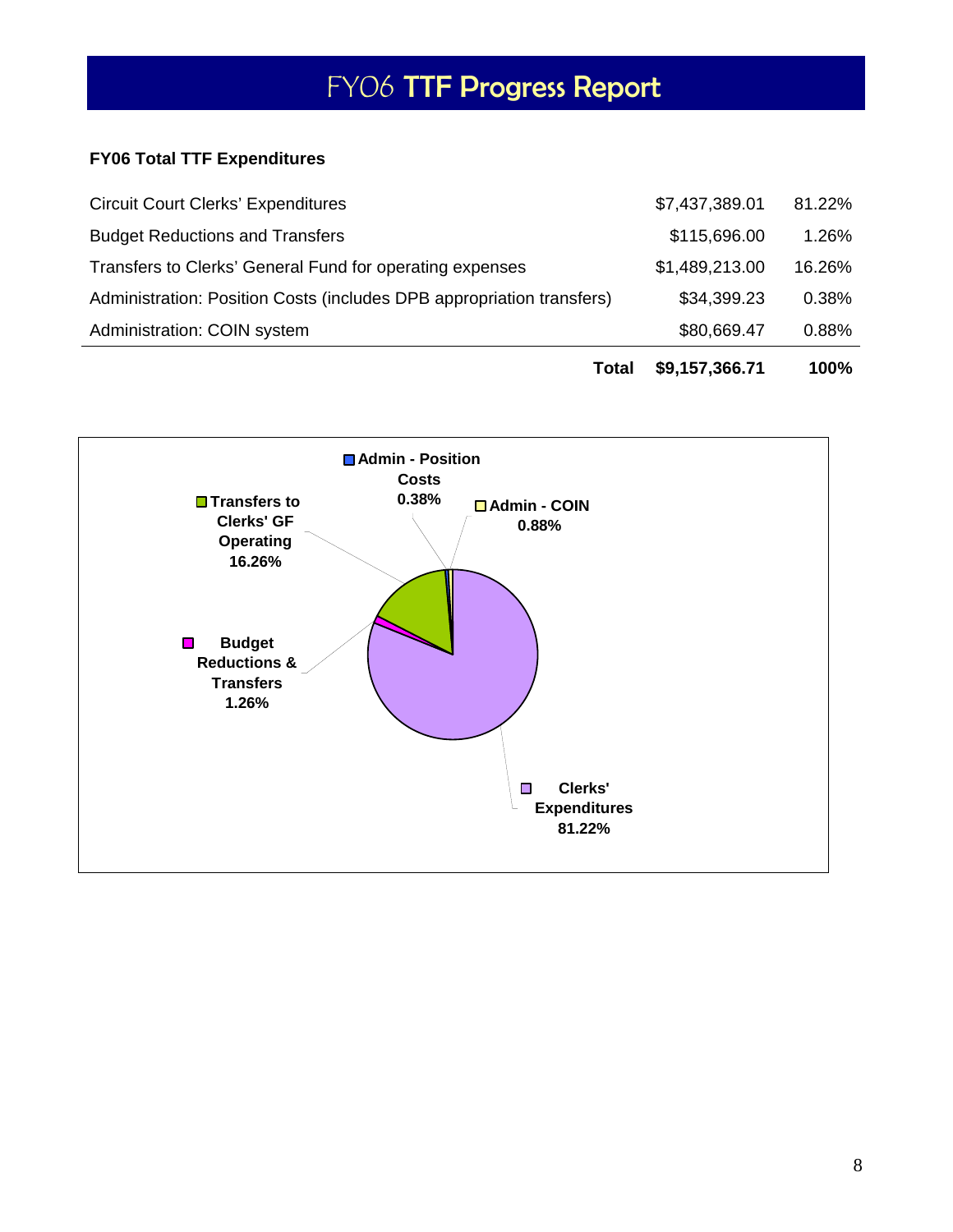#### <span id="page-11-0"></span>**Total TTF Expenditures from FY97 to FY06**

| <b>Circuit Court Clerks' Expenditures</b>                             | \$35,928,440.55 | 64.68% |
|-----------------------------------------------------------------------|-----------------|--------|
| <b>Budget Reductions and Transfers</b>                                | \$9,054,566.00  | 16.30% |
| Transfers to Clerks' General Fund for operating expenses              | \$8,917,637.57  | 16.05% |
| <b>Administration: Consulting services</b>                            | \$704,391.58    | 1.20%  |
| Administration: Position Costs (includes DPB appropriation transfers) | \$277,609.57    | 0.50%  |
| Administration: COIN system                                           | \$664,000.00    | 1.20%  |
|                                                                       |                 |        |

**Total \$55,546,645.27 100%**



A matrix for Non-General Fund Cash Transactions for TTF from fiscal years 1997 through 2006 is found in Appendix 1 of this report.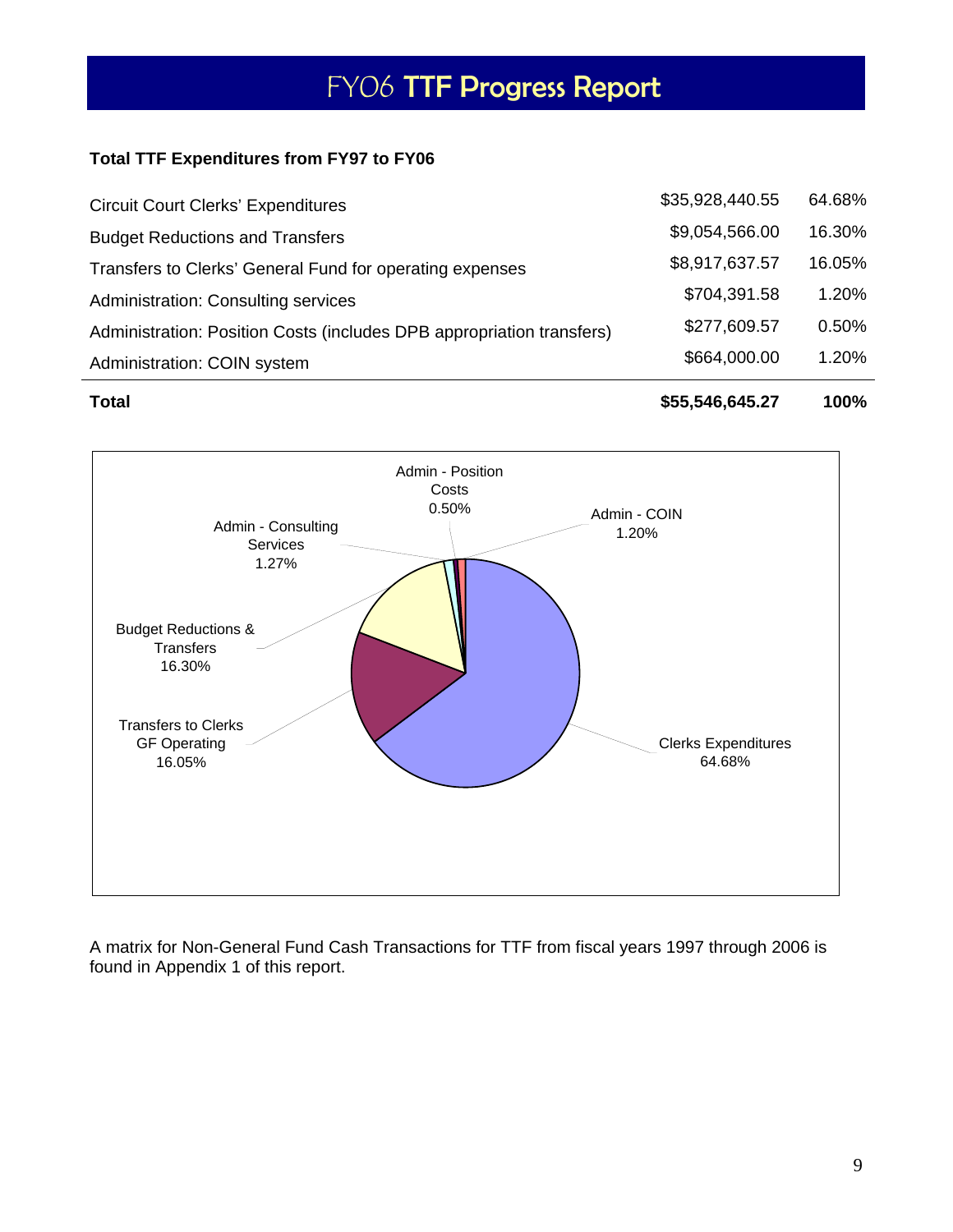<span id="page-12-0"></span>SRA Certification in July FY06

During the FY06 TTF Budget Request process, 105 Circuit Court Clerks certified to not currently providing secure remote access (SRA) to land records. These 105 Clerks became eligible to apply for monies from the \$1 Fund. In September 2005, 66 Clerks were approved for a total of \$1,483,265 in \$1 monies. The 66 Clerks certified they would provide SRA to land records on or before July 1, 2006.

In July 2006, the Compensation Board asked the 66 Clerks the status of SRA to land records in their respective courts. Thirty-two Clerks (48 percent) certified to providing SRA to land records by July 19, 2006. They were:

#### **Circuit Court Clerks Certify to Providing SRA by July 19, 2006**

| Accomack         | Greensville    | Powhatan               | <b>Sussex</b>   |
|------------------|----------------|------------------------|-----------------|
| <b>Brunswick</b> | King and Queen | <b>Prince George</b>   | Wise            |
| <b>Buchanan</b>  | Lee            | Rappahannock           | Wythe           |
| Charlotte        | Northampton    | <b>Richmond County</b> | <b>Bristol</b>  |
| <b>Essex</b>     | Nottoway       | Russell                | Charlottesville |
| Fluvanna         | Orange         | Smyth                  | Fredericksburg  |
| Giles            | Page           | Southampton            | Radford         |
| Greene           | Pittsylvania   | Surry                  | Winchester      |

Twelve of the 66 Clerks (18 percent) certified to not providing SRA to land records by July 19, 2006. They were:

#### **Circuit Court Clerks Certify to Not Providing SRA by July 19, 2006**

| Appomattox        | <b>Charles City County</b> | <b>Nelson</b>        | Shenandoah              |
|-------------------|----------------------------|----------------------|-------------------------|
| <b>Bath</b>       | Cumberland                 | <b>Prince Edward</b> | <b>Colonial Heights</b> |
| <b>Buckingham</b> | Lunenburg                  | Rockbridge           | Waynesboro              |

Twenty-two of the 66 Clerks (33 percent) did not return the certification form July 19, 2006. They were:

#### **Circuit Court Clerks Not Returning the SRA Certification Form by July 19, 2006**

| Alleghany        | Dinwiddie      | Highland       | New Kent           |
|------------------|----------------|----------------|--------------------|
| Amelia           | Floyd          | Lancaster      | Scott              |
| <b>Bland</b>     | Gloucester     | Madison        | Westmoreland       |
| Caroline         | Goochland      | <b>Mathews</b> | <b>Buena Vista</b> |
| Craig            | Grayson        | Middlesex      | Staunton           |
| <b>Dickenson</b> | <b>Halifax</b> |                |                    |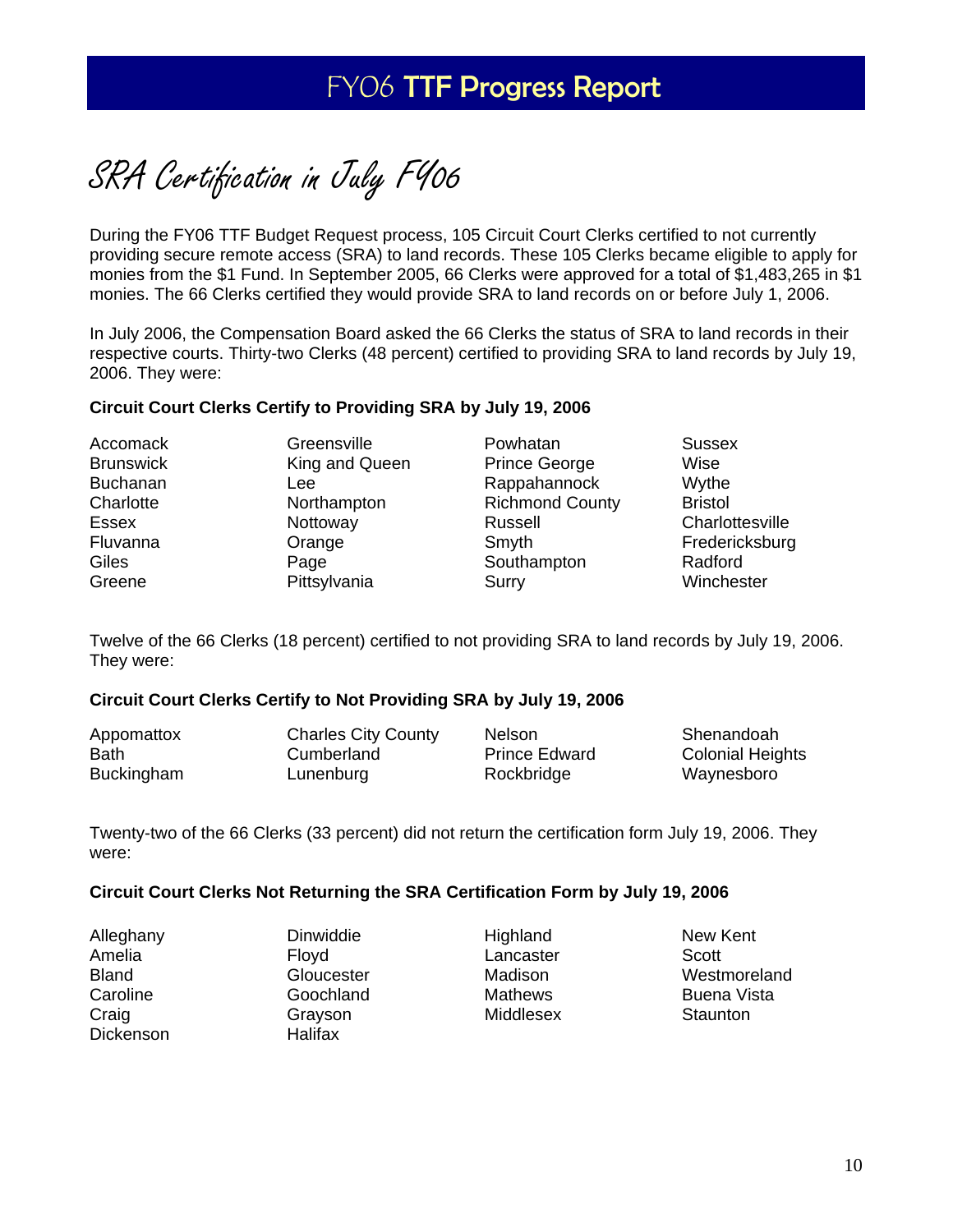#### <span id="page-13-0"></span>**Percentage of Expenditures of \$1 monies in FY06**



In FY06, 24 of the 66 Clerks (36 percent) had expended 100% of their \$1 budgets. Twenty-two Clerks (33 percent) had expended \$0 of their \$1 budgets. In FY06, the total unexpended \$1 monies was \$667,263 (the total expended amount of \$1 monies in FY06 was \$816,002).



#### **Percentage of \$1 Carryover and Non-Carryover Monies in FY06**

The 32 Clerks (48 percent) who certified to providing SRA to land records by July 1, 2006 were allowed to carryover their \$1 monies, totaling \$403,492 (60 percent of unexpended funds). The 12 Clerks (18 percent) who certified to not providing SRA to land records by July 19, 2006, and 22 Clerks (33 percent) who did not return a certification form by July 19, 2006, were not approved to carryover their \$1 monies, totaling \$263,771 (40 percent of unexpended funds).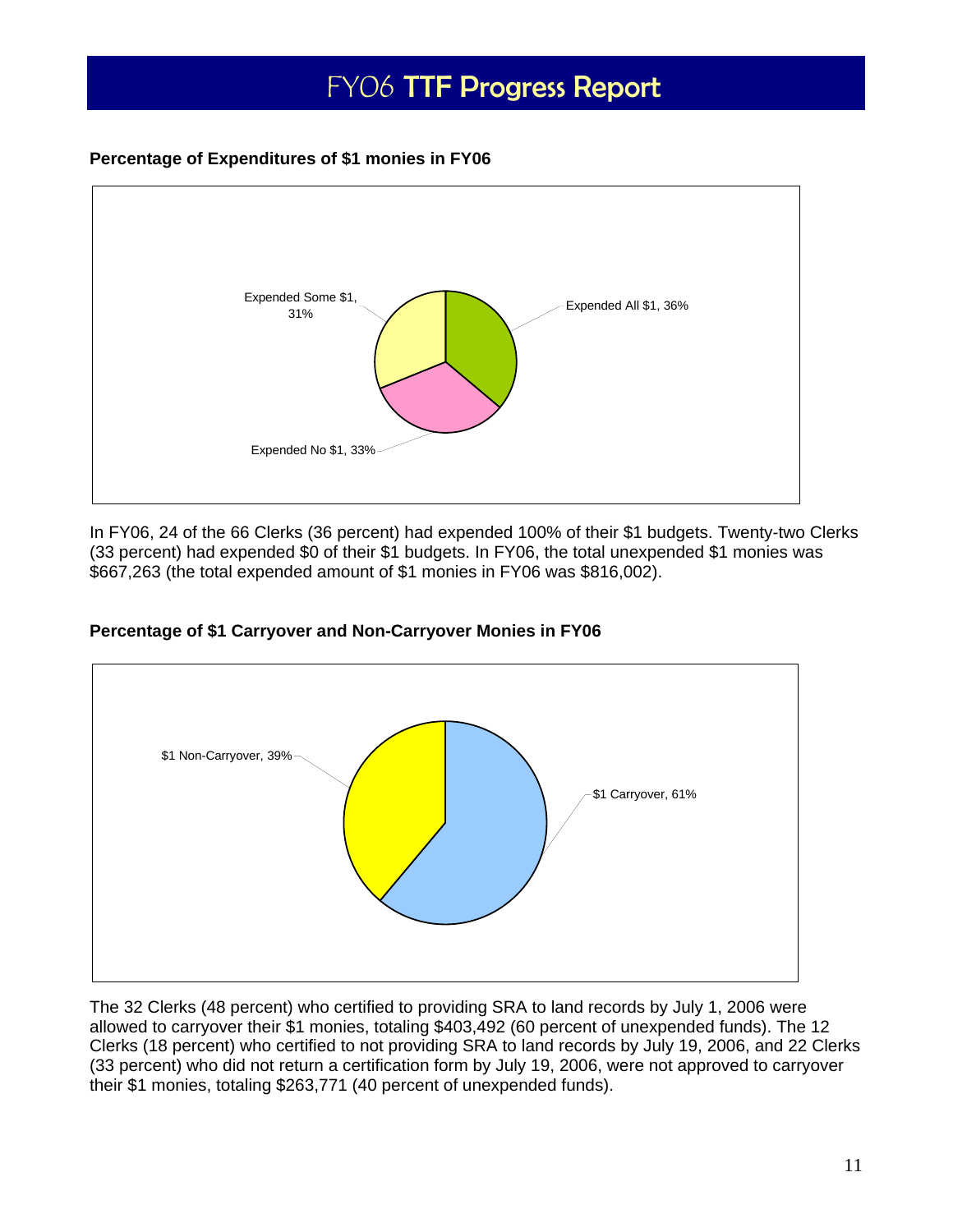<span id="page-14-0"></span>FY06 TTF Progress Survey

#### **Website and Electronic Land Records**

|                                    |                |                                                                                                                        | <b>FY02</b>    | <b>FY03</b> |     | <b>FY04</b> |                | <b>FY05</b> |                | <b>FY06</b> |     |      |
|------------------------------------|----------------|------------------------------------------------------------------------------------------------------------------------|----------------|-------------|-----|-------------|----------------|-------------|----------------|-------------|-----|------|
|                                    |                | <b>Survey Questions</b>                                                                                                | n              | %           | n   | %           | n              | $\%$        | $\mathsf{n}$   | %           | n   | %    |
| <b>Response</b><br><b>Rate</b>     |                | 120 Circuit Court Clerks                                                                                               | 107            | 89%         | 119 | 99%         | 107            | 89%         | 120            | 100%        | 120 | 100% |
| <b>Website</b>                     | 1              | Web site provides up-to-<br>date public notice of all<br>available electronic<br>indexes and images of<br>land records | 25             | 21%         | 26  | 22%         | 30             | 25%         | 15             | 13%         | 59  | 49%  |
|                                    | $\overline{2}$ | <b>Land Records</b>                                                                                                    | 83             | 78%         | 101 | 84%         | 92             | 77%         | 107            | 89%         | 110 | 92%  |
| <b>Electronic</b>                  | 3              | <b>Onsite Access</b>                                                                                                   | 81             | 76%         | 104 | 87%         | 93             | 78%         | 112            | 93%         | 116 | 97%  |
| <b>Indexes</b>                     | 4              | <b>Secure Remote Access</b>                                                                                            | 24             | 20%         | 32  | 27%         | 30             | 25%         | 35             | 29%         | 67  | 56%  |
|                                    | 5              | <b>Land Records</b>                                                                                                    | 84             | 79%         | 103 | 86%         | 94             | 78%         | 112            | 93%         | 116 | 97%  |
|                                    | 6              | Marriage Licenses                                                                                                      | 61             | 57%         | 76  | 63%         | 75             | 63%         | 92             | 77%         | 78  | 65%  |
|                                    | $\overline{7}$ | Judgments                                                                                                              | 71             | 66%         | 87  | 73%         | 83             | 69%         | 104            | 87%         | 91  | 76%  |
| <b>Electronic</b><br><b>Images</b> | 8              | <b>Financing Statements</b>                                                                                            | 57             | 53%         | 73  | 61%         | 67             | 56%         | 84             | 70%         | 108 | 90%  |
|                                    | 9              | Wills / Fiduciary                                                                                                      | 68             | 64%         | 88  | 73%         | 86             | 72%         | 104            | 87%         | 90  | 75%  |
|                                    | 10             | Plats / Maps                                                                                                           | 42             | 39%         | 59  | 49%         | 65             | 54%         | 73             | 61%         | 104 | 87%  |
|                                    | 11             | <b>Onsite Access</b>                                                                                                   | 80             | 75%         | 102 | 85%         | 93             | 78%         | 114            | 95%         | 116 | 97%  |
|                                    | 12             | <b>Secure Remote Access</b>                                                                                            | 12             | 11%         | 18  | 15%         | 14             | 12%         | 22             | 18%         | 59  | 49%  |
| <b>Electronic</b><br><b>Images</b> | 13             | <b>Cover Sheet</b>                                                                                                     | $\overline{9}$ | 8%          | 12  | 10%         | 13             | 11%         | 14             | 12%         | 4   | 3%   |
|                                    | 14             | Unique PIN Number                                                                                                      | 71             | 66%         | 77  | 64%         | 75             | 63%         | 74             | 62%         | 14  | 12%  |
|                                    | 15             | <b>Electronic Filing</b>                                                                                               | 9              | 8%          | 4   | 3%          | $\overline{7}$ | 6%          | $\overline{2}$ | 2%          | 59  | 49%  |

The table above shows FY02 through FY06 data, including the response rate, court-controlled website, land records indexing, electronic images of all types of records, and electronic images of land records.

In FY05, the TTF Progress Survey was made a mandatory aspect of the annual TTF Budget Request Process which is reflected in the 100% response rate for FY05 and FY06.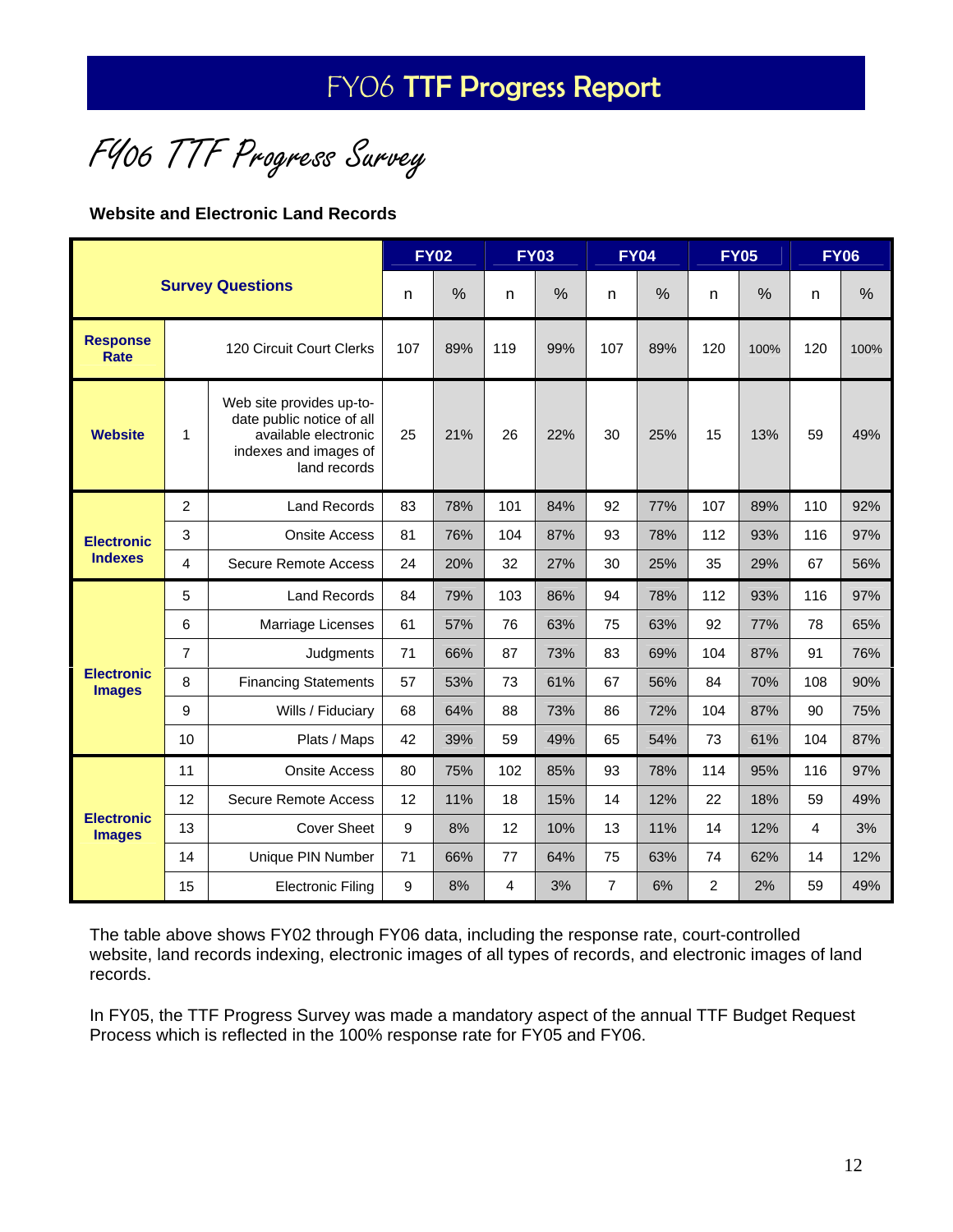

#### <span id="page-15-0"></span>**Percentage of Circuit Court Clerks with Website Address**

In FY02, 25 Circuit Court Clerks (21 percent) reported that a website offered up-to-date public notice of electronic land records available through secure remote access; 26 Clerks (22 percent) in FY03; 30 Clerks (25 percent) in FY04; only 15 Clerks (13 percent) in FY05.

In FY06, 59 Circuit Court Clerks reported a website that offered up-to-date public notice of electronic land records available through secure remote access.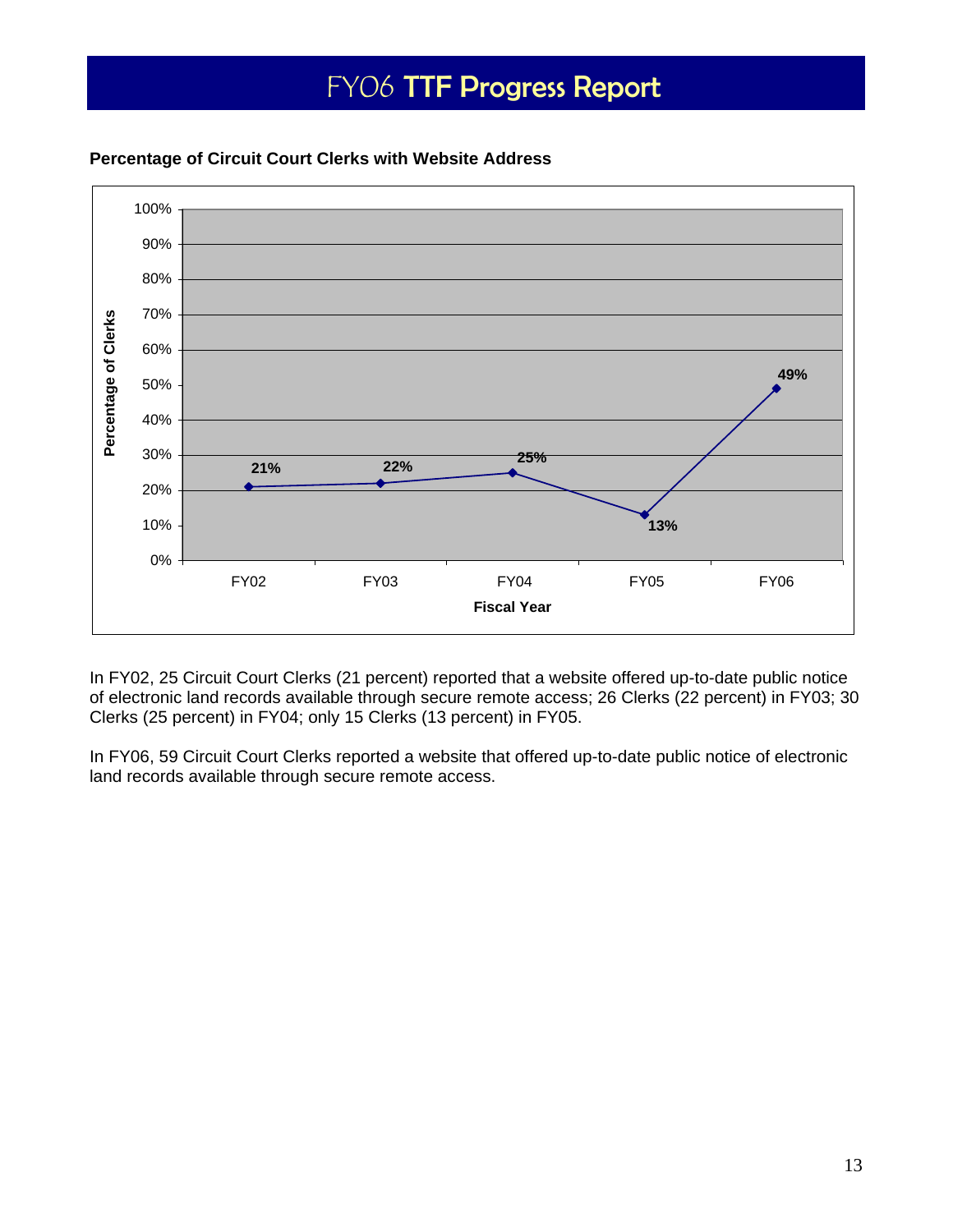#### <span id="page-16-0"></span>**Website Addresses of Clerks who Certify to Currently Providing SRA to Land Records**

| <b>Locality</b>                 | <b>Website Address</b>                           | <b>Locality</b>       | <b>Website Address</b>                                      |
|---------------------------------|--------------------------------------------------|-----------------------|-------------------------------------------------------------|
| <b>Accomack</b>                 | www.csa.landsystems.com/Ironline                 | <b>Prince George</b>  | www.courts.state.va.us/rmsweb                               |
| Arlington                       | http://158.59.15.28/arlington                    | <b>Prince William</b> | www.www3.pwcgov.org/panet                                   |
| <b>Brunswick</b>                | www.brunswickco.com/html/clerk_s_<br>office.html | Pulaski               | http://records.pulaskicircuitcourt.<br>com/icris/splash.jsp |
| Caroline                        | www.carolinevacocc.org                           | Rappahannock          | www.courts.state.va.us/rmsweb                               |
| Carroll                         | www.carrollvacocc.org                            | <b>Richmond Co</b>    | www.csa.landsystems.com/lronli<br>ne                        |
| <b>Charlotte</b>                | www.courts.state.va.us/rmsweb                    | <b>Russell</b>        | www,web3.landsystems.come/co<br>ntent/view                  |
| <b>Clarke</b>                   | www.clarkevacocc.org                             | <b>Scott</b>          | www.titlesearcher.com                                       |
| <b>Culpeper</b>                 | www.courts.state.va.us/rmsweb                    | Southampton           | www.courts.state.va.us/rmsweb                               |
| <b>Dickenson</b>                | www.courts.state.va.us/rmsweb                    | Spotsylvania          | www.csa.landsystems.com/lronli<br>ne                        |
| <b>Essex</b>                    | www.courts.state.va.us/rmsweb                    | <b>Stafford</b>       | www.online.stafford.va.us                                   |
| <b>Fairfax County</b>           | www.fairfaxcounty.gov/cpan/index.cf<br>m         | <b>Surry</b>          | www.surryvacocc.org                                         |
| Fauquier                        | www.fauquiercounty.gov/circuitcourt              | <b>Sussex</b>         | www.sussexvacocc.org                                        |
| <b>Frederick County</b>         | www.winfredclerk.com                             | Warren                | www.warrencountyva.net/records<br>management_systems.asp    |
| <b>Giles</b>                    | www.landsystems.com                              | <b>Wise</b>           | www.courtbar.org                                            |
| Gloucester                      | www.courts.state.va.us/rmsweb                    | Wythe                 | www.courts.state.va.us/rmsweb                               |
| Greensville                     | www.courts.state.va.us/rmsweb                    | <b>Bristol</b>        | www.courts.state.va.us                                      |
| <b>Isle of Wight</b>            | www.courts.state.va.us/rmsweb                    | Charlottesville       | www.charlottesvillevacocc.org                               |
| James City Co /<br>Williamsburg | www.courts.state.va.us/rmsweb                    | <b>Danville</b>       | www.danville-va.gov                                         |
| <b>King and Queen</b>           | www.courts.state.va.us/rmsweb                    | Fredericksburg        | www.courts.state.va.us/rmsweb                               |
| <b>King George</b>              | www.kg.landrecordsonline.com                     | Hampton               | www.courts.state.va.us/rmsweb                               |
| Lancaster                       | www.courts.state.va.us/rmsweb                    | <b>Hopewell</b>       | www.courts.state.va.us/rmsweb                               |
| Lee                             | www.courts.state.va.us/rmsweb                    | <b>Martinsville</b>   | www.cimartinsville.va.us/circuit<br>clerk/default.htm       |
| Loudoun                         | https://lisweb.loudoun.gov                       | <b>Newport News</b>   | Not web-based                                               |
| <b>New Kent</b>                 | www.newkentvacocc.org                            | <b>Norfolk</b>        | www.norfolk.gov/circuitcourt                                |
| Northampton                     | www.courts.state.va.us/rmsweb                    | Portsmouth            | www.courts.state.va.us/rmsweb                               |
| <b>Nottoway</b>                 | www.landsystems.com                              | <b>Radford</b>        | www.landsystems.com                                         |
| Orange                          | www.courts.state.va.us/rmsweb                    | <b>Suffolk</b>        | www.suffolk.landrecordsonline.c<br><b>om</b>                |
| Page                            | www.csa.landsystems.com/Ironline                 | Virginia Beach        | www.vblandrecords.com                                       |
| <b>Patrick</b>                  | www.courts.state.va.us/rmsweb                    | Winchester            | www.winfredclerk.com                                        |
| Powhatan                        | www.landsystems.com                              |                       |                                                             |

Fifty-nine Circuit Court Clerks indicated that they currently provide SRA to land records and listed a website address requiring a password for secure remote access. Newport News reported a system that is not web-based.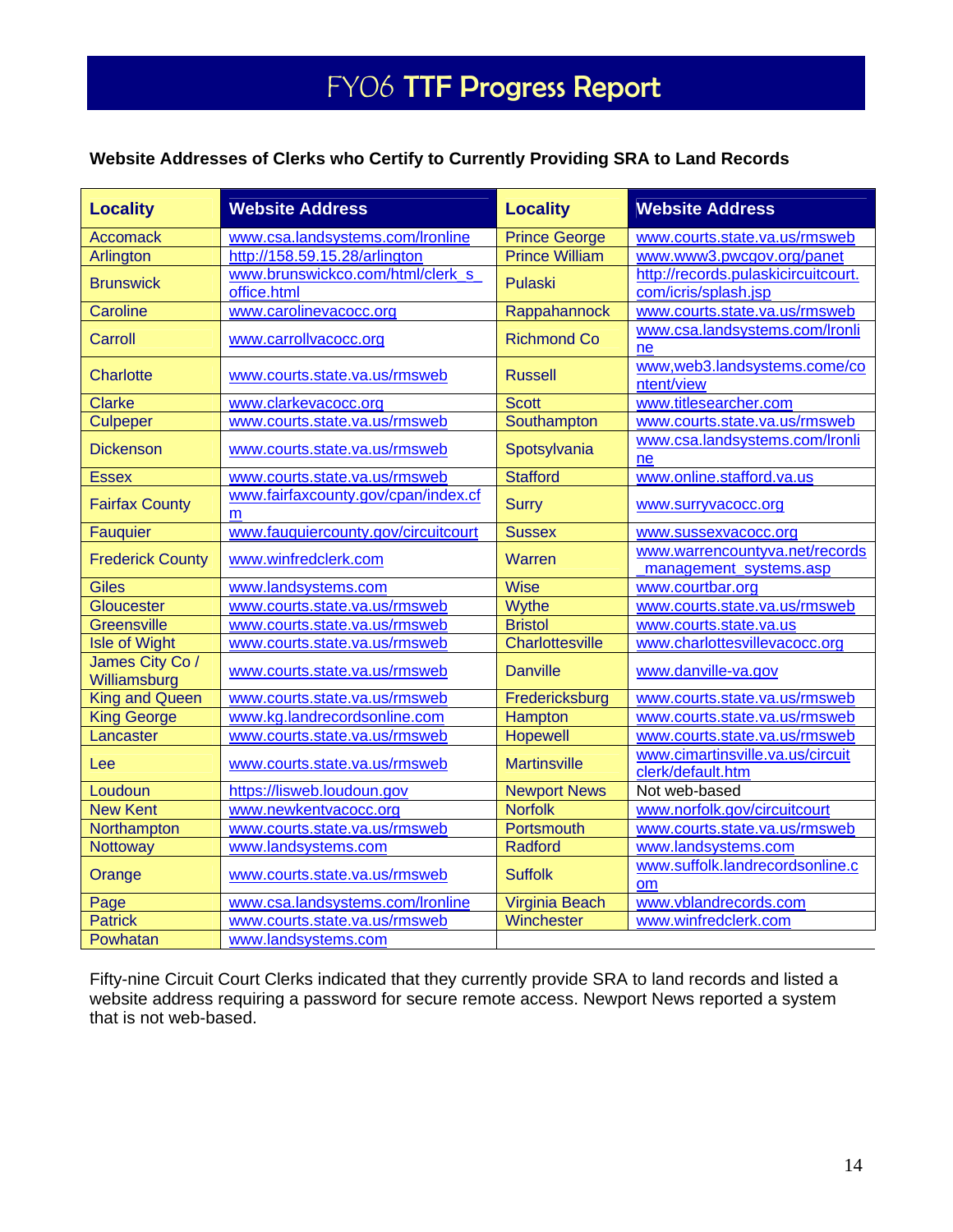

#### <span id="page-17-0"></span>**Percentage of Circuit Court Clerks Who Provide Electronic Land Records**

In FY02, 83 Circuit Court Clerks (78 percent) reported providing **land records indices**; 101 Clerks (84 percent) in FY03; 92 Clerks (77 percent) in FY04; 107 Clerks (89 percent) in FY05, and 110 Clerks (92 percent) in FY06.

In FY02, 84 Circuit Court Clerks (79 percent) reported providing **land records images**; 103 Clerks (86 percent) in FY03; 94 Clerks (78 percent) in FY04; 112 Clerks (93 percent) in FY05, and 116 Clerks (97 percent) in FY06.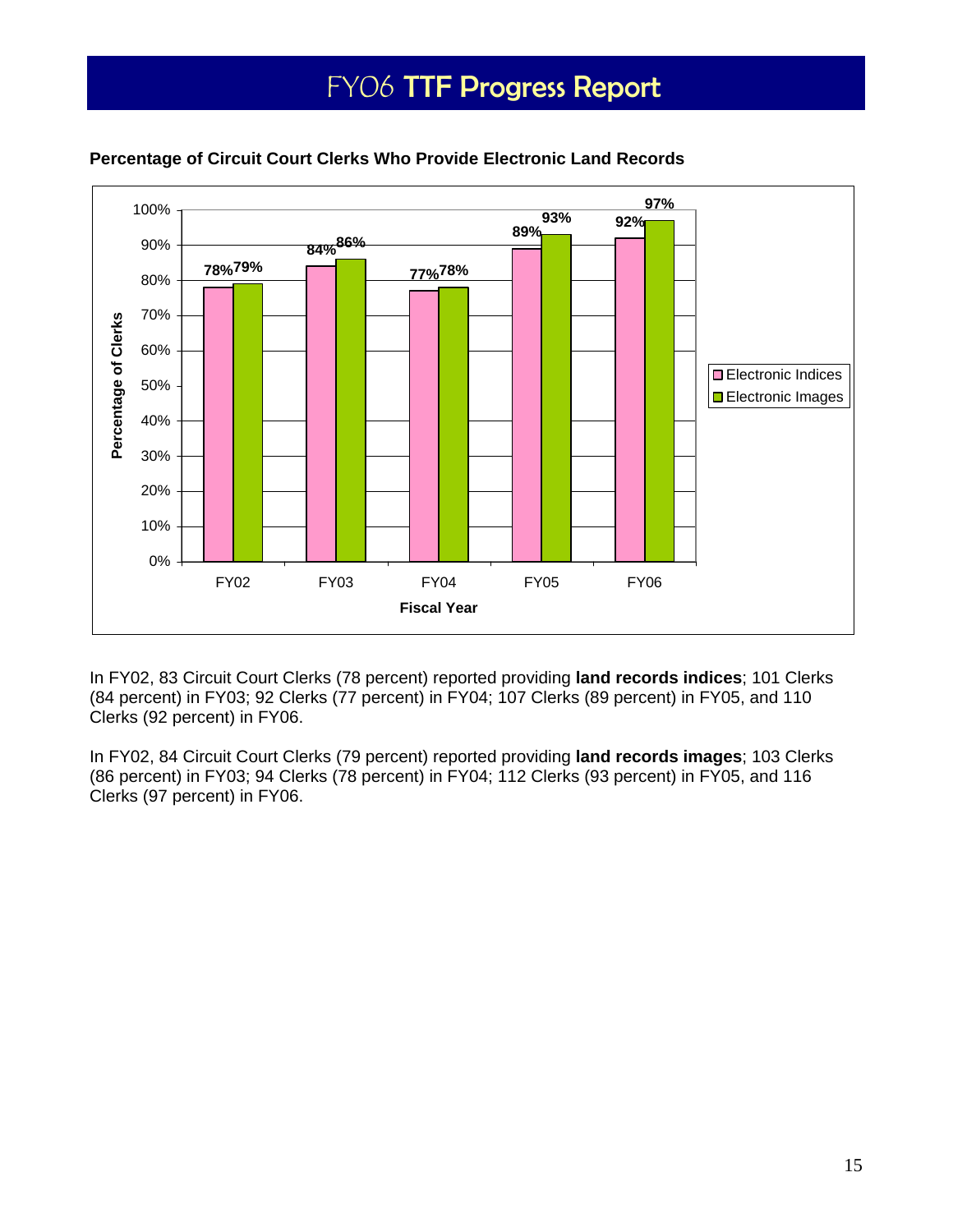

#### <span id="page-18-0"></span>**Percentage of Circuit Court Clerks Who Provide Onsite Access to Land Records**

In FY02, 81 Circuit Court Clerks (76 percent) reported providing **onsite access to land records indices**; 104 Clerks (87 percent) in FY03; 93 Clerks (78 percent) in FY04; 112 Clerks (93 percent) in FY05, and 116 Clerks (97 percent) in FY06.

In FY02, 80 Circuit Court Clerks (75 percent) reported providing **onsite access to land records images**; 102 Clerks (85 percent) in FY03; 93 Clerks (78 percent) in FY04; 114 Clerks (95 percent) in FY05 and 116 Clerks (97 percent) in FY06.

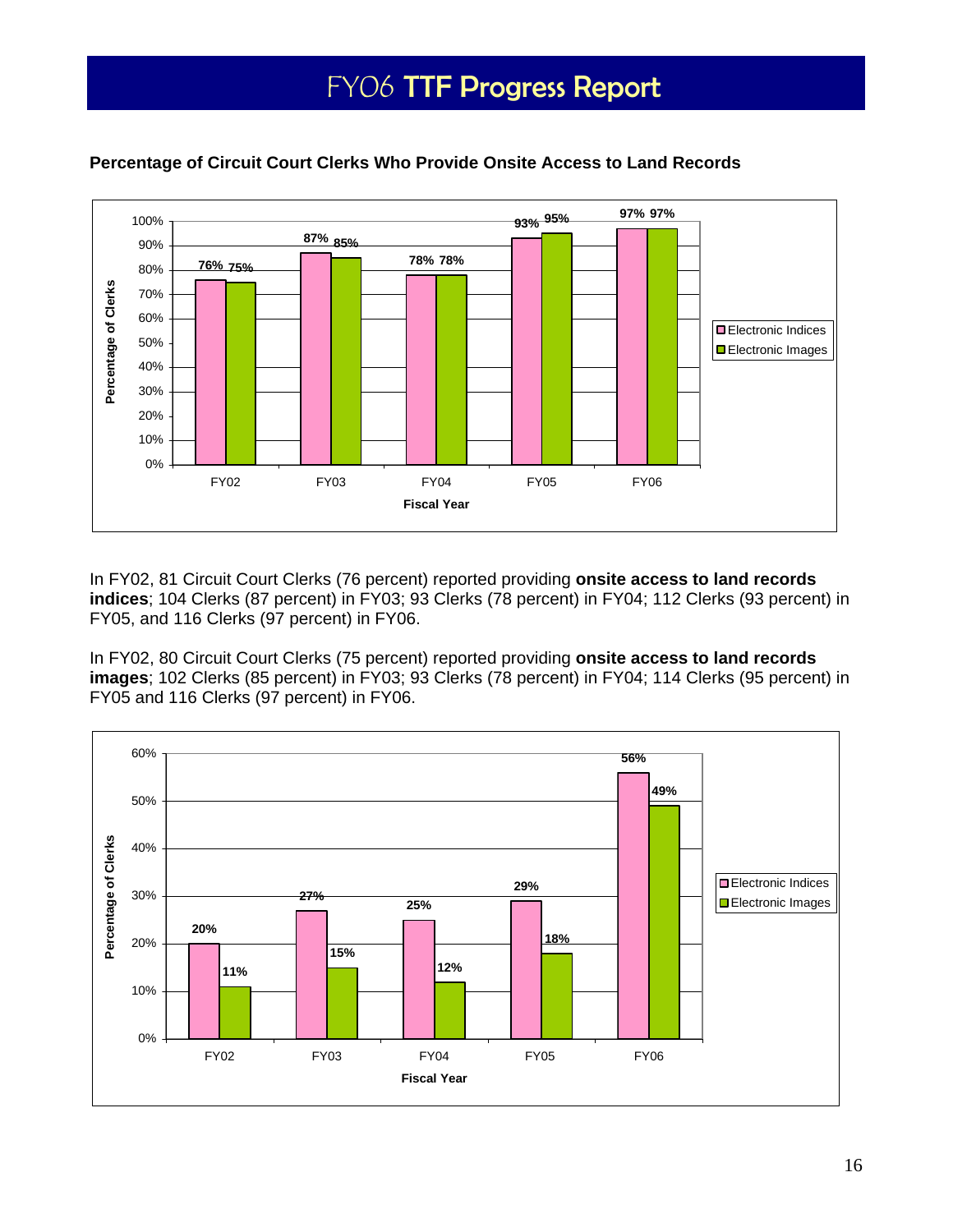#### **Circuit Court Clerks Report to Currently Providing SRA to Land Records**

#### *Indices and Images Indices Only*

| Accomack              | Lancaster              | Surry               | Augusta        |
|-----------------------|------------------------|---------------------|----------------|
| Arlington             | Lee                    | <b>Sussex</b>       | <b>Bedford</b> |
| <b>Brunswick</b>      | Loudoun                | Warren              | Floyd          |
| Caroline              | New Kent               | Wise                | Rockbridg      |
| Carroll               | Northampton            | Wythe               | Smyth          |
| Charlotte             | Nottoway               | <b>Bristol</b>      | Tazewell       |
| Clarke                | Orange                 | Charlottesville     | Lynchburg      |
| Culpeper              | Page                   | Danville            | Staunton       |
| Dickenson             | <b>Patrick</b>         | Fredericksburg      |                |
| Essex                 | Powhatan               | Hampton             |                |
| <b>Fairfax County</b> | Prince George          | Hopewell            |                |
| Fauquier              | <b>Prince William</b>  | Martinsville        |                |
| Frederick             | Pulaski                | <b>Newport News</b> |                |
| Giles                 | Rappahannock           | <b>Norfolk</b>      |                |
| Gloucester            | <b>Richmond County</b> | Portsmouth          |                |
| Greensville           | Russell                | Radford             |                |
| Isle of Wight         | Scott                  | Suffolk             |                |
| James City County     | Southampton            | Virginia Beach      |                |
| King and Queen        | Spotsylvania           | Winchester          |                |
| King George           | Stafford               |                     |                |
|                       |                        |                     |                |

In the FY02 TTF Progress Survey data, 24 Circuit Court Clerks (20 percent) reported providing **secure remote access to land records indices**; 32 Clerks (27 percent) in FY03; 30 Clerks (25 percent) in FY04, and 35 Clerks (29 percent) in FY05. In the FY06 TTF Progress Survey data, 67 Clerks (56 percent) reported to currently providing secure remote access to land records indices on a court-controlled website.

In the FY02 TTF Progress Survey data, 12 Circuit Court Clerks (11 percent) reported providing **secure remote access to land records images**; 18 Clerks (15 percent) in FY03; 14 Clerks (12 percent) in FY04; and 22 Clerks (18 percent) in FY05. In the FY06 TTF Progress Survey data, 59 Clerks (49 percent) reported to currently providing secure remote access to land records images on a court-controlled website.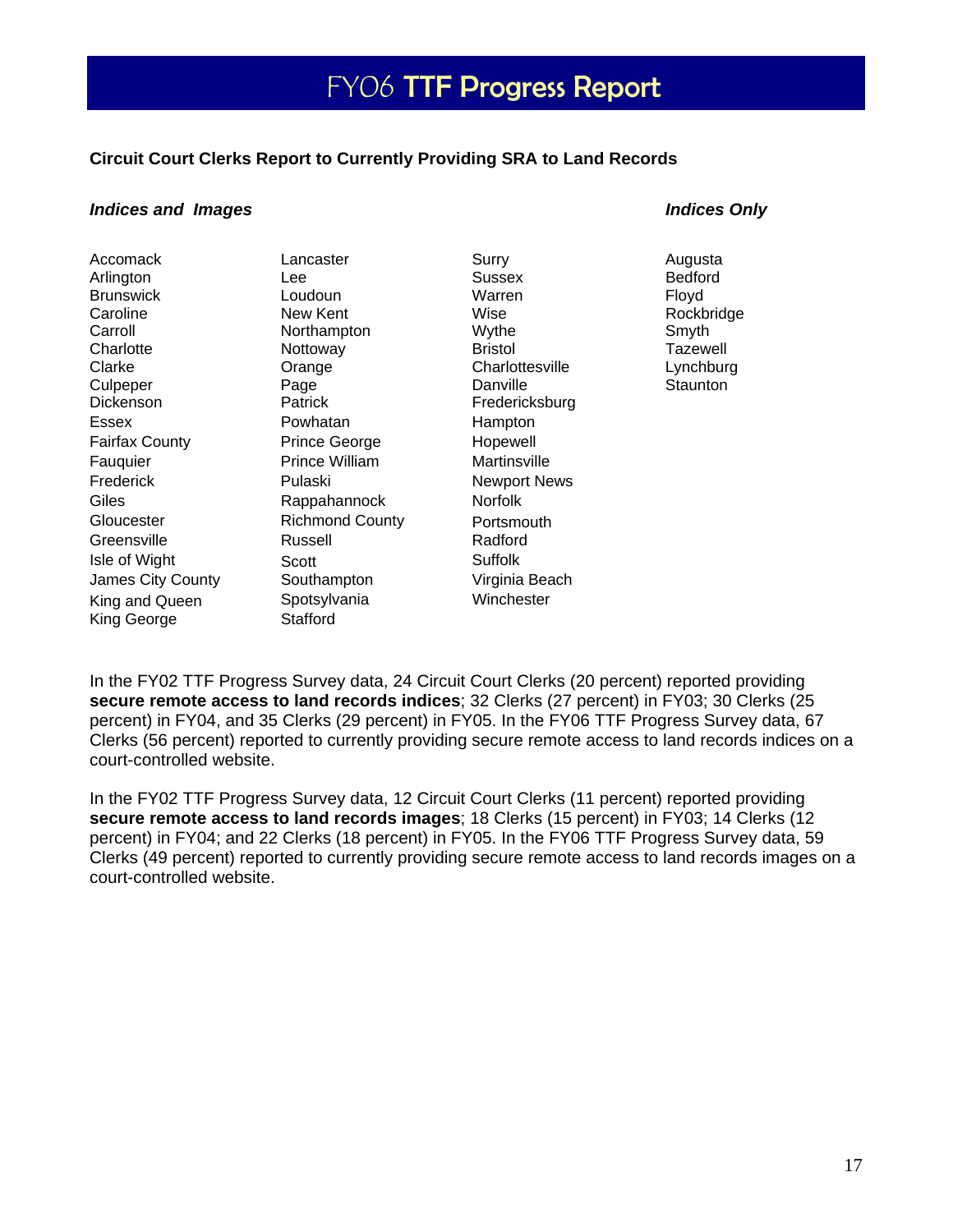In FY06, 31 Circuit Court Clerks indicated the number of paid subscribers for secure remote access to land records indices and images. They were:

#### **Number of Paid Subscribers for Secure Remote Access to Land Records**

#### **Indices and Images Indices Only**  *Indices Only Indices Only*

| 230  | <b>Prince William</b> | 869 | Augusta         | 20 |
|------|-----------------------|-----|-----------------|----|
| 2    | Pulaski               | 10  | <b>Bedford</b>  | 16 |
|      | <b>Scott</b>          |     | Rockbridge      | 13 |
| 27   | Southampton           | 10  | <b>Tazewell</b> | 45 |
| 23   | Spotsylvania          | 4   | Staunton        | 11 |
| 1178 | <b>Stafford</b>       | 20  |                 |    |
| 5    | Warren                | 15  |                 |    |
| 26   | Wythe                 | 3   |                 |    |
| 5    | Danville              | 13  |                 |    |
| 22   | Martinsville          | 12  |                 |    |
| 12   | <b>Newport News</b>   | 4   |                 |    |
| 174  | <b>Norfolk</b>        | 325 |                 |    |
| 28   | Virginia Beach        | 748 |                 |    |
|      |                       |     |                 |    |

| Augusta         | 20 |
|-----------------|----|
| <b>Bedford</b>  | 16 |
| Rockbridge      | 13 |
| <b>Tazewell</b> | 45 |
| Staunton        | 11 |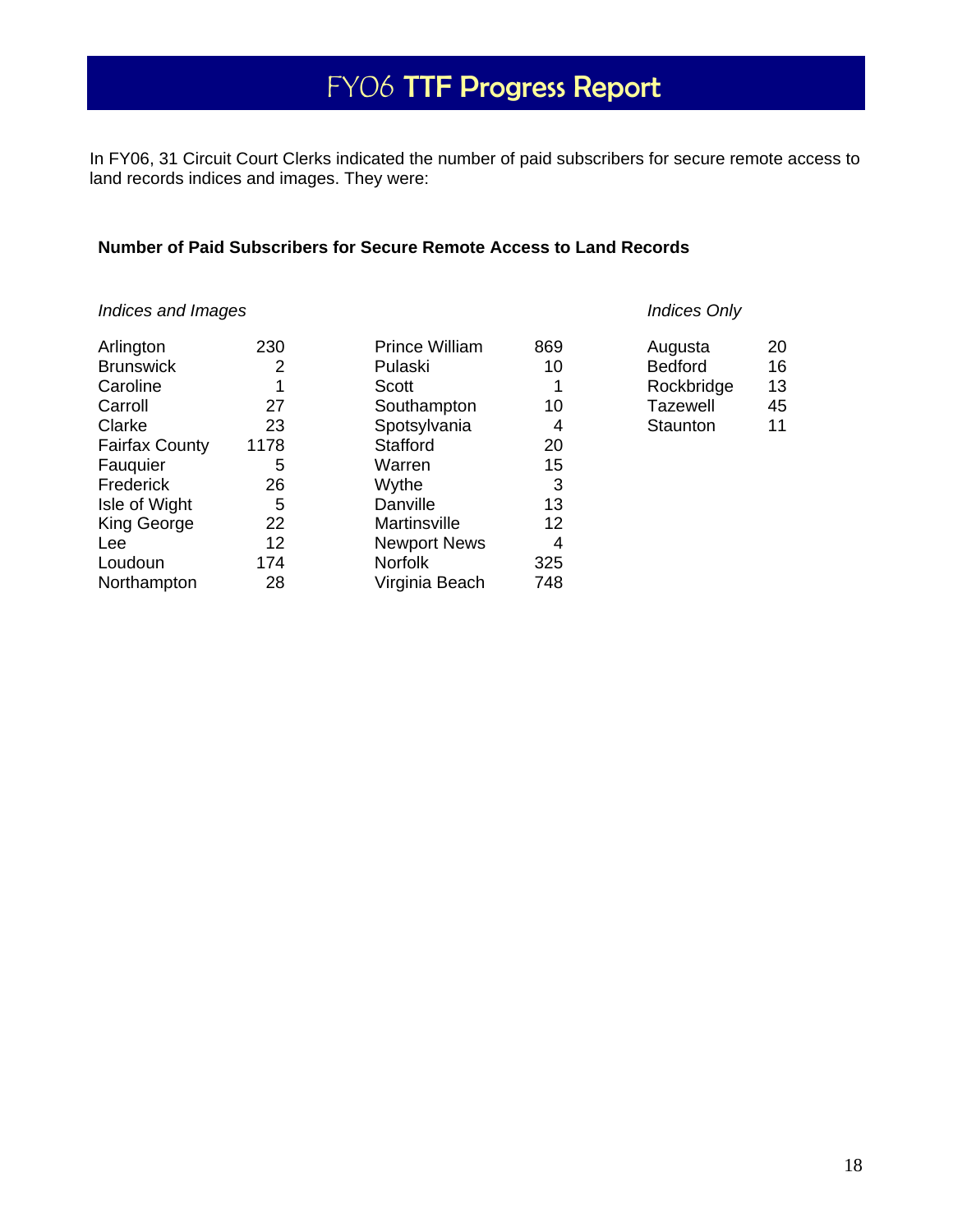#### **Continuous Years of Electronic Indices and Images**

|                    |                         |                                |    | <b>FY02</b> |     | <b>FY03</b> | <b>FY04</b> |     | <b>FY05</b> |     | <b>FY06</b> |     |
|--------------------|-------------------------|--------------------------------|----|-------------|-----|-------------|-------------|-----|-------------|-----|-------------|-----|
|                    | <b>Survey Questions</b> |                                |    | %           | n   | $\%$        | n           | %   | n           | %   | n           | %   |
|                    | 16                      | <b>Land Records</b>            | 98 | 82%         | 109 | 91%         | 99          | 83% | 111         | 93% | 114         | 95% |
|                    | 17                      | Marriage Licenses              | 80 | 67%         | 97  | 81%         | 90          | 75% | 94          | 78% | 84          | 70% |
|                    | 18                      | Judgments                      | 90 | 75%         | 105 | 88%         | 97          | 81% | 105         | 88% | 97          | 81% |
| Electronic Indices | 19                      | Financing<br><b>Statements</b> | 85 | 71%         | 102 | 85%         | 96          | 80% | 100         | 83% | 108         | 90% |
|                    | 20                      | Wills / Fiduciary              | 82 | 68%         | 97  | 81%         | 91          | 76% | 102         | 85% | 106         | 88% |
|                    | 21                      | Plats / Maps                   | 63 | 53%         | 77  | 64%         | 72          | 60% | 78          | 65% | 104         | 86% |
|                    | 22                      | <b>Land Records</b>            | 82 | 68%         | 100 | 83%         | 58          | 48% | 111         | 93% | 112         | 93% |
|                    | 23                      | Marriage Licenses              | 56 | 47%         | 72  | 60%         | 93          | 78% | 88          | 73% | 76          | 63% |
|                    | 24                      | Judgments                      | 68 | 57%         | 87  | 73%         | 75          | 63% | 100         | 83% | 89          | 74% |
| Electronic Images  | 25                      | Financing<br><b>Statements</b> | 53 | 44%         | 69  | 58%         | 82          | 68% | 80          | 67% | 102         | 85% |
|                    | 26                      | Wills / Fiduciary              | 65 | 54%         | 85  | 71%         | 65          | 54% | 100         | 83% | 75          | 63% |
|                    | 27                      | Plats / Maps                   | 36 | 30%         | 55  | 46%         | 86          | 72% | 69          | 58% | 103         | 86% |

Circuit Court Clerks reported the oldest continuous year of scanned digital indices and images made available in their offices. In the five-year period, from FY02 to FY06, the number of Circuit Court Clerks that reported to having back scanned continuous years of **land records indices** increased from 98 to 114 (16 percent increase).

In the five-year period, from FY02 to FY06, the number of Circuit Court Clerks that reported to having back scanned continuous years of **land records images** increased from 82 to 112 (37 percent increase).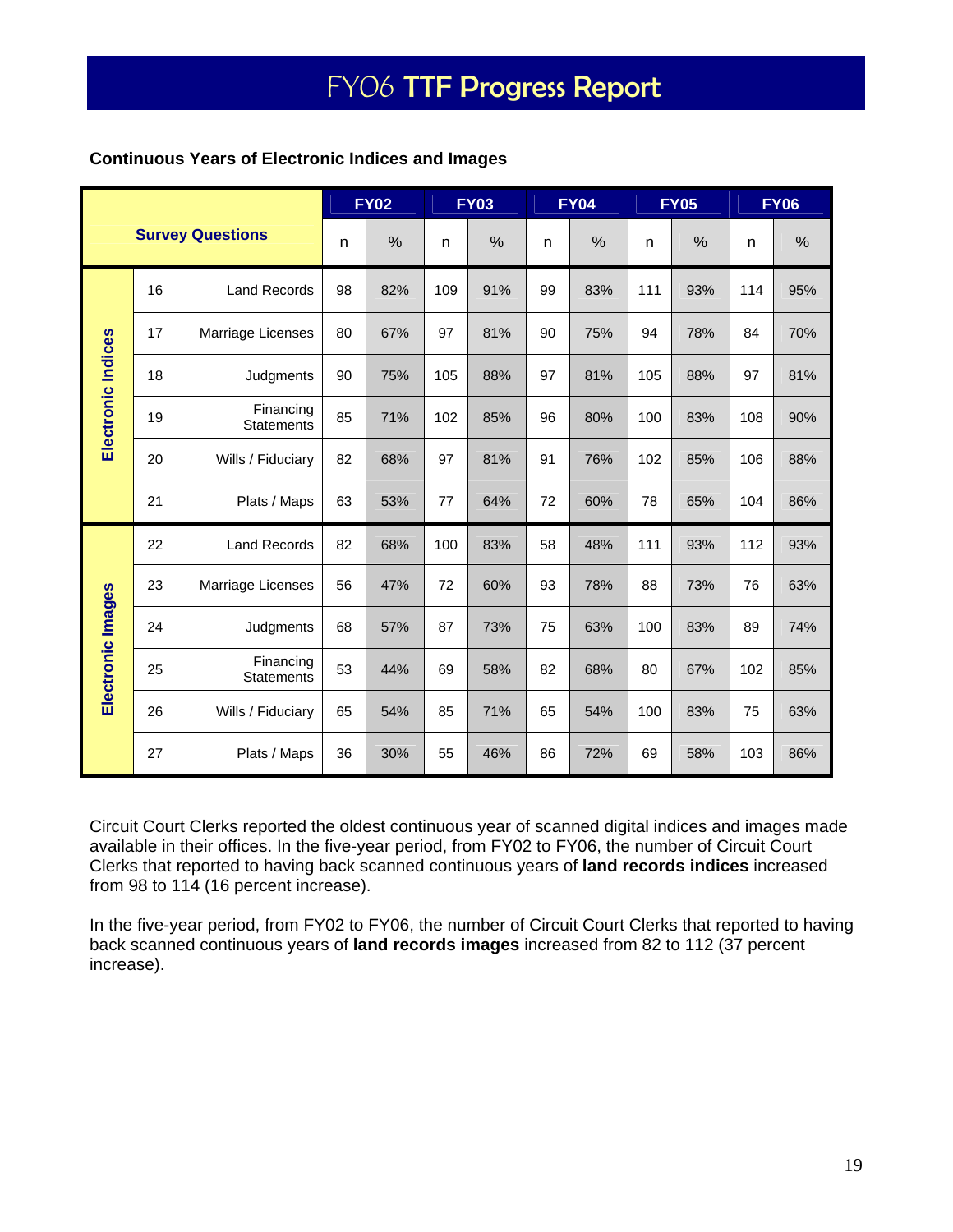|                             |    |                             | <b>Average Age</b> |             |             |             |             |  |  |  |  |
|-----------------------------|----|-----------------------------|--------------------|-------------|-------------|-------------|-------------|--|--|--|--|
|                             |    | <b>Survey Questions</b>     | <b>FY02</b>        | <b>FY03</b> | <b>FY04</b> | <b>FY05</b> | <b>FY06</b> |  |  |  |  |
|                             | 16 | Land Records                | 1986               | 1982        | 1976        | 1977        | 1972        |  |  |  |  |
| ပ                           | 17 | Marriage Licenses           | 1986               | 1983        | 1987        | 1986        | 1969        |  |  |  |  |
|                             | 18 | Judgments                   | 1991               | 1989        | 1991        | 1994        | 1988        |  |  |  |  |
| Electroni<br>Indices        | 19 | <b>Financing Statements</b> | 1994               | 1994        | 1993        | 1996        | 1993        |  |  |  |  |
|                             | 20 | Wills / Fiduciary           | 1991               | 1986        | 1988        | 1990        | 1996        |  |  |  |  |
|                             | 21 | Plats / Maps                | 1979               | 1983        | 1977        | 1978        | 1988        |  |  |  |  |
|                             | 22 | Land Records                | 1991               | 1990        | 1978        | 1978        | 1976        |  |  |  |  |
|                             | 23 | Marriage Licenses           | 1992               | 1992        | 1990        | 1991        | 1956        |  |  |  |  |
|                             | 24 | Judgments                   | 1997               | 1997        | 1998        | 1998        | 1991        |  |  |  |  |
| Electronic<br><b>Images</b> | 25 | <b>Financing Statements</b> | 1998               | 1999        | 1999        | 1999        | 1998        |  |  |  |  |
|                             | 26 | Wills / Fiduciary           | 1997               | 1997        | 1991        | 1995        | 1999        |  |  |  |  |
|                             | 27 | Plats / Maps                | 1982               | 1987        | 1971        | 1963        | 1992        |  |  |  |  |

#### **Average Year of Scanned Electronic Indices and Images**

Over the five-year period, from FY02 to FY06, Circuit Court Clerks reported the average age of **land records indices** increased from 16 years old to 34 years old and the average age of **land records images** increased from 11 years old to 30 years old.

Over the five-year period, Circuit Court Clerks reported the average age of **marriage license indices**  increased from 16 years old to 37 years old and the average age of **marriage license images** increased from ten years old to 50 years old.

Over the five-year period, Circuit Court Clerks reported the average age of **judgment indices**  increased from 11 years old to 18 years old and the average age of **judgment images** increased from five years old to 15 years old.

Over the five-year period, Circuit Court Clerks reported the average age of **financing statement indices** increased from eight years old to 13 years old and the average age of **financing statement images** increased from four years old to 8 years old.

Over the five-year period, Circuit Court Clerks reported the average age of **wills / fiduciary indices**  decreased from 11 years old to 10 years old (because the number of reporting Clerks rose from 82 to 106) and the average age of **wills / fiduciary images** increased from five years old to 7 years old.

Over the five-year period, Circuit Court Clerks reported the average age of **plats / maps indices**  decreased from 23 years old to 18 years old (because the number of reporting Clerks rose from 63 to 104) and the average age of **plats / maps images** decreased from 20 years old to 14 years old (because the number of reporting Clerks rose from 36 to 103).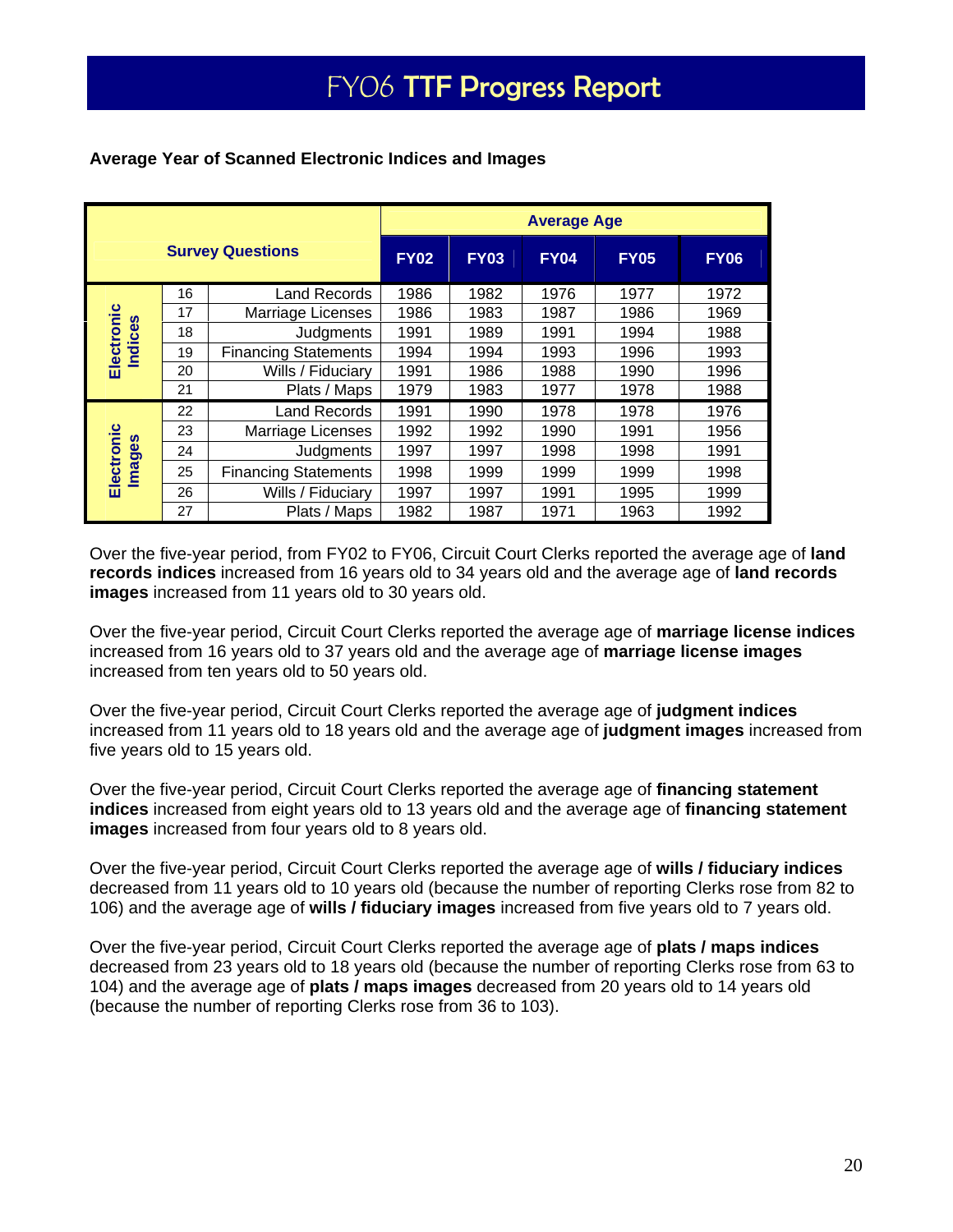|                   |                         |                                |      | <b>FY03</b> |                | <b>FY04</b>       |                | <b>FY05</b>       |                | <b>FY06</b>       |
|-------------------|-------------------------|--------------------------------|------|-------------|----------------|-------------------|----------------|-------------------|----------------|-------------------|
|                   | <b>Survey Questions</b> |                                |      | Locality    | Oldest<br>Year | Locality          | Oldest<br>Year | Locality          | Oldest<br>Year | Locality          |
|                   | 16                      | <b>Land Records</b>            | 1742 | Fairfax     | 1653           | Westmore-<br>land | 1653           | Westmore-<br>land | 1653           | Westmore-<br>land |
| Indices           | 17                      | Marriage Licenses              | 1740 | Middlesex   | 1838           | Greene            | 1749           | Chesterfield      | 1853           | Fairfax           |
|                   | 18                      | Judgments                      | 1749 | Southampton | 1838           | Greene            | 1939           | Chesterfield      | 1939           | Chesterfield      |
| Electronic        | 19                      | Financing<br><b>Statements</b> | 1966 | Highland    | 1838           | Greene            | 1985           | Alexandria        | 1984           | Scott             |
|                   | 20<br>Wills / Fiduciary |                                | 1675 | Middlesex   | 1726           | King George       | 1726           | King George       | 1726           | King George       |
|                   | 21                      | Plats / Maps                   | 1749 | Southampton | 1815           | Scott             | 1742           | Fairfax           | 1742           | Fairfax           |
|                   | 22                      | <b>Land Records</b>            | 1742 | Fairfax     | 1721           | King George       | 1721           | King George       | 1721           | King George       |
|                   | 23                      | Marriage Licenses              | 1847 | Highland    | 1853           | Fairfax           | 1749           | Chesterfield      | 1913           | Chesterfield      |
|                   | 24                      | Judgments                      | 1847 | Highland    | 1981           | Southampton       | 1980           | King George       | 1979           | Russell           |
| Electronic Images | 25                      | Financing<br><b>Statements</b> | 1966 | Highland    | 1987           | Tazewell          | 1987           | Tazewell          | 1984           | King George       |
|                   | 26                      | Wills / Fiduciary              | 1847 | Highland    | 1726           | King George       | 1726           | King George       | 1726           | King George       |
|                   | 27                      | Plats / Maps                   | 1847 | Highland    | 1742           | Fairfax           | 1742           | Fairfax           | 1742           | Fairfax           |

#### **Oldest Continuous Year of Access to Electronic Records**

In FY03, Circuit Court Clerks reported the **oldest digital index** as 1675 (Will / Fiduciary) in Middlesex County. In FY04 and FY05, Circuit Court Clerks reported the oldest digital index as 1653 (Land Record) in Westmoreland County. In FY06, Circuit Court Clerks reported the oldest digital index as 1653 (Will / Fiduciary) in Westmoreland County.

In FY03, Circuit Court Clerks reported the **oldest digital image** as 1742 (Land Record) in Fairfax County. In FY04, FY05, and FY06, Circuit Court Clerks reported the oldest digital image as 1721 (Land Record) in King George County.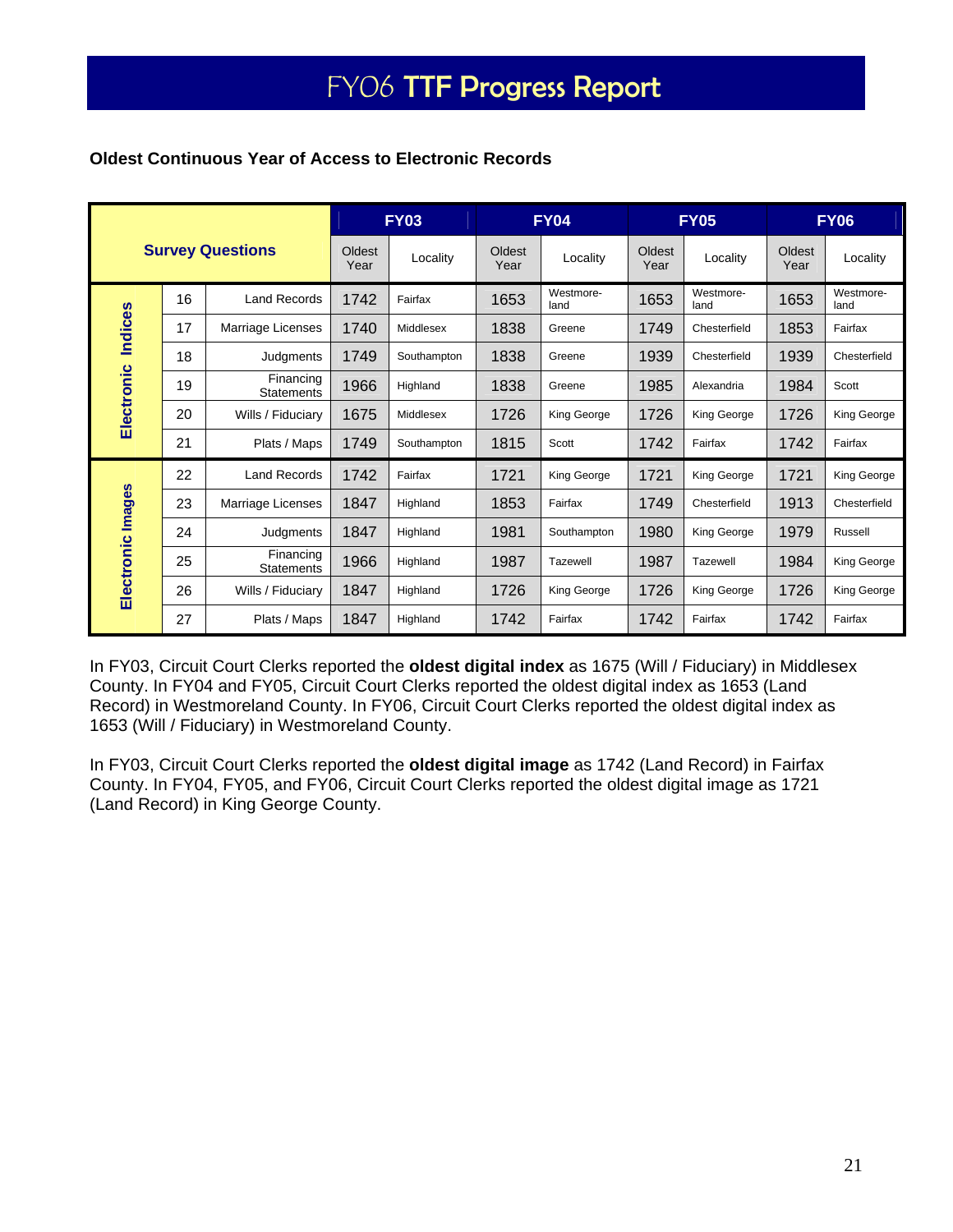|                          |    |                                  |    | <b>FY02</b>   |    | <b>FY03</b> |    | <b>FY04</b> |    | <b>FY05</b> |    | <b>FY06</b> |
|--------------------------|----|----------------------------------|----|---------------|----|-------------|----|-------------|----|-------------|----|-------------|
| <b>Automated Systems</b> |    |                                  | n  | $\frac{0}{0}$ | n  | %           | n  | %           | n  | %           | n  | %           |
|                          | 28 | Tax assessment records           | 13 | 12%           | 12 | 10%         | 15 | 13%         | 17 | 14%         | 19 | 16%         |
|                          | 29 | Title transfer history           | 7  | 7%            | 5  | 4%          | 2  | 2%          | 16 | 13%         | 18 | 15%         |
| Questions                | 30 | Delinguent real estate<br>taxes  | 11 | 10%           | 6  | 5%          | 5  | 4%          | 15 | 13%         | 13 | 12%         |
| Survey                   | 31 | <b>Building permits</b>          | 1  | 1%            | 3  | 3%          | 4  | 3%          | 3  | 3%          | 4  | 3%          |
|                          | 32 | Geological Information<br>System | 3  | 3%            | 6  | 5%          | 11 | 9%          | 5  | 4%          | 6  | 5%          |

#### **Automated Systems Linked to Electronic Land Records**

Over the five-year period, from FY02 to FY06, an average of 15 Clerks (13 percent) report that their **tax records** are linked with digital land records.

An average of 10 Clerks (8 percent) each report that their **title transfer history** and **delinquent real estate taxes** is linked with digital land records.

An average of 3 Clerks (3 percent) report that their **building permits** is linked with digital land records.

An average of 6 Clerks (5 percent) report that their **geological information systems** is linked with digital land records.

#### **Number of Automated Systems Linked to Electronic Land Records Statewide**

| <b>Automated</b><br><b>Systems</b>                          | <b>FY02</b> | <b>FY03</b> | <b>FY04</b> | <b>FY05</b> | <b>FY06</b> |
|-------------------------------------------------------------|-------------|-------------|-------------|-------------|-------------|
| Number Linked to<br><b>Land Records</b><br><b>Statewide</b> | 35          | 32          | 37          | 56          | 60          |

Over the five-year period, from FY02 to FY06, the number of automated system linked to electronic land records increased from 35 to 60 (71 percent increase).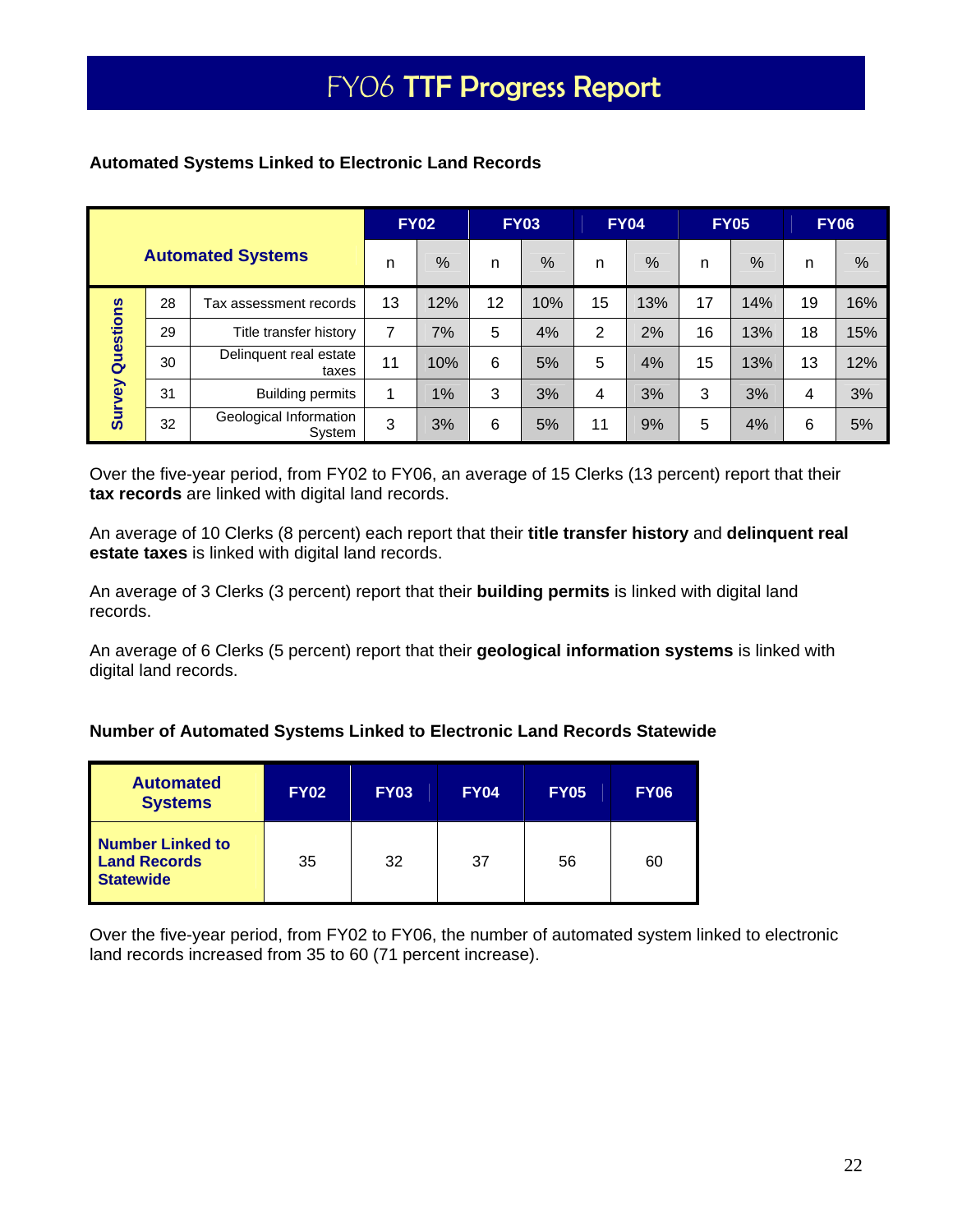#### **Vendors Contracted to Provide SRA in FY06**

| Locality               | <b>SRA</b><br>Vendor | Locality              | <b>SRA</b><br>Vendor | Locality                | <b>SRA</b><br>Vendor |
|------------------------|----------------------|-----------------------|----------------------|-------------------------|----------------------|
| <b>Accomack</b>        | <b>ILS</b>           | <b>Halifax</b>        | SCV                  | <b>Scott</b>            | <b>BIS</b>           |
| Albemarle              | Cott                 | <b>Hanover</b>        | AmCad                | Shenandoah              | <b>SCV</b>           |
| Alleghany              | <b>SCV</b>           | <b>Henrico</b>        | <b>ILS</b>           | <b>Smyth</b>            | <b>SCV</b>           |
| <b>Amelia</b>          | $\overline{ILS}$     | <b>Henry</b>          | <b>SCV</b>           | Southampton             | <b>SCV</b>           |
| <b>Amherst</b>         | Cott                 | <b>Highland</b>       | <b>SCV</b>           | Spotsylvania            | <b>ILS</b>           |
| <b>Appomattox</b>      | <b>ILS</b>           | <b>Isle of Wight</b>  | SCV                  | <b>Stafford</b>         | SCV                  |
| Arlington              | In-House             | <b>James City Co</b>  | SCV                  | <b>Surry</b>            | Logan                |
| Augusta                | SCV                  | <b>King and Queen</b> | <b>SCV</b>           | <b>Sussex</b>           | Logan                |
| <b>Bath</b>            | SCV                  | <b>King George</b>    | AmCad                | <b>Tazewell</b>         | SCV                  |
| <b>Bedford</b>         | SCV                  | <b>King William</b>   | SCV                  | <b>Warren</b>           | SCV                  |
| <b>Bland</b>           | <b>SCV</b>           | Lancaster             | SCV                  | Washington              | <b>SCV</b>           |
| <b>Botetourt</b>       | SCV                  | Lee                   | SCV                  | Westmoreland            | Cott                 |
| <b>Brunswick</b>       | SCV                  | Loudoun               | AmCad                | <b>Wise</b>             | <b>SCV</b>           |
| <b>Buchanan</b>        | <b>SCV</b>           | Louisa                | Cott                 | <b>Wythe</b>            | <b>SCV</b>           |
| <b>Buckingham</b>      | <b>ILS</b>           | Lunenburg             | SCV                  | <b>York</b>             | In-House             |
| Campbell               | SCV                  | <b>Madison</b>        | <b>SCV</b>           | Alexandria              | SCV                  |
| <b>Caroline</b>        | Logan                | <b>Mathews</b>        | SCV                  | <b>Bristol</b>          | SCV                  |
| Carroll                | Logan                | Mecklenburg           | <b>SCV</b>           | <b>Buena Vista</b>      | <b>SCV</b>           |
| <b>Charles City Co</b> | SCV                  | <b>Middlesex</b>      | <b>SCV</b>           | Charlottesville         | Logan                |
| <b>Charlotte</b>       | SCV                  | <b>Montgomery</b>     | <b>ILS</b>           | Chesapeake              | Logan                |
| <b>Chesterfield</b>    | Logan                | <b>Nelson</b>         | <b>SCV</b>           | <b>Colonial Heights</b> | AmCad                |
| <b>Clarke</b>          | Logan                | <b>New Kent</b>       | Logan                | <b>Danville</b>         | <b>SCV</b>           |
| Craig                  | SCV                  | Northampton           | <b>SCV</b>           | Fredericksburg          | <b>SCV</b>           |
| <b>Culpeper</b>        | SCV                  | Northumberland        | <b>ILS</b>           | Hampton                 | SCV                  |
| <b>Cumberland</b>      | $\overline{ILS}$     | <b>Nottoway</b>       | $\overline{ILS}$     | <b>Hopewell</b>         | SCV                  |
| <b>Dickenson</b>       | SCV                  | Orange                | SCV                  | Lynchburg               | <b>SCV</b>           |
| <b>Dinwiddie</b>       | SCV                  | Page                  | <b>ILS</b>           | <b>Martinsville</b>     | Reams                |
| <b>Essex</b>           | SCV                  | <b>Patrick</b>        | SCV                  | <b>Newport News</b>     | <b>SCV</b>           |
| <b>Fairfax County</b>  | In-House             | Pittsylvania          | SCV                  | <b>Norfolk</b>          | SCV                  |
| Fauquier               | Cott                 | Powhatan              | <b>ILS</b>           | Petersburg              | <b>ILS</b>           |
| Floyd                  | <b>SCV</b>           | <b>Prince Edward</b>  | <b>ILS</b>           | Portsmouth              | SCV                  |
| Fluvanna               | Logan                | <b>Prince George</b>  | SCV                  | <b>Radford</b>          | <b>ILS</b>           |
| <b>Franklin Co</b>     | <b>SCV</b>           | <b>Prince William</b> | In-House             | <b>Richmond City</b>    | <b>SCV</b>           |
| <b>Frederick</b>       | <b>SCV</b>           | Pulaski               | Eagle                | <b>Roanoke City</b>     | <b>SCV</b>           |
| <b>Giles</b>           | <b>ILS</b>           | Rappahannock          | SCV                  | <b>Salem</b>            | <b>SCV</b>           |
| Gloucester             | <b>SCV</b>           | <b>Richmond Co</b>    | <b>ILS</b>           | <b>Staunton</b>         | <b>SCV</b>           |
| Goochland              | SCV                  | <b>Roanoke Co</b>     | SCV                  | <b>Suffolk</b>          | AmCad                |
| Grayson                | <b>SCV</b>           | Rockbridge            | SCV                  | <b>Virginia Beach</b>   | AmCad                |
| Greene                 | Cott                 | Rockingham            | <b>ACS</b>           | Waynesboro              | <b>SCV</b>           |
| Greensville            | <b>SCV</b>           | <b>Russell</b>        | <b>ILS</b>           | Winchester              | SCV                  |

In FY06, 72 Circuit Court Clerks (60 percent) have a contract with the Supreme Court of Virginia (SCV) to provide SRA. The remaining 48 Clerks (40 percent) contract with another vendor or utilize inhouse resources for SRA.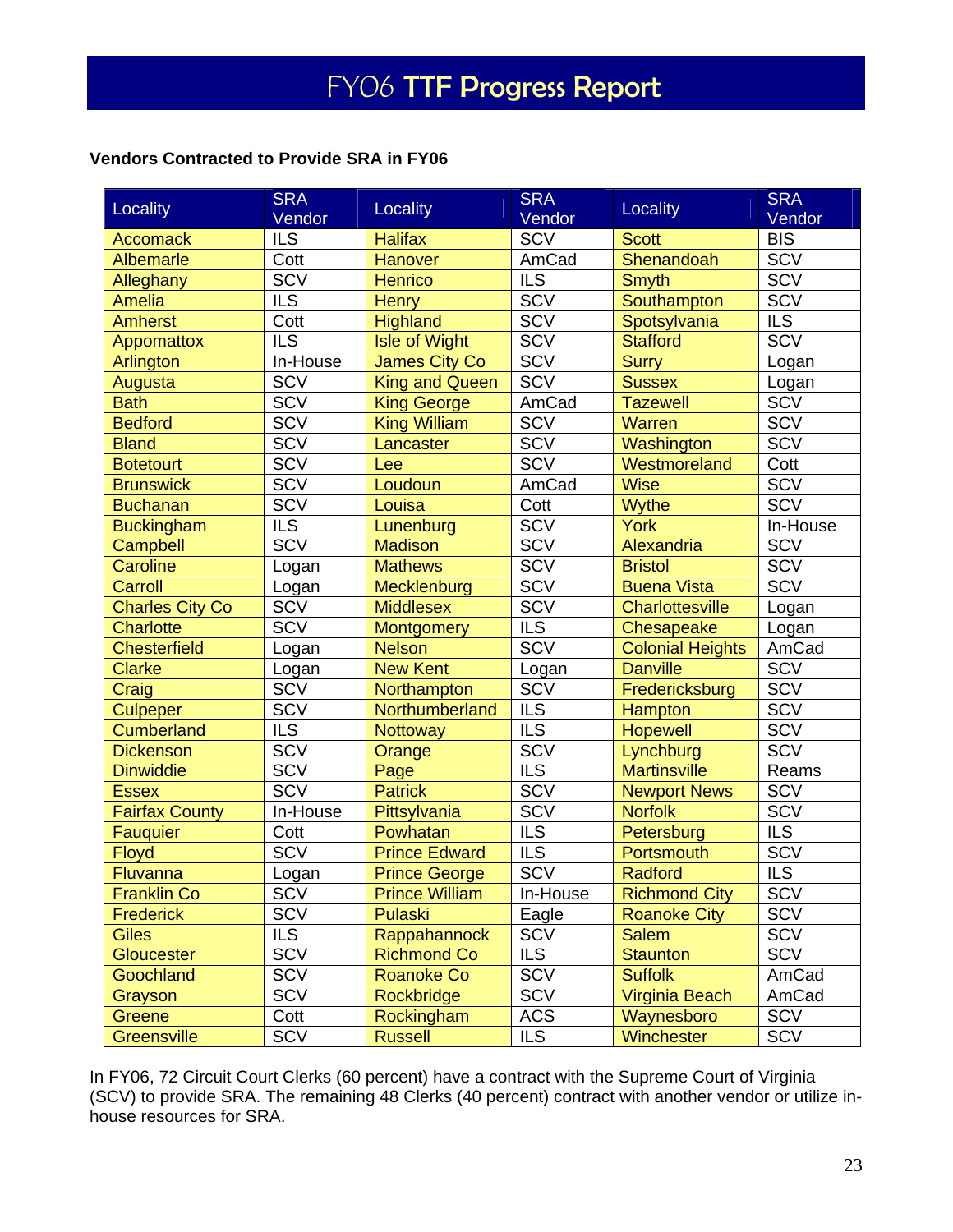|                               | <b>Vendors</b>                      |                |     | <b>FY03</b>    |               | <b>FY04</b>    |               | <b>FY05</b>     |       | <b>FY06</b> |               |
|-------------------------------|-------------------------------------|----------------|-----|----------------|---------------|----------------|---------------|-----------------|-------|-------------|---------------|
|                               |                                     |                |     | n              | $\frac{0}{0}$ | n              | $\frac{0}{0}$ | n               | $\%$  | n           | $\frac{0}{0}$ |
|                               | Supreme Court of Virginia           | 52             | 49% | 57             | 48%           | 54             | 45%           | 68              | 57%   | 72          | 60%           |
|                               | International Land Systems          | 12             | 11% | 17             | 14%           | 14             | 12%           | 18              | 15%   | 18          | 15%           |
|                               | Cott Systems                        | 11             | 10% | 12             | 10%           | 10             | 8%            | 12 <sup>°</sup> | 10%   | 11          | 9%            |
|                               | Logan Systems, Inc.                 | 10             | 9%  | 11             | 9%            | 8              | 7%            | 10              | 8%    | 10          | 8%            |
|                               | AmCad                               | 4              | 4%  | 6              | 7%            | 6              | 5%            | 8               | 7%    | 7           | 6%            |
| <b>Survey Questions 33-42</b> | Custom / In-House                   | 4              | 4%  | 1              | 1%            | 3              | 3%            | 3               | 3%    | 2           | 2%            |
|                               | <b>Business Information Systems</b> | $\overline{c}$ | 2%  | $\overline{2}$ | 2%            | $\overline{c}$ | 2%            | $\overline{2}$  | 2%    | 3           | 3%            |
|                               | <b>Reams Computer Corporation</b>   | $\overline{c}$ | 2%  | $\mathbf 0$    | 0%            | $\overline{c}$ | 2%            | 2               | 2%    | 2           | 2%            |
|                               | Eagle                               | 1              | 1%  | 1              | 1%            | 1              | 1%            | 1               | 1%    | 1           | $1\%$         |
|                               | <b>Mixnet Corporation</b>           | 1              | 1%  | 1              | 1%            | 1              | 1%            | 0               | $0\%$ | 1           | $1\%$         |

#### **Vendors for Land Records Management – Five Year Period**

In the FY06 TTF Progress Survey, Circuit Court Clerks may list more than one vendor. In FY02, 100 Clerks (83 percent) listed their land records management vendor. In FY03, 108 Clerks (90 percent); in FY04, 102 Clerks (85 percent); and in FY05 and FY06, 118 Clerks (98 percent) listed their land records management vendor.

#### **Locality Vendors and Other Vendors for Land Records Management in FY06**

| <b>Locality Vendors</b>   |  |           |                     |  |  |  |  |  |  |
|---------------------------|--|-----------|---------------------|--|--|--|--|--|--|
|                           |  | Arlington | Prince George       |  |  |  |  |  |  |
| <b>Survey Question 43</b> |  | Culpeper  | Roanoke Co          |  |  |  |  |  |  |
|                           |  | Dinwiddie | Smyth               |  |  |  |  |  |  |
|                           |  | Frederick | Stafford            |  |  |  |  |  |  |
|                           |  | Halifax   | Alexandria          |  |  |  |  |  |  |
|                           |  | Loudoun   | Hampton             |  |  |  |  |  |  |
|                           |  | Nelson    | <b>Newport News</b> |  |  |  |  |  |  |

|                           | <b>Other Vendors</b>              |
|---------------------------|-----------------------------------|
|                           | ACS State & Local Solutions       |
|                           | County Recording & Restoration    |
|                           | C.W. Warthen Company              |
|                           | Document Technology Systems       |
|                           | ImageVision.net                   |
| <b>Survey Question 44</b> | Murray & White                    |
|                           | Nortel PEC                        |
|                           | <b>Sutton Information Systems</b> |
|                           | Verisign                          |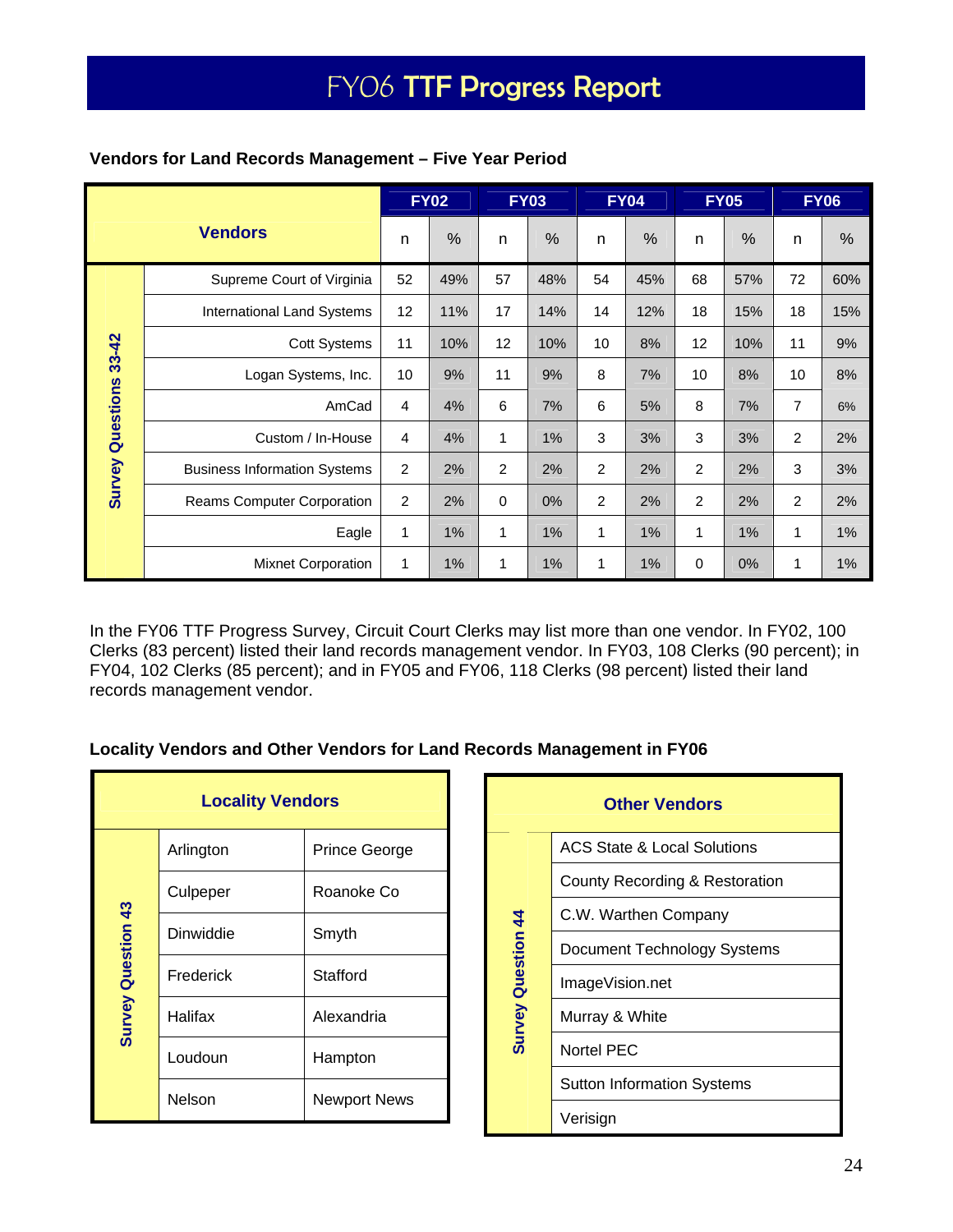#### **Technology Projects in Land Records Management**

|                         | <b>Technology Projects</b> |                                                                          |    | <b>FY02</b>   |    | <b>FY03</b>   |    | <b>FY04</b>   |     | <b>FY05</b> | <b>FY06</b> |     |
|-------------------------|----------------------------|--------------------------------------------------------------------------|----|---------------|----|---------------|----|---------------|-----|-------------|-------------|-----|
|                         |                            |                                                                          |    | $\frac{0}{0}$ | n  | $\frac{0}{0}$ | n  | $\frac{0}{0}$ | n   | $\%$        | n           | %   |
|                         | 45                         | Back-file conversion of<br>land records indices                          | 69 | 64%           | 55 | 46%           | 63 | 53%           | 46  | 38%         | 81          | 68% |
|                         | 46                         | Back-scan land records<br>images                                         | 68 | 64%           | 71 | 59%           | 52 | 43%           | 53  | 44%         | 95          | 79% |
|                         | 47                         | Provide secure remote<br>access to land records                          | 48 | 45%           | 53 | 44%           | 37 | 31%           | 102 | 85%         | 103         | 86% |
| <b>Survey Questions</b> | 48                         | Sign services contract<br>with land records vendor                       | 13 | 12%           | 6  | 5%            | 97 | 81%           | 48  | 40%         | 75          | 63% |
|                         | 49                         | Purchase additional<br>technology equipment                              | 44 | 41%           | 46 | 38%           | 59 | 49%           | 79  | 66%         | 93          | 78% |
|                         | 50                         | Make linkage of<br>automated system(s)<br>with land records              | 32 | 30%           | 31 | 26%           | 72 | 60%           | 61  | 51%         | 69          | 58% |
|                         | 51                         | Make technology<br>improvements in Civil or<br><b>Criminal Divisions</b> |    |               |    |               |    |               |     |             | 70          | 58% |
|                         | 52                         | Pay annual<br>maintenance and<br>internet service /<br>hosting fee       |    |               |    |               |    |               |     |             | 106         | 88% |

Circuit Court Clerks may choose more than one next step / technology project. Those projects most identified by Clerks include:

In FY02, 69 and 68 Circuit Court Clerks (64 percent) chose back-file conversion of land records **indices** and back-scanning land records **images**, respectively, as technology projects they wish to fund. In FY03, 71 and 55 Circuit Court Clerks (59 and 55 percent, respectively) chose back-scanning land records **images** and back-file conversion of land records **indices**, respectively. In FY04, 97 and 72 Circuit Court Clerks (81 and 60 percent, respectively) chose sign a services contract with a land records **vendor** and improve the **functionality** of current land records system, respectively. In FY05, 102 and 79 Circuit Court Clerks (85 and 66 percent, respectively) chose provide **SRA** to land records and purchase additional **equipment**, respectively.

Two new technology projects were added to list in the FY06 survey. They were: 1) make technology improvements in the Civil or Criminal Divisions and 2) pay annual maintenance and internet service / hosting fee. In FY06, 106 and 103 Circuit Court Clerks (88 and 86 percent, respectively) chose pay the annual **maintenance and internet service / hosting fee** and provide **SRA** to land records, respectively, as technology projects that needed funding with TTF money.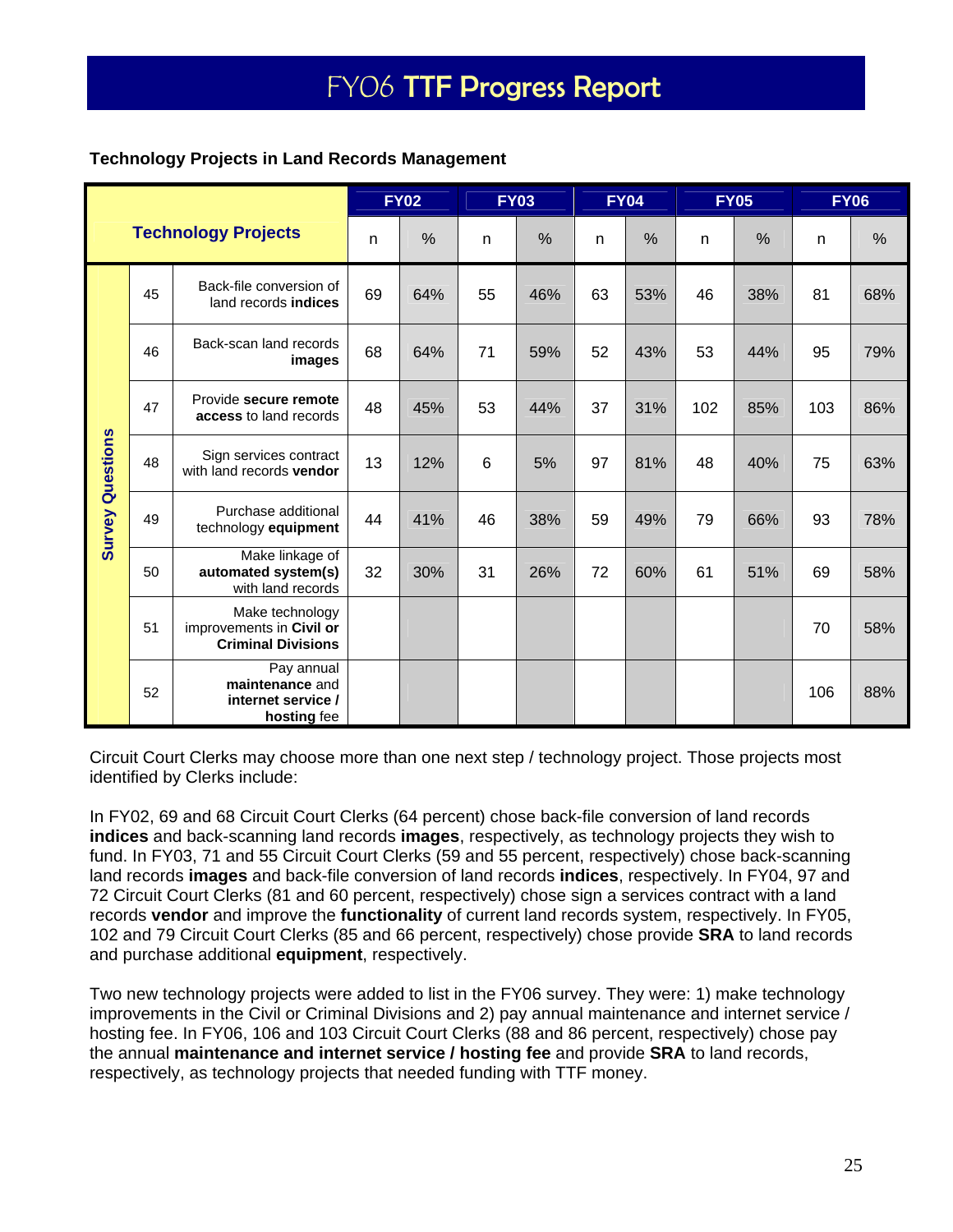In FY06, 10 Circuit Court Clerks (8 percent) reported **"**other" technology projects. They were:

| Locality       | <b>Other Technology Projects</b>                        |
|----------------|---------------------------------------------------------|
| Augusta        | <b>Redaction Services</b>                               |
| Chesterfield   | Wiring, Future Redaction                                |
| Halifax        | Make linkage with Treasurer and Commissioner of Revenue |
| Henry          | Maintain Supreme Court as Land Records Mgmt             |
| King and Queen | <b>Combined Annual RMS/RIS Maintenance</b>              |
| Loudoun        | Jury Management                                         |
| Alexandria     | Connect to City Website for land records access         |
| Martinsville   | E-filing and E-payment                                  |
| Roanoke City   | <b>Supreme Court Service Contracts</b>                  |

For question 53, the Carroll County Circuit Court Clerk chose upcoming technology projects as the provision of SRA to land records, contract with a land records management vendor, back-scan land records images and back-file conversion of land records indices. In the "Other" space provided, the Clerk wrote "the above applies if additional funds are available".



#### **Five-Year Average Percentage of Circuit Court Clerks' Technology Projects**

In a five-year average of the data, from FY02 to FY06, 63 Clerks (53 percent) chose back-file conversion of land records **indices** on a court-controlled website as a technology project. An average of 68 Circuit Court Clerks (57 percent) chose back scanning of land records **images**. An average of 69 Clerks (58 percent) chose provide **secure remote access** to land records. An average of 48 Clerks (40 percent) chose select a **vendor** and sign a services contract. An average of 64 Clerks (53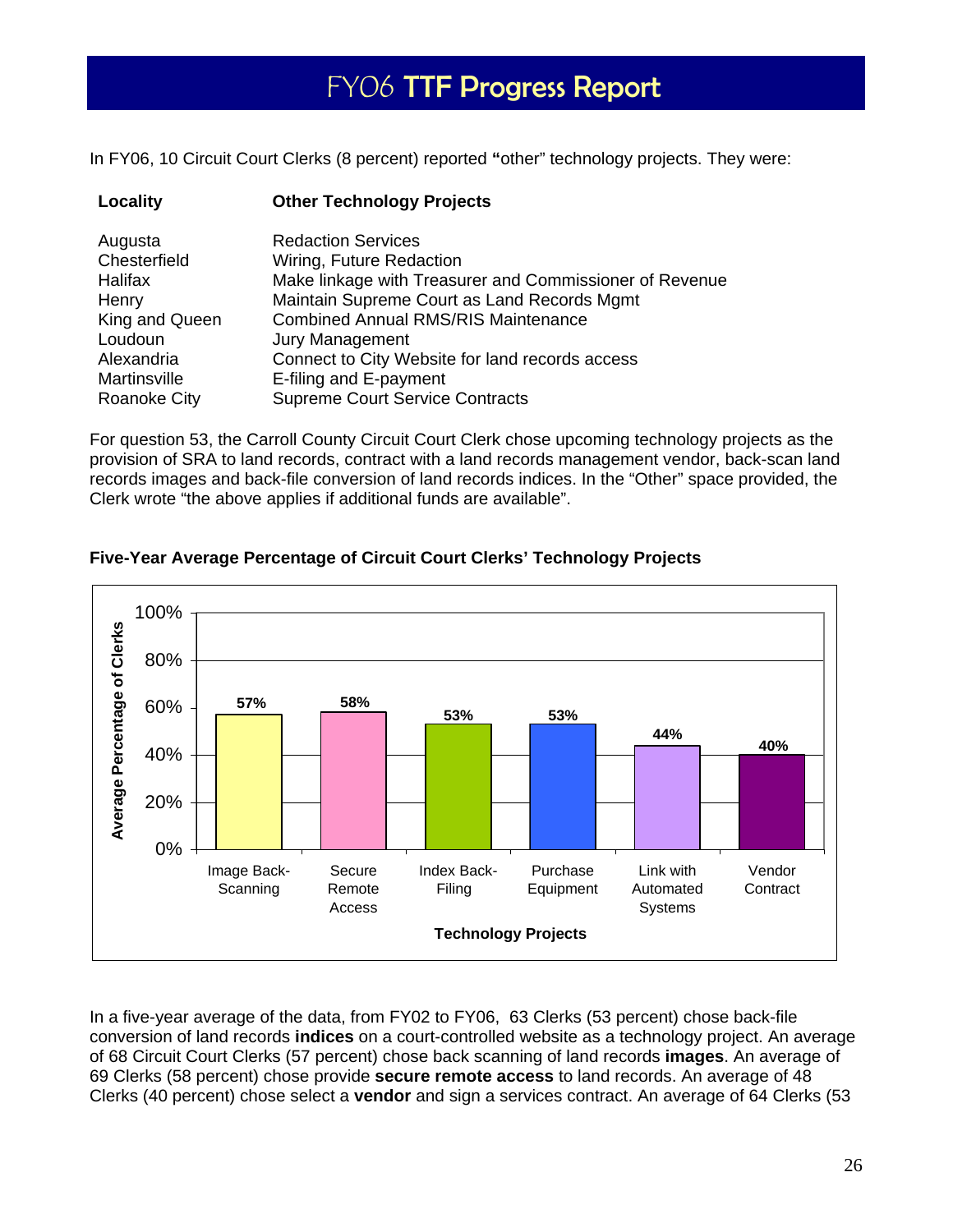percent) chose purchase additional **equipment**. In a five-year average of the data, from FY02 to FY06, 53 Clerks (44 percent) chose link land records to **automated system(s)** as a technology project.

|                         |                             |                                                        |    | <b>FY05</b> |                | <b>FY06</b> |
|-------------------------|-----------------------------|--------------------------------------------------------|----|-------------|----------------|-------------|
|                         | <b>Obstacles</b>            |                                                        | n  | %           | n              | %           |
|                         | 54                          | Funding is insufficient                                | 59 | 49%         | 35             | 29%         |
|                         | 55                          | Privacy or liability issues                            | 57 | 48%         | 42             | 35%         |
|                         | 56<br>Vendor problems       |                                                        | 8  | 7%          | $\overline{7}$ | 6%          |
| <b>Survey Questions</b> | 57                          | Timing issues                                          | 36 | 30%         | 26             | 22%         |
|                         | 58                          | Staff in my office is insufficient<br>for SRA workload | 62 | 52%         | 44             | 37%         |
|                         | 59<br>Local support lacking |                                                        | 37 | 31%         | 34             | 28%         |
|                         | 60                          | Subscribers number for SRA<br>is insufficient          | 35 | 29%         | 29             | 24%         |
|                         | 61                          | No obstacles                                           | 18 | 15%         | 14             | 12%         |
|                         | 62                          | <b>Currently providing SRA</b><br>to land records      |    |             | 53             | 44%         |

#### **Obstacles to Providing Secure Remote Access to Land Records**

Circuit Court Clerks may choose more than one obstacle. In the two-year period, from FY05 to FY06, and average of 53 Circuit Court Clerks (44 percent) reported as an obstacle **insufficient staff** to handle the secure remote access workload. An average of 47 Clerks (39 percent), reported **insufficient funding** as an obstacle. An average of 50 Clerks (42 percent) reported **privacy or liability issues** as obstacles. An average of 8 Clerks (7 percent) reported **vendor problems** as an obstacle to providing secure remote access to land records. An average of 36 Clerks (30 percent) reported **lack of local support** as an obstacle. An average of 31 Clerks (26 percent) reported **timing issues** as an obstacle. In the two-year period, from FY05 to FY06, an average of 32 Clerks (27 percent) reported **insufficient subscribers** as an obstacle. An average of 16 Clerks (13 percent) reported **no obstacles**.

In FY06, a new option was added to the list of obstacles. Fifty-three Clerks (44 percent) reported to be **currently providing SRA to land records**. (Note: Although 59 Clerks "certified" to currently providing SRA).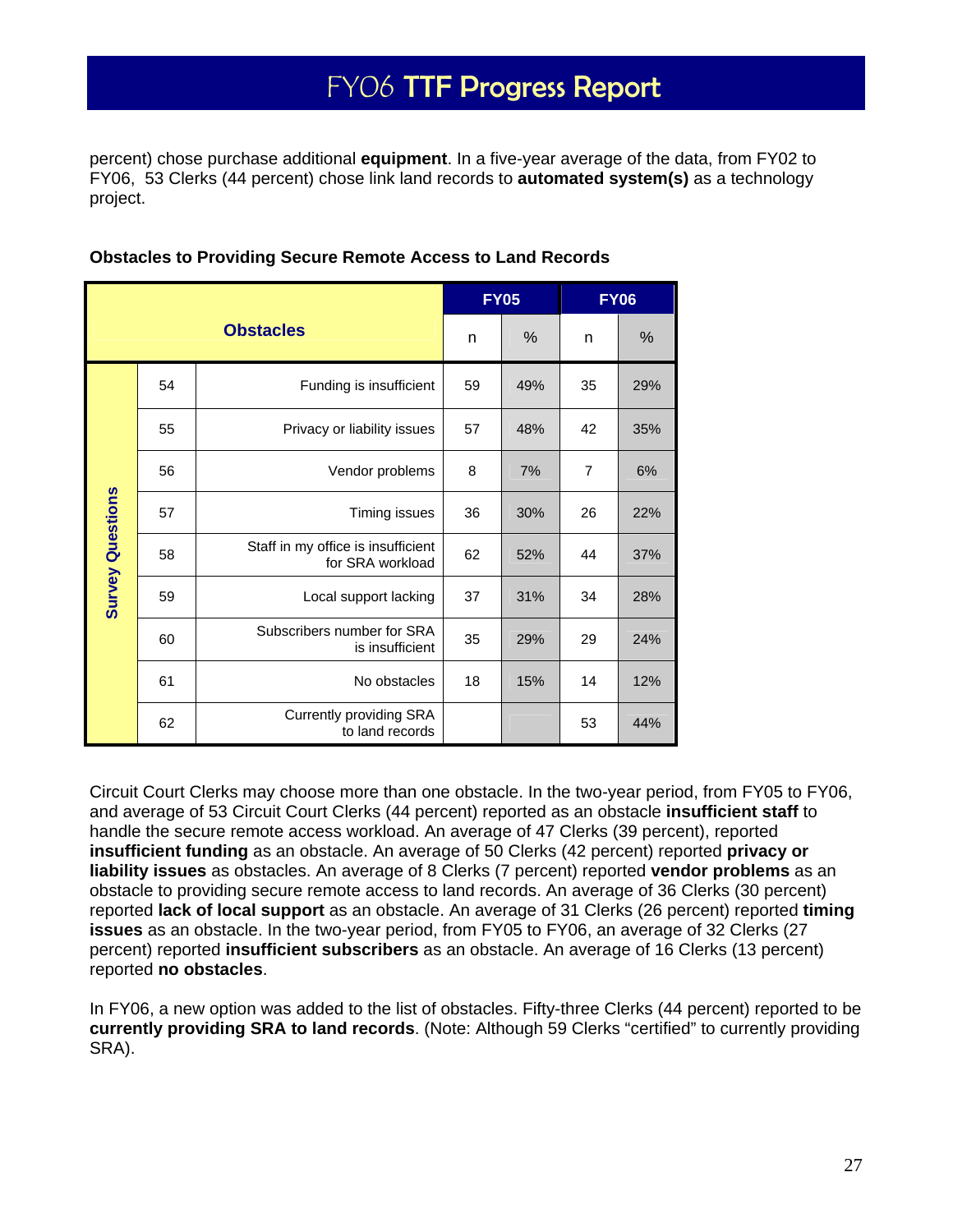In FY06, 11 Clerks (9 percent) reported **"**other" obstacles. They were:

| <b>Locality</b> | <b>Other Obstacles</b>                                |
|-----------------|-------------------------------------------------------|
| Augusta         | Conflicting state statutes on privacy / redaction     |
| <b>Bedford</b>  | Concern that SRA user fees would not equal copy fee   |
| Chesterfield    | <b>General Assembly indecisiveness</b>                |
| Halifax         | Demand in rural counties is not evident today         |
| Henry           | Problem securing vendor for conversion                |
| Louisa          | Subscriber number unknown, funding OK if TTF provided |
| <b>Mathews</b>  | We don't know if any apply yet                        |
| Mecklenburg     | Waiting for vendor                                    |
| York            | Time frame for availability of money is inadequate    |
| Martinsville    | Maintaining funding for upgrades - Remote Access      |

The Loudoun County Circuit Court Clerk chose No Obstacles and I currently provide SRA to land records. In the "Other" space provided, the Clerk wrote, "Every Clerk should provide remote access".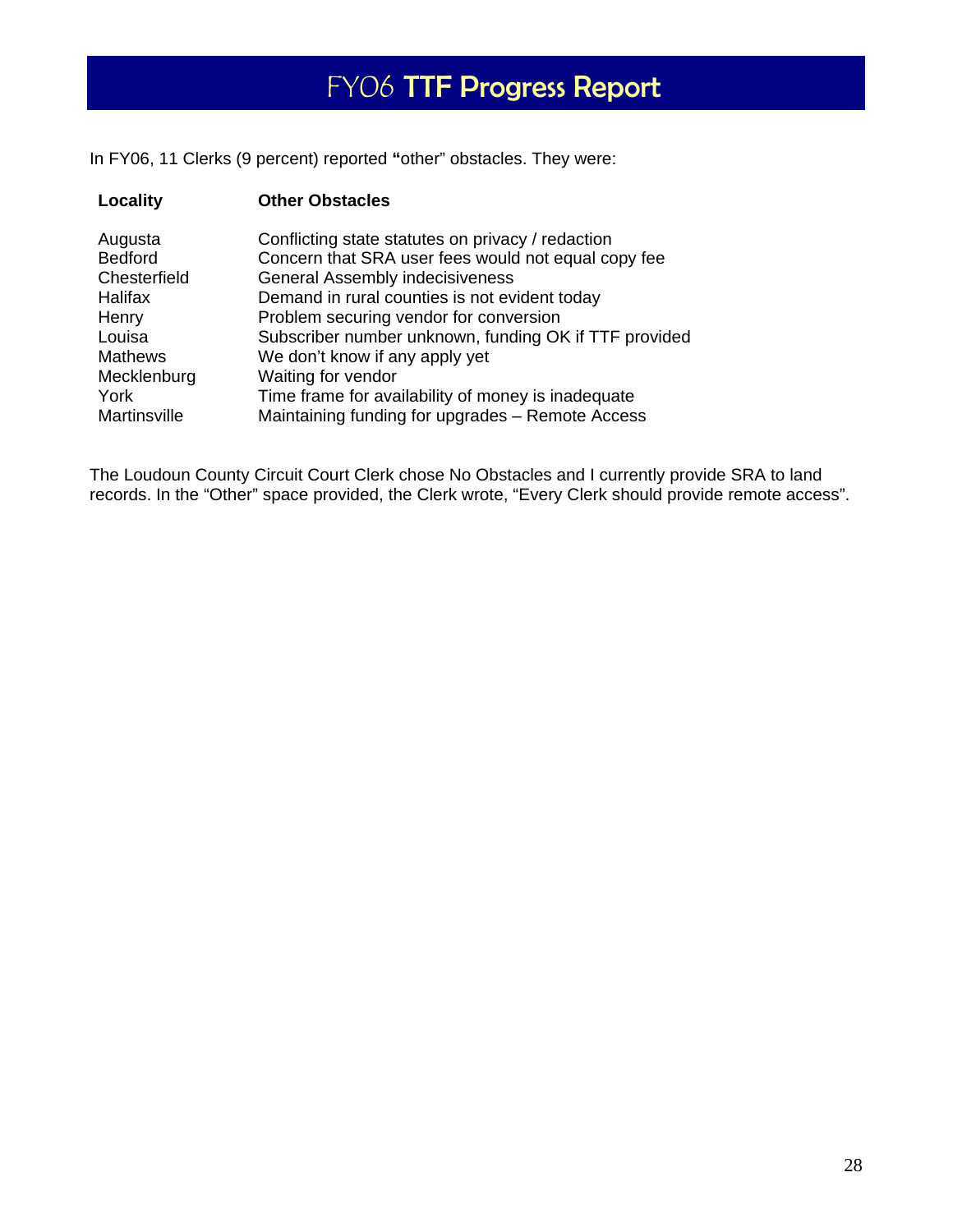FY07 SRA Certification

In the Code of Virginia, §§ 17.1-279 and 2.2-3808.2 require Circuit Court Clerks to certify compliance with security standards established by the Virginia Information Technologies Agency (VITA) in the document, *Security Standard for Remote Access to Court Controlled Websites (ITRM STANDARD SEC503-02)*, effective March 28, 2005, and all subsequent revisions.

#### **Circuit Court Clerks Certify to Currently Providing SRA to Land Records**

Gloucester **Powhatan** Wythe

Accomack Greensville **Britannice George** Bristol Arlington **Isle of Wight Prince William** Charlottesville Brunswick James City County Pulaski Danville Caroline **King and Queen** Rappahannock **Fredericksburg** Carroll **King George** Richmond County Hampton Charlotte **Charlotte** Lancaster Russell **Hopewell** Clarke **Lee** Lee Scott Martinsville Culpeper Loudoun Southampton Newport News Dickenson New Kent Spotsylvania Norfolk Essex Northampton Stafford Portsmouth Fairfax County **Nottoway** Surry Surry Radford Fauquier Crange Sussex Suffolk Frederick Page Warren Virginia Beach Giles Patrick Wise Winchester

In the FY07 SRA certification data, 59 Circuit Court Clerks (49 percent) certified to currently providing secure remote access to land records and certified that their court's website and supporting computer network system are in compliance with VITA standards. They further certified that any proposed technology improvement to land records will accommodate SRA. The VITA certification language makes no differentiation between land records' electronic indices and images. See Appendix 4 for the Secure Remote Access Certification screens in the FY07 TTF Budget Request Process in COIN.

In questions 4 and 12 of the FY06 TTF Progress Survey data on page 17 of this report, 67 Circuit Court Clerks (56 percent) reported to currently providing secure remote access to land records indices and 59 Clerks (49 percent) reported to currently providing secure remote access to land records images. The same 59 Clerks listed above, reported to providing SRA to land records images.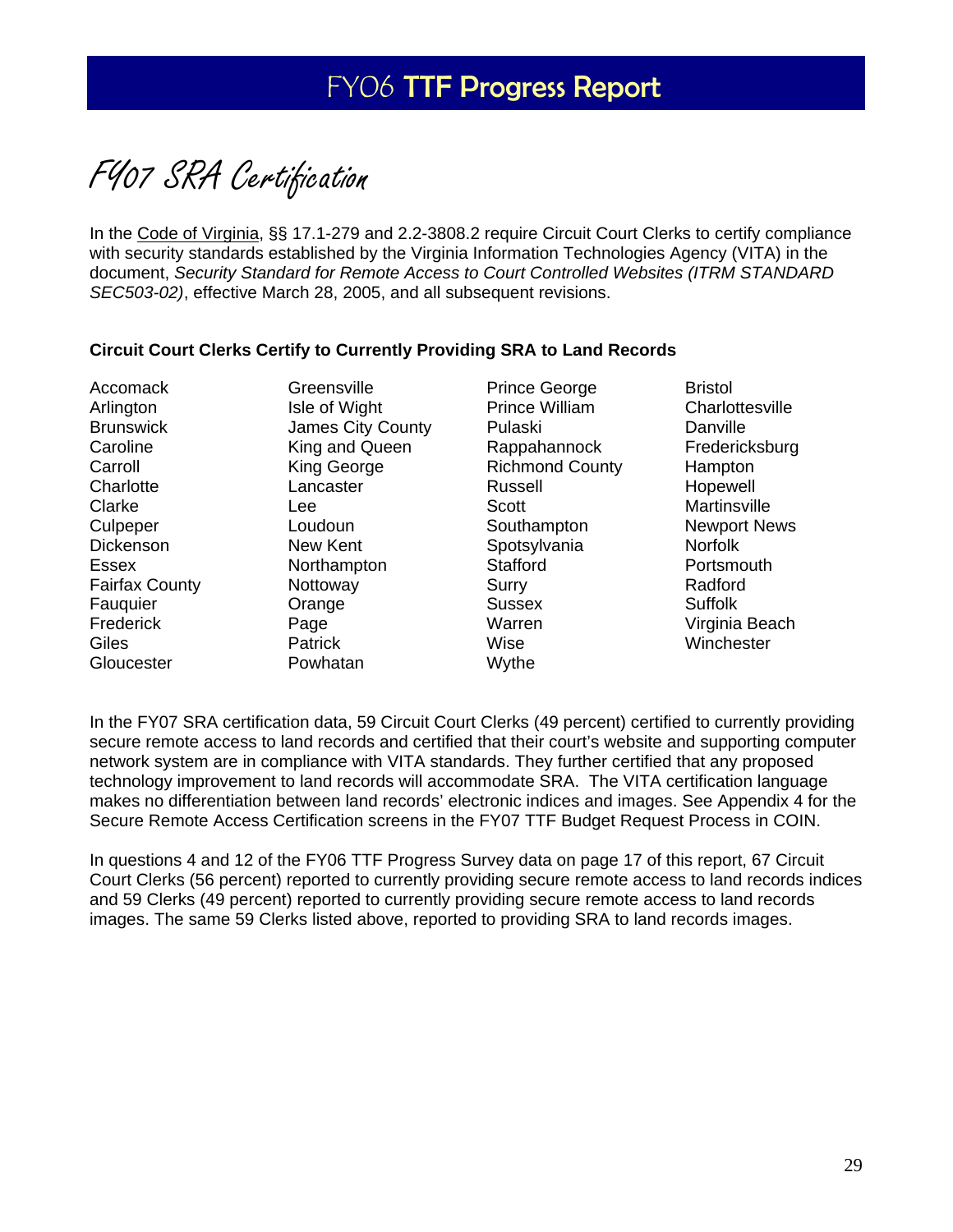In the Secure Remote Access Certification data, **61 Circuit Court Clerks certified to not currently providing SRA to land records** but, nonetheless, certified that their court's website and supporting computer network system will comply with VITA standards and that their request for TTF monies is based upon an intent to provide SRA to land records on or before July 1, 2007.

#### **Circuit Court Clerks Certifying to Not Currently Providing SRA to Land Records**

Albemarle Cumberland Lunenburg Tazewell Alleghany Dinwiddie Madison Washington Amelia **Floyd** Floyd Mathews Westmoreland Amherst Fluvanna Mecklenburg York Appomattox Franklin County Middlesex Alexandria Augusta **Goochland** Montgomery Buena Vista Bath Grayson Nelson Newson Chesapeake Bedford Greene Northumberland Colonial Heights Bland Halifax Pittsylvania Lynchburg Botetourt **Hanover** Prince Edward Petersburg Buchanan **Henrico** Roanoke County Richmond City Buckingham Henry Rockbridge Roanoke City Campbell **Highland** Rockingham Salem Charles City County King William Shenandoah Staunton Chesterfield Louisa **Chesterfield** Louisa **Smyth** Waynesboro Craig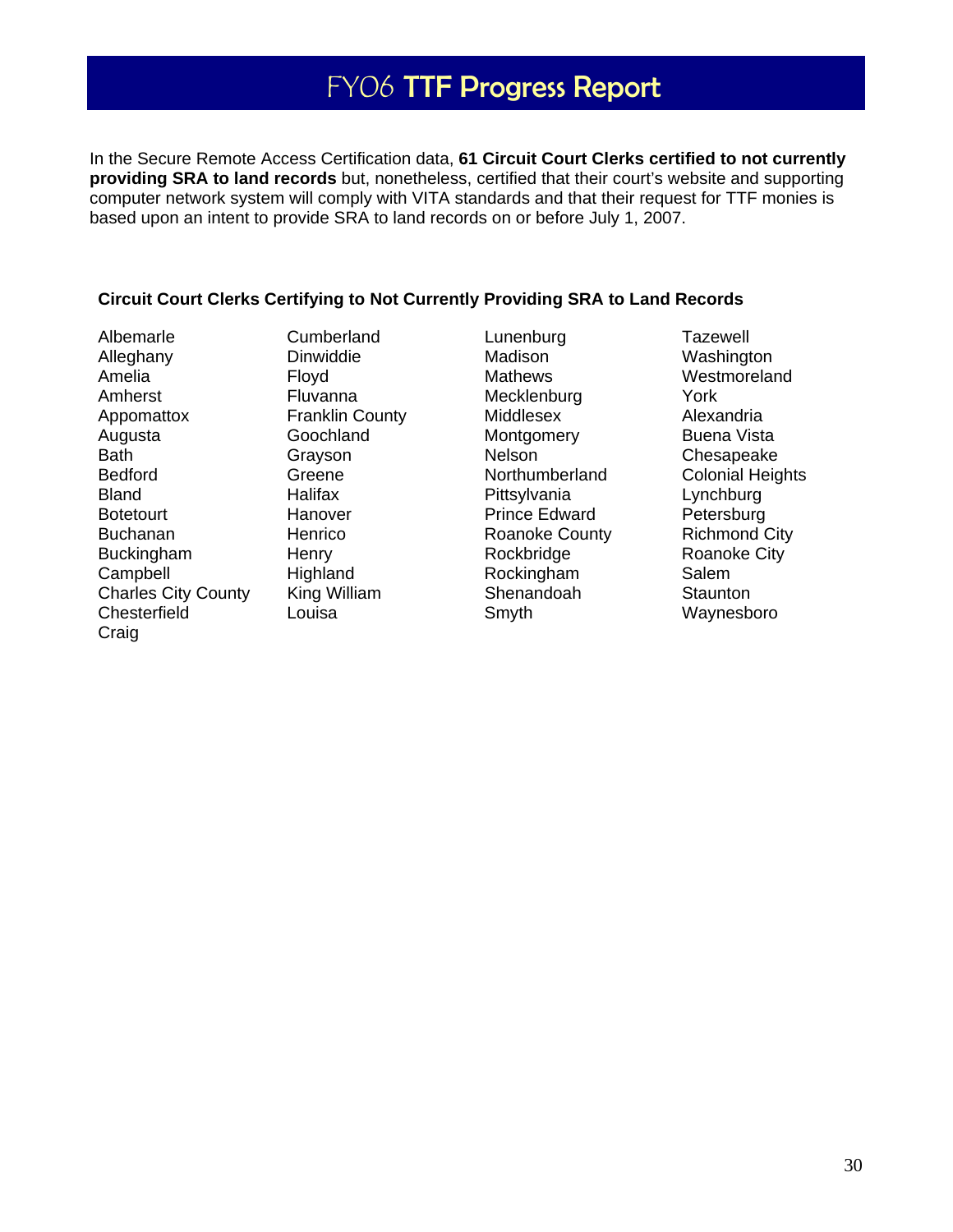# FY07 \$4 for Civil or Criminal Divisions

In accordance with §17.1-279F, Code of Virginia, if a Circuit Court Clerk provides SRA to land records on or before July 1, 2007, then that clerk may apply to the Compensation Board for an allocation from the Technology Trust Fund for automation and technology improvements in the Civil or Criminal Divisions of his office. Such requests cannot exceed the deposits into the trust fund credited to the locality. Thirty-nine out of 59 Circuit Court Clerks (66 percent) who certified to currently providing SRA to land records made an election to use their FY07 TTF \$4 monies for the Civil or Criminal Divisions of their court.

Of the 39 Clerks that certified to currently providing SRA to land records and who made an election to request \$4 for Civil or Criminal Divisions, only 15 Clerks (38 percent) actually made a Civil or Criminal request in their equipment and/or services budgets. Total requests in FY07 for the Civil or Criminal Divisions equaled \$1,605,438.

| \$4 Budget Requests for Civil or Criminal Divisions in FY07 |                                               |             |  |
|-------------------------------------------------------------|-----------------------------------------------|-------------|--|
|                                                             |                                               |             |  |
| Fauquier                                                    | Jury Management System                        | \$15,000    |  |
| Frederick                                                   | <b>Personal Computers</b>                     | \$1,600     |  |
| Giles                                                       | <b>Back file Conversion of Criminal Cases</b> | \$360       |  |
| Gloucester                                                  | Automate Civil and Criminal, PCs and Printers | \$6,500     |  |
| Loudoun                                                     | Case Management System and Jury Management    | \$625,000   |  |
| Orange                                                      | PCS, Monitors, and Software                   | \$6,703     |  |
| <b>Prince William</b>                                       | Case Management System                        | \$125,000   |  |
| Spotsylvania                                                | Web Solution Jury                             | \$40,100    |  |
| Surry                                                       | <b>Back Scanning Civil and Criminal</b>       | \$19,433    |  |
| Warren                                                      | <b>Personal Computer</b>                      | \$500       |  |
| Wise                                                        | Civil and Criminal Improvement                | \$36,871    |  |
| Hampton                                                     | <b>Printers</b>                               | \$11,590    |  |
| <b>Newport News</b>                                         | Copier                                        | \$9,571     |  |
| Norfolk                                                     | Scanners, Server, and Redact / e-File         | \$207,210   |  |
| Virginia Beach                                              | New Case Management System                    | \$500,000   |  |
|                                                             | TOTAL                                         | \$1,605,438 |  |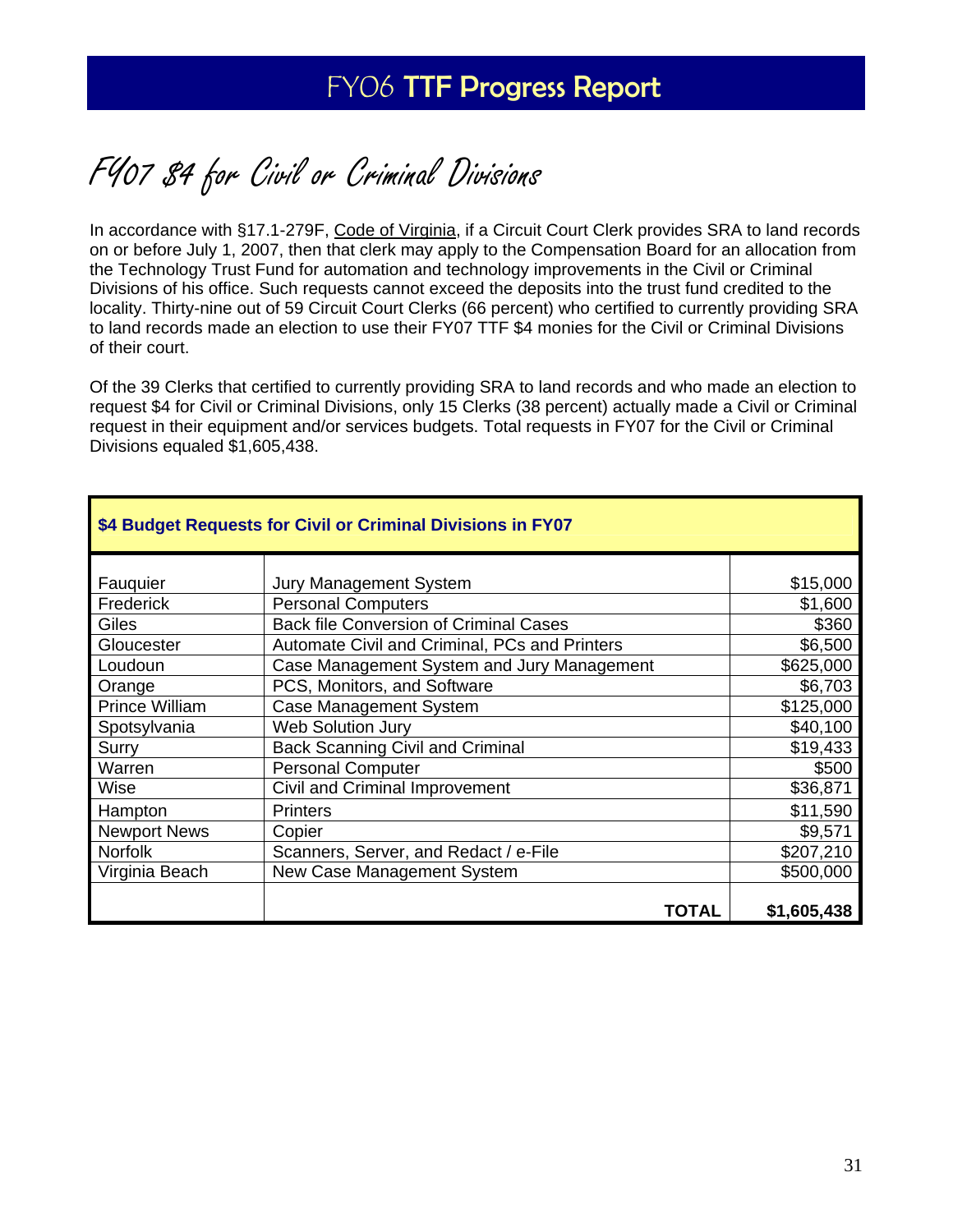FY07 \$4 Equipment and Services Requests

**\$4 Available Balances, Budget Requests, and Year-End Expenditures** 

| \$4                                      | <b>FY03</b>    | <b>FY04</b>    | <b>FY05</b>    | <b>FY06</b>     | <b>FY07*</b>    |
|------------------------------------------|----------------|----------------|----------------|-----------------|-----------------|
| <b>Total Available</b><br><b>Balance</b> | \$5,280,783.93 | \$5,674,725.49 | \$9,923,541.20 | \$10,230,354.61 | \$13,437,799.00 |
| <b>Equipment</b><br><b>Budget</b>        | \$655,855.30   | \$1,160,090.74 | \$1,500,883.98 | \$893,571.00    | \$192,843.00    |
| <b>Services Budget</b>                   | \$3,847,209.98 | \$3,722,213.82 | \$3,565,233.70 | \$9,107,464.00  | \$11,556,339.00 |
| <b>Total Budgeted</b>                    | \$4,503,065.28 | \$4,882,304.56 | \$5,066,117.68 | \$10,001,035.00 | \$11,749,182.00 |
| <b>Year-End</b><br><b>Expenditures</b>   | \$3,661,213.59 | \$3,276,833.63 | \$4,367,868.63 | \$7,437,389.01  |                 |

\*As of the date of this report.

In FY03, Circuit Court Clerks requested \$4.5M out of the total available \$5.3M (85 percent). In FY04, Clerks requested \$4.9M out of the total available \$5.7M (86 percent). In FY05, Clerks requested \$5.1M out of the total available \$9.9M (51 percent). In FY06, Clerks requested \$10.0M out of the total available \$10.2M (98 percent). In FY07, Clerks requested \$11.7M out of the total available \$13.4M (87 percent). In the five-year period, the average amount requested was \$7,240,340, or 81 percent of the average Available Balance.

In FY03, Circuit Court Clerks expended \$3.7M out of the total budgeted \$4.5M (81 percent). In FY04, Clerks expended \$3.3M out of the total budgeted \$4.9M (67 percent). In FY05, Clerks expended \$4.4M out of the total budgeted \$5.1M (86 percent). In FY06, Clerks expended \$7.4M out of the total budgeted \$10.0M (74 percent). In the four-year period, the average amount expended was \$4,685,826, or 77 percent of the average Budgeted amount.

In the five-year period, from FY03 to FY07, equipment budgets have decreased (\$463K) by 71 percent. Services budgets have increased (\$7.7M) by 200 percent. Total budgeted amounts have increased by 161 percent (\$7.2M) in the five-year period. From FY03 to FY06, year-end expenditures have increased (\$3.8M) by 103 percent.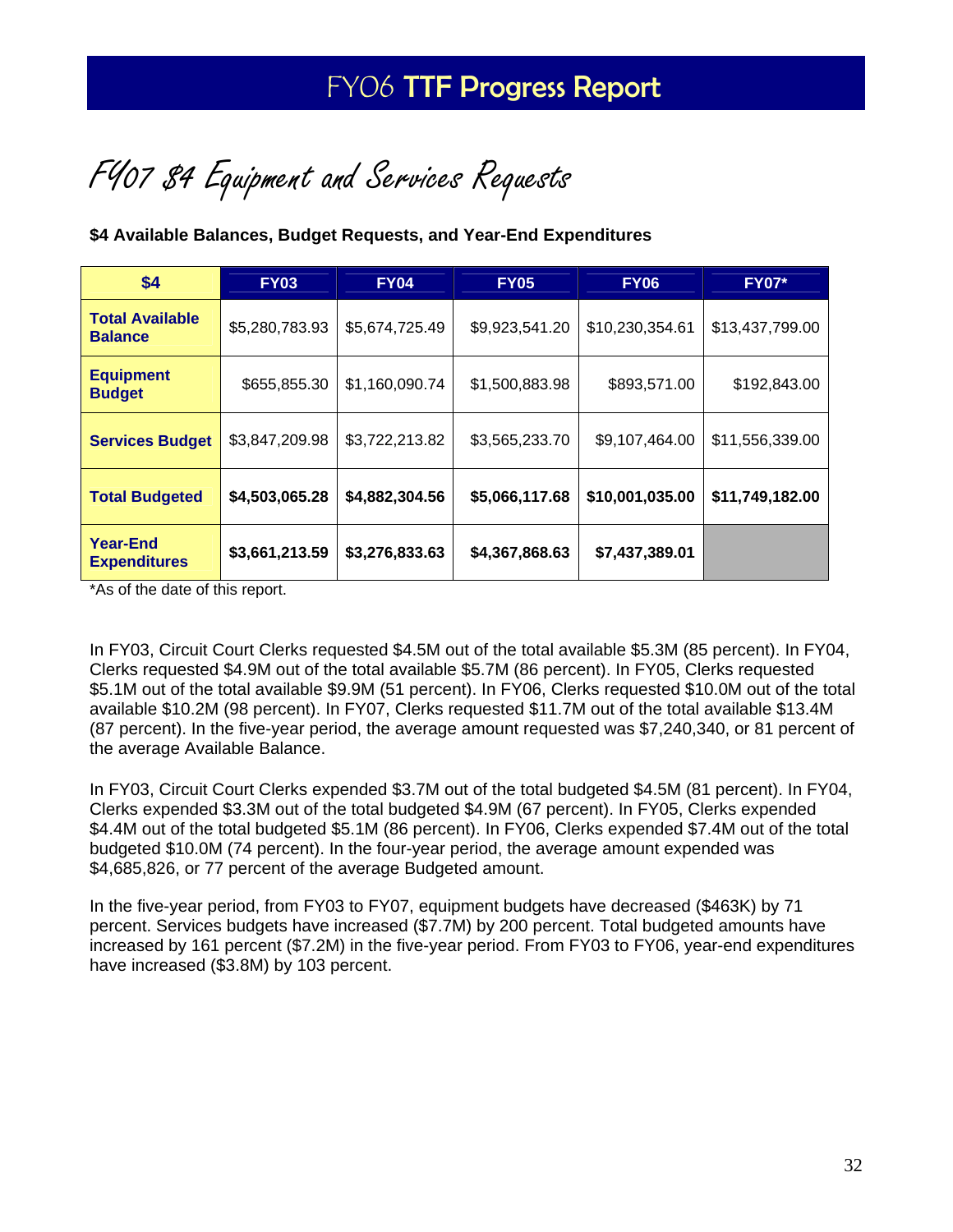#### **\$4 Expenditure Rate**



The \$4 expenditure rate was computed by dividing year-end expenditures by the total budgeted amount. Over the four-year period, from FY03 to FY06, the \$4 expenditure rate decreased from 81 to 74 percent.



#### **\$4 Equipment and Services Requests**

Over the five-year period, from FY03 to FY07, \$4 equipment budgets decreased from \$656K to \$193K (71 percent). Over the five-year period, \$4 services budgets increased from \$3.8M to \$11.5M (200 percent).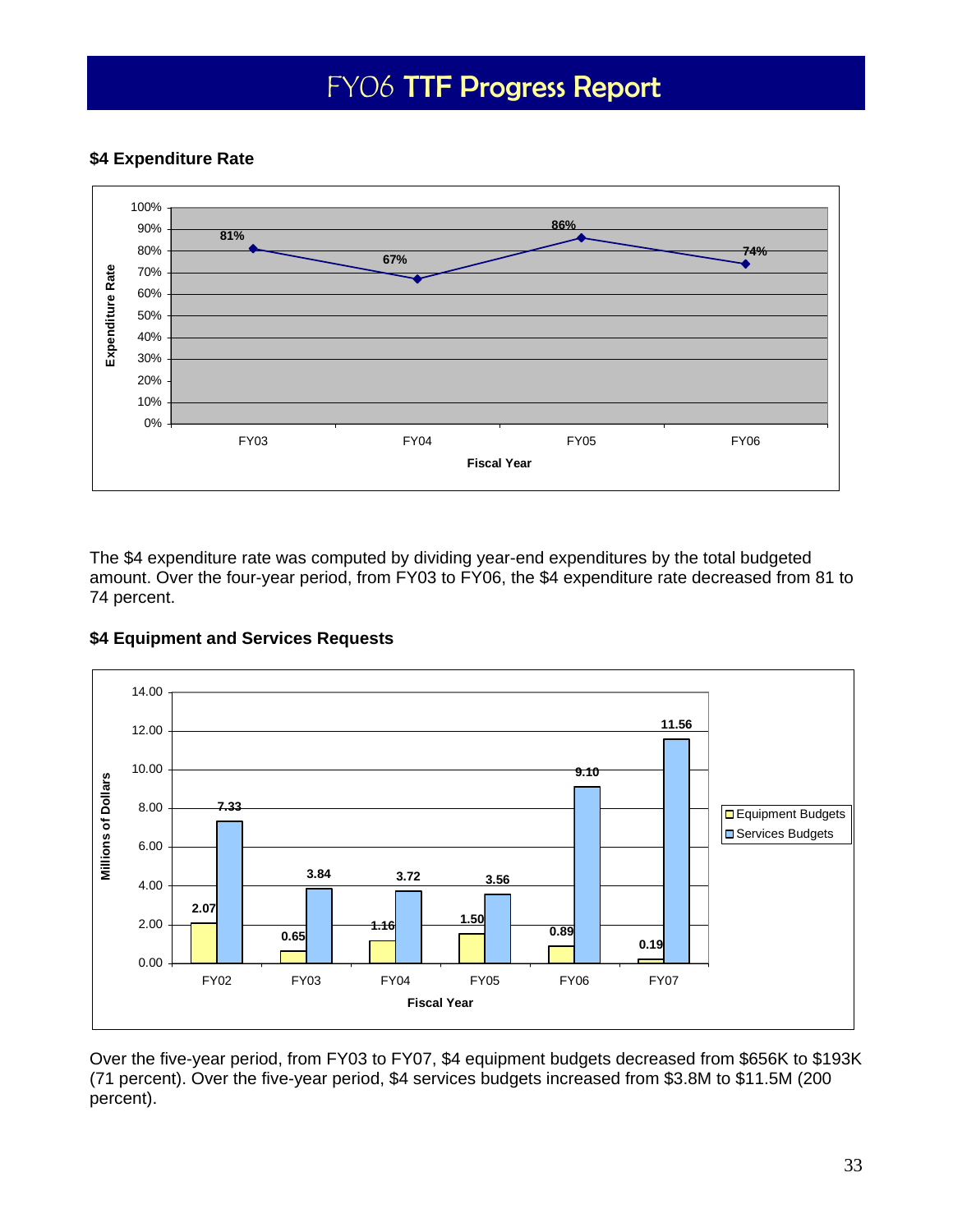| \$4 Requests                               | <b>FY03</b> | <b>FY04</b> | <b>FY05</b> | <b>FY06</b> | <b>FY07</b> |
|--------------------------------------------|-------------|-------------|-------------|-------------|-------------|
| <b>Budget Request</b>                      | 74          | 72          | 89          | 116         | 118         |
| <b>Equipment Request</b>                   | 21          | 30          | 40          | 20          | 12          |
| Services Request                           | 71          | 68          | 75          | 114         | 118         |
| Carryover Request or No Budget<br>Provided | 46          | 48          | 31          | 4           | 2           |

#### **Circuit Court Clerks Making \$4 Equipment and Services Requests**

In FY07, 120 Circuit Court Clerks (100 percent) completed the TTF Budget Request Process with a \$4 Budget for equipment and/or services (118 Clerks or 98 percent) or carried-over their \$4 available balance to a future fiscal year (two Clerks). The Highland County Circuit Court Clerk carried-over a \$0 available balance and made a \$1 budget request of \$41,500. The Hopewell City Circuit Court Clerk carried-over \$15,030.



From FY03 to FY07, total budget requests from Circuit Court Clerks have increased from 74 to 118 (59 percent). Equipment requests from Clerks decreased from 21 to 12 (43 percent). Services requests from Clerks increased 71 to 118 (66 percent). Carry-over requests from Clerks or not providing a budget decreased from 46 to 2 (96 percent).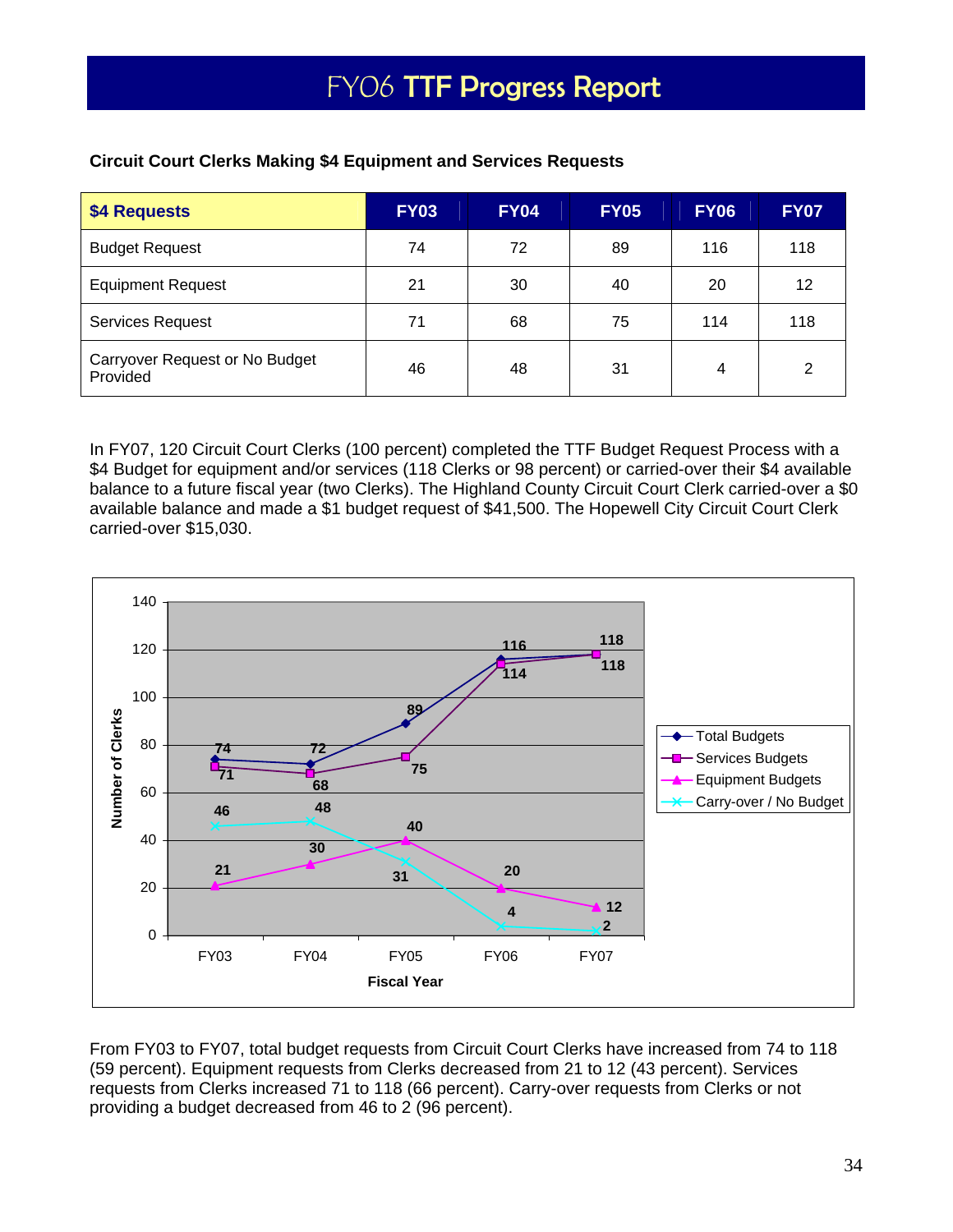FY07 \$1 Fund Requests

#### **FY07 \$1 Requests for Equipment and Services**

| <b>TTF \$1 Fund</b>       | <b>FY06</b> |                | <b>FY07</b> |                |
|---------------------------|-------------|----------------|-------------|----------------|
|                           | #           | S              | #           | S              |
| <b>Available Balance</b>  |             | \$1,961,821.14 |             | \$3,164,943.82 |
| <b>Equipment Requests</b> | 12          | \$95,058.00    | 0           | \$0            |
| <b>Services Requests</b>  | 64          | \$1,388,207.00 | 30          | \$486,210.00   |
| <b>Total Requests</b>     | 66          | \$1,483,265.00 | 30          | \$486,210.00   |
| <b>Expenditures</b>       | 24          | \$816,002.00   |             |                |

In FY06, eligibility to request from the \$1 Fund was confined to the 105 Circuit Court Clerks (88 percent) who certified to not currently providing secure remote access to land records. Clerks making a \$1 request were asked to certify a shortfall of technology funds needed to achieve the goal set by the General Assembly of providing secure remote access to land records on or before July 1, 2006. Including one mid-year docket request made in November 2005, 66 out of the 105 Circuit Court Clerks (63 percent) requested a total of \$1.48M from the \$1 Fund. Twelve out of the 66 Clerks (18 percent) made an equipment request and 64 out of the 66 Clerks (97 percent) made a services request. Twenty-four Clerks expended \$816,002 in FY06.

In FY07, eligibility to request from the \$1 Fund was confined to the 61 Circuit Court Clerks (51 percent) who certified to not currently providing secure remote access to land records. Clerks were asked to certify their intent to provide SRA to land records on or before July 1, 2007. In August 2006, 30 out of 61 Clerks (50 percent) requested a total of \$486,210 from the \$1 Fund. No equipment requests were made. All 30 Clerks (100 percent) made a services request.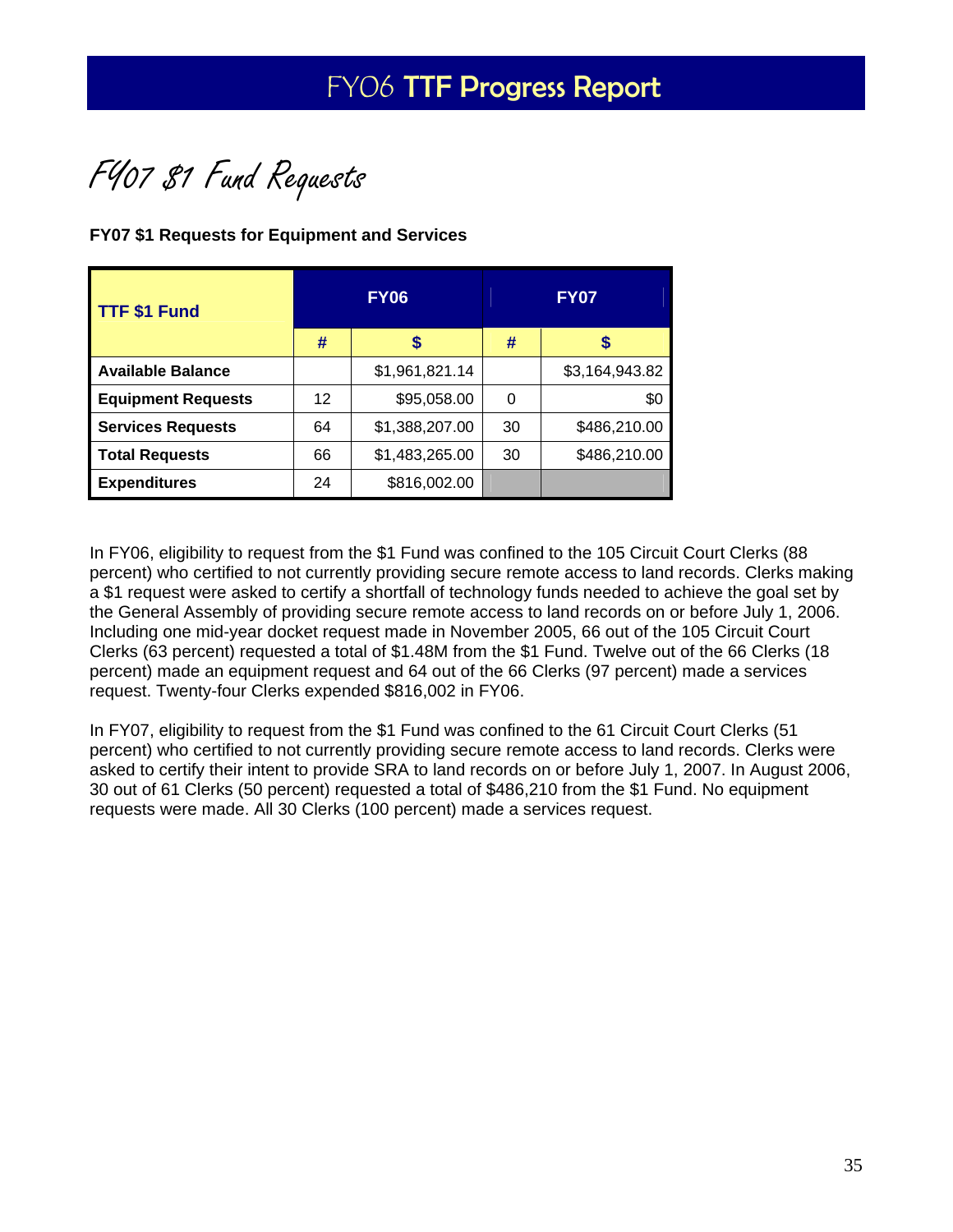

**\$1 Available Balance, Total Requests, and Expenditures** 

In FY06, \$1 total requests were 76 percent of \$1 Available Balance and \$1 expenditures were 55 percent of \$1 total requests. In FY07, \$1 total requests were 15 percent of \$1 Available Balance.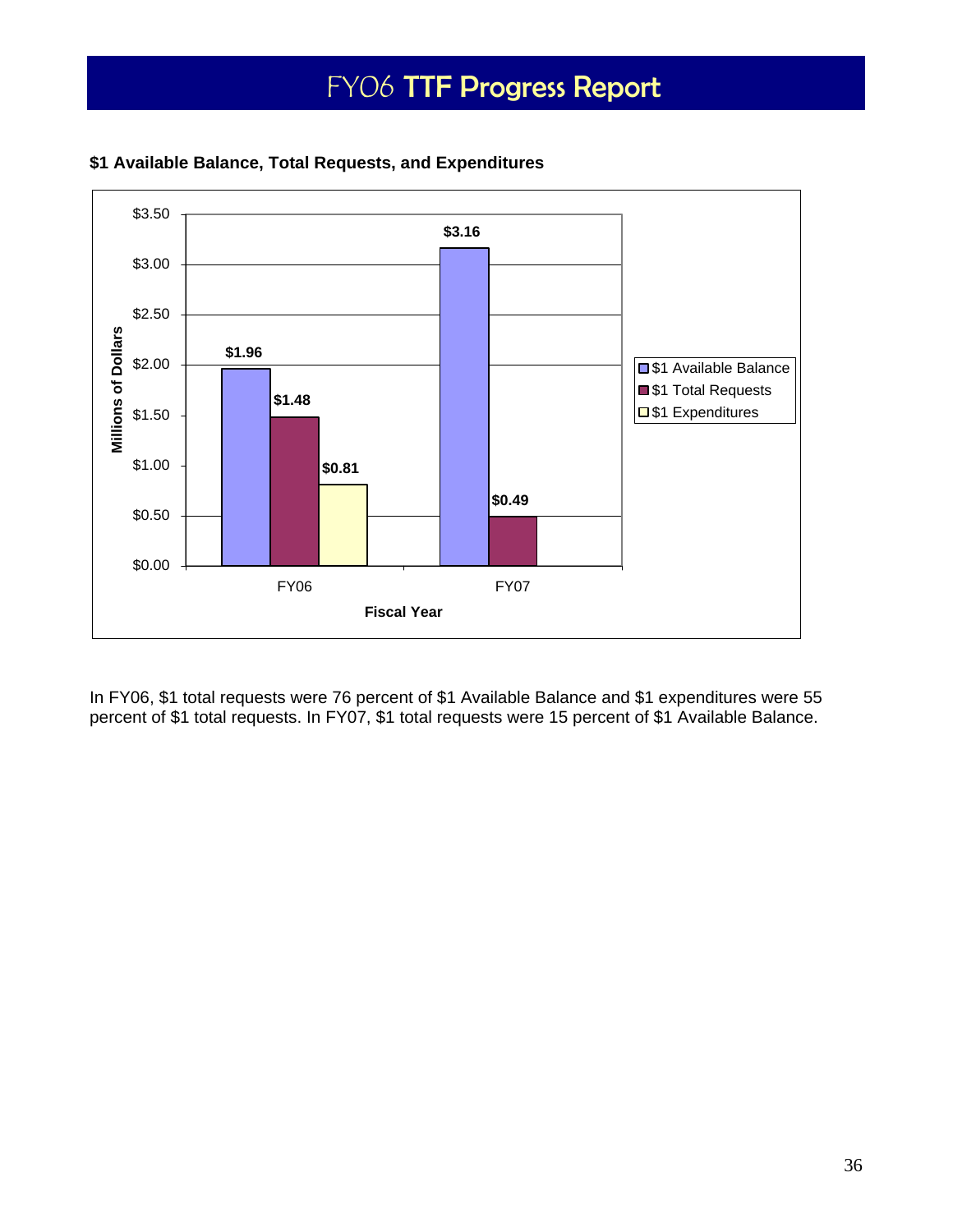FY06 Report Highlights and Actions for FY07



FY06 TTF Progress Survey

#### **FY06 Report Highlights:** Actions for FY07:

- The number of Circuit Court Clerks reporting a Website that provides up-todate public notice of electronic land records available through secure remote access increased 128 percent from FY02 to FY06.
- In FY06, 116 Circuit Court Clerks reported to providing electronic land records indices and images. Only 67 and 59 Clerks reported to providing SRA to electronic land records indices and images, respectively.
- In FY06, 26 Circuit Court Clerks reported 3,767 paid subscribers for SRA to both electronic indices and images. Five Clerks reported 105 paid subscribers for SRA to electronic land records indices only.

- In FY07, Compensation Board staff will conduct a survey of Clerks to determine the up-to-date public notice of electronic land records available on a courtcontrolled website.
- Clerks who are not currently providing SRA to land records need to plan a timeline to achieve the stated goal. Compensation Board staff will conduct a survey of Clerks in FY07 to determine the current SRA status and request a timeline for implementation.
- In FY07, Compensation Board staff will poll Circuit Court Clerks who currently have paid subscribers to SRA in order to determine best practices for successfully attracting paid subscribers.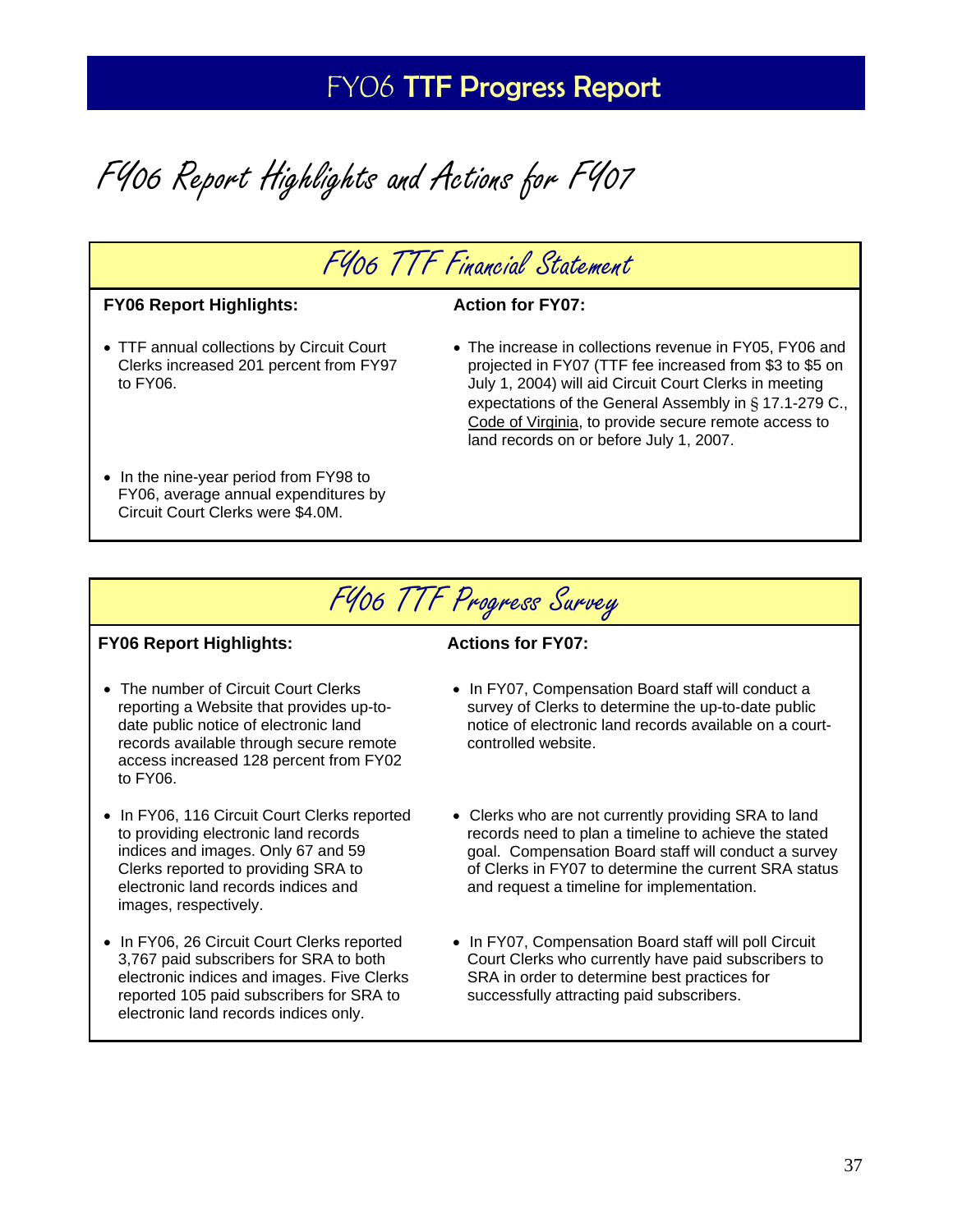## FY06 TTF Progress Survey, continued

#### **FY06 Report Highlights:** Actions for FY07:

• Circuit Court Clerks have back-filed and back scanned an average of 32 continuous years of land records indices and images.

• The number of Circuit Court Clerks that chose as their next technology project to provide secure remote access to land records increased from 48 to 103 (115

percent) from FY02 to FY06.

• In FY06, 44 Circuit Court Clerks (37 percent) indicated that an obstacle to providing SRA was insufficient staff to

- Many Clerks from smaller localities with limited \$4 available balances have difficulty purchasing back-filing and back scanning services from vendors. In FY07, the Compensation Board will consider priority funding from the \$1 Fund for conversion of back-file indices and back scanned images in order for smaller Circuit Court Clerks' offices to attract a sufficient number of paid subscribers for secure remote access.
- Clerks are aware of the need to provide SRA to land records by the deadline outlined in the Code of Virginia. In FY07, Compensation Board staff will conduct a survey of Clerks to determine the current SRA status.
	- Compensation Board staff is addressing the increased workload and staffing needs in offices of the Circuit Court Clerks by requesting funding of Circuit Court Clerks' staffing standards. Additional positions were funded by the General Assembly in FY07, and the Compensation Board is requesting full funding of remaining positions due over a four-year period, beginning in FY08.

## FY07 SRA Certification

#### **FY06 Report Highlight:** Action for FY07:

handle the workload.

- In question 62 of the FY06 TTF Progress Survey (conducted in August 2006), 53 Clerks indicated that they currently provide SRA to land records.
- In question 4 and 12 of the progress survey, 67 and 59 Clerks indicated to currently providing SRA to land records indices and images, respectively.
- In the SRA Certification data of the FY07 TTF Budget Request Process, 59 Clerks certified to currently providing SRA to land records (indices and images are not distinguished).

• Data regarding the number and identity of Circuit Court Clerks who currently provide secure remote access to land records remains inconsistent. In FY07, prior to the survey of Clerks to determine the current SRA status, Compensation Board staff will attempt to construct an agreed-upon definition of "secure remote access" by polling members of the Virginia Circuit Court Association, Clerks Technology Committee, and other interested parties.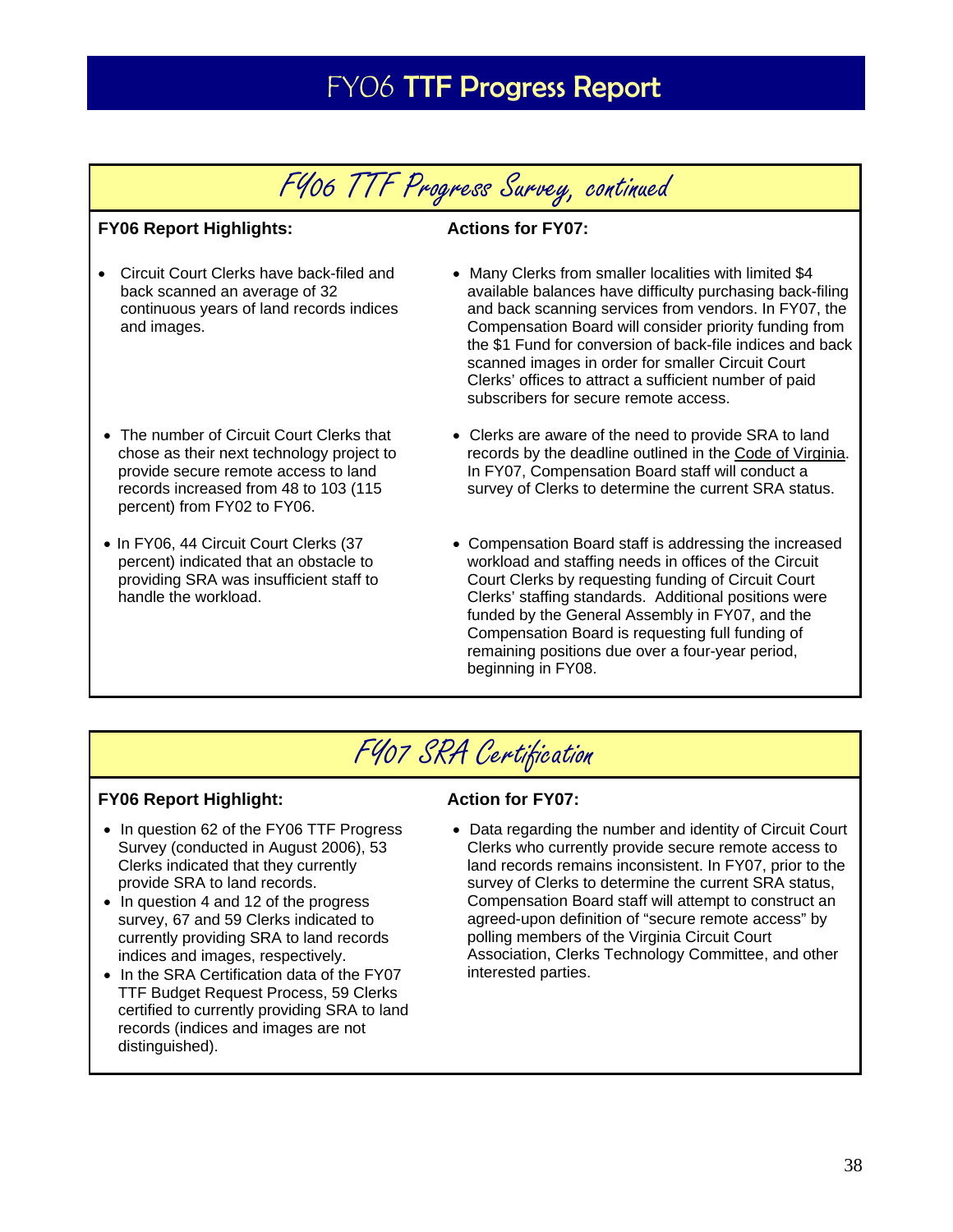FY07 \$4 for Civil or Criminal Divisions

#### **FY06 Report Highlight:** Action for FY07:

• In the FY07 Budget Request Process, 16 of the 59 eligible Circuit Court Clerks made \$4 requests for the Civil or Criminal Divisions, totaling \$1,603,838.

• The on-line Budget Request Process in FY07 enabled eligible Clerks to make budget requests for Civil or Criminal Divisions.



#### **FY06 Report Highlight:** Action for FY07:

• In the five-year period from FY03 to FY07, the average amount requested was \$7,240,340 or 81 percent of the average \$4 Available Balance. Total budgeted amounts have increased by 161 percent in the five-year period. From FY03 to FY06, the expenditure rate (of budgeted amounts) decreased from 81 to 74 percent.

The increase in collections revenue in FY05, FY06 and projected in FY07 (TTF fee increased from \$3 to \$5 on July 1, 2004) will aid Circuit Court Clerks in meeting expectations of the General Assembly in § 17.1-279 C., Code of Virginia, to provide secure remote access to land records on or before July 1, 2007.

## FY07 \$1 Fund Requests

#### **FY06 Report Highlight:** Action for FY07:

• In the FY07 Budget Request Process, 30 out of 61 eligible Circuit Court Clerks made a request from the \$1 Fund, totaling \$486,210.

• In FY07, the Compensation Board will consider priority funding from the \$1 Fund for conversion of back-file indices and back scanned images in order for smaller Circuit Court Clerks' offices to attract a sufficient number of subscribers for secure remote access subscription.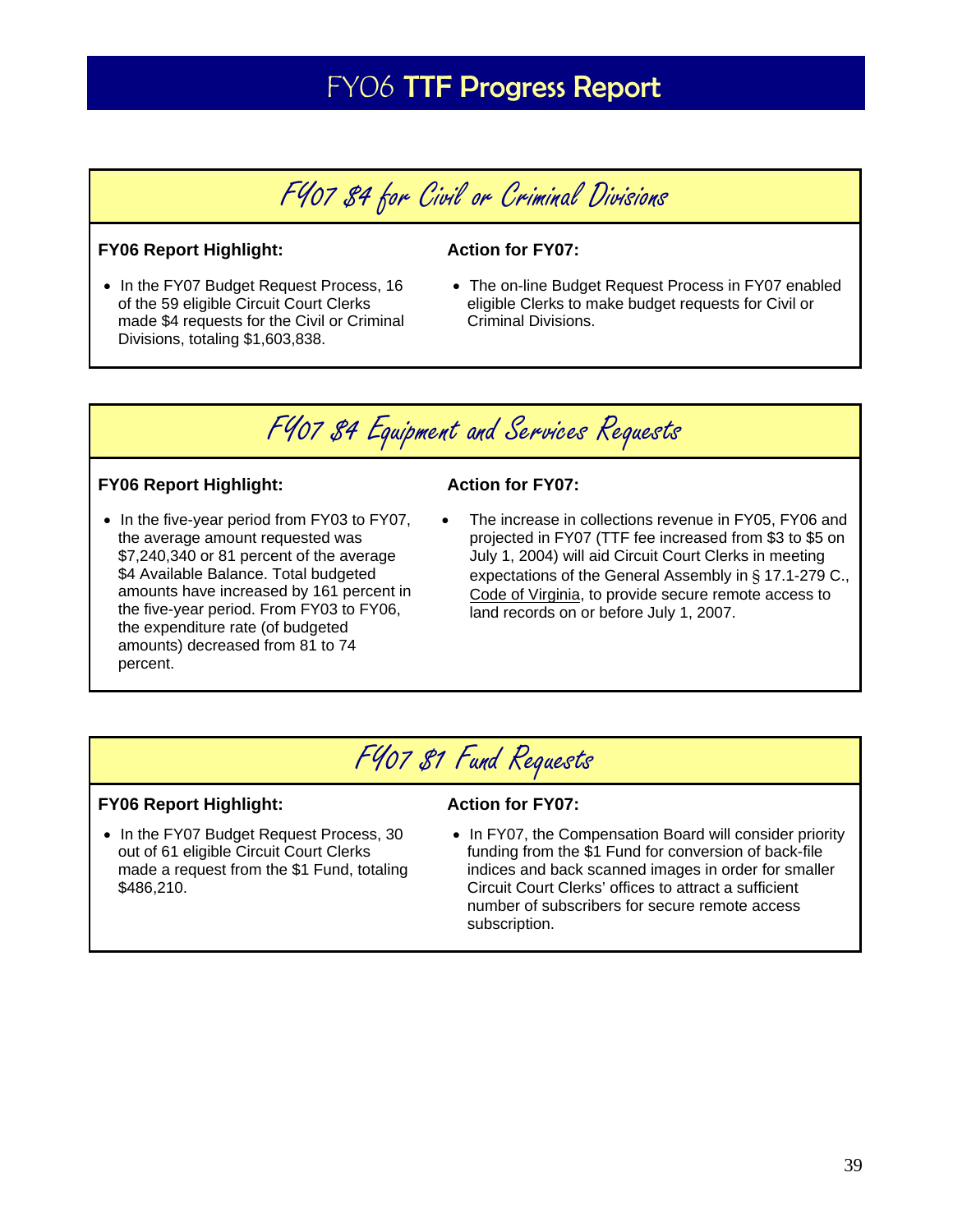Appendix

Appendix 1 – TTF Non-General Fund Cash Transactions from FY97 to FY06

Appendix 2 – TTF Expenditures by Locality

Appendix 3 – FY06 TTF Progress Survey Questions

Appendix 4 – Secure Remote Access Certification Screens

Appendix 5 - F407 TTF 84 and 81 Fund Requests for Equipment and Services

Appendix 6 - 55 17.1-279 and 2.2-3808.2, Code of Virginia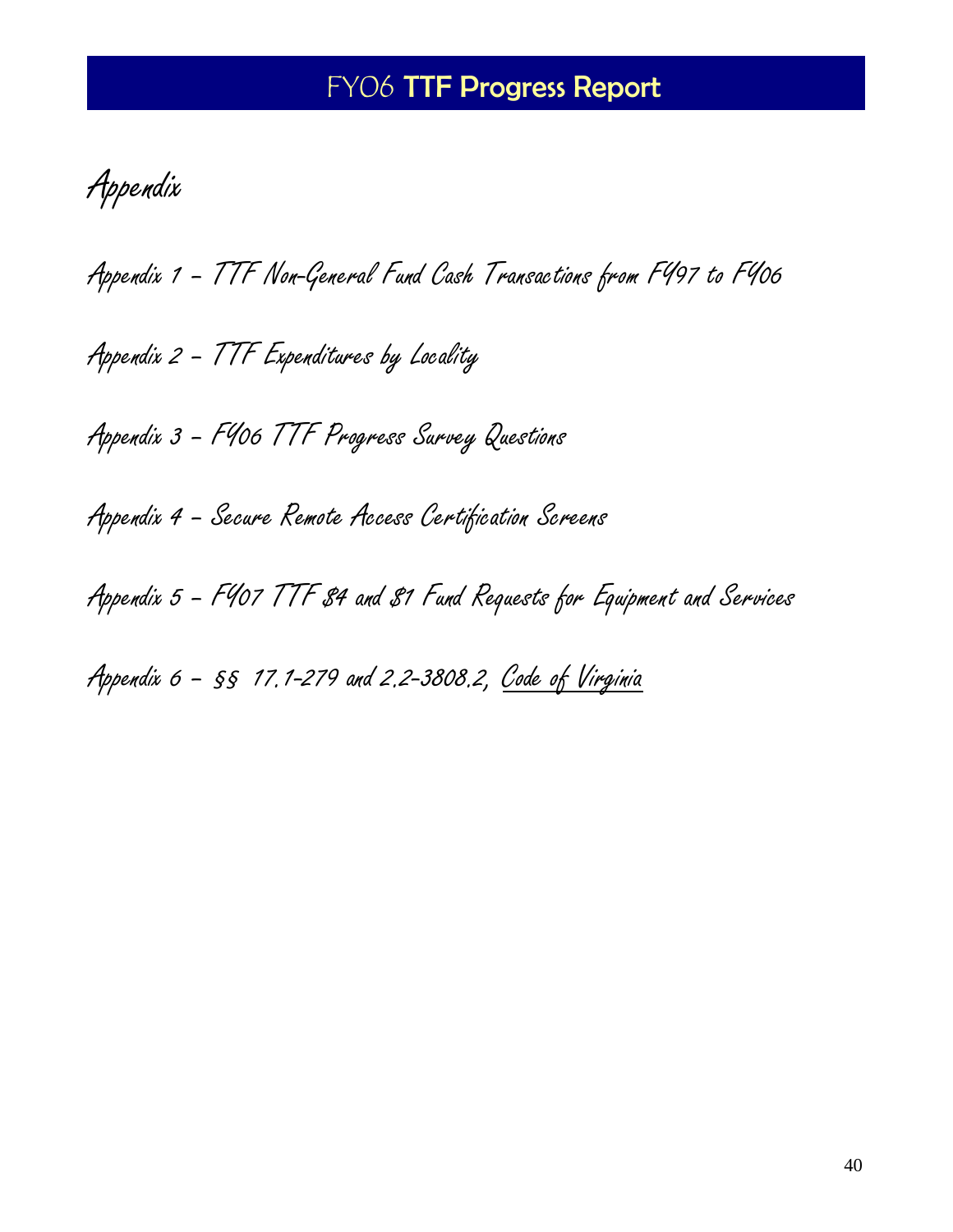## **Appendix 1 – TTF Non-General Fund Cash Transactions from FY97 to FY06**

|             |                                    | <b>TOTAL</b>   |                  |                             |
|-------------|------------------------------------|----------------|------------------|-----------------------------|
| <b>FY</b>   | <b>Budget item</b>                 | $$3/$ \$5      | \$1 Funds        | \$2/\$4 Funds               |
| <b>FY97</b> | <b>Cash Collections</b>            | 4,243,368.63   | 1,414,456.21     | 2,828,912.42                |
|             | <b>Expenditures:</b>               |                |                  |                             |
|             | <b>DIT Studies</b>                 | (252, 388.00)  | (252, 388.00)    |                             |
|             | <b>Admin - Position Costs</b>      | (3,507.25)     | (3,507.25)       |                             |
|             | <b>Available Cash</b>              | 3,987,473.38   | 1,158,560.96     | 2,828,912.42                |
|             | Cash Collections                   | 4,822,885.65   | 1,607,628.55     | 3,215,257.10                |
|             | Transfers to \$2/\$4 Funds         |                | (1, 162, 066.00) | 1,162,066.00                |
|             | Expenditures:                      |                |                  |                             |
| FY98        | <b>Clerks Reimbursements</b>       | (886, 404.38)  |                  | (886, 404.38)               |
|             | <b>Admin - Consulting Services</b> | (14,500.00)    | (14,500.00)      |                             |
|             | <b>Admin - Position Costs</b>      | (75.33)        | (75.33)          |                             |
|             | <b>Available Cash</b>              | 7,909,379.32   | 1,589,548.18     | 6,319,831.14                |
|             | <b>Cash Collections</b>            | 5,768,994.81   | 1,922,998.27     | 3,845,996.54                |
| <b>FY99</b> | <b>Transfers to \$2/\$4 Funds</b>  |                | (1,009,530.00)   | 1,009,530.00                |
|             | <b>Expenditures:</b>               |                |                  |                             |
|             | <b>Clerks Reimbursements</b>       | (2,214,766.33) |                  | $\overline{(2,214,766.33)}$ |
|             | <b>Admin - Consulting Services</b> | (302, 750.71)  | (302, 750.71)    |                             |
|             | <b>Admin - Position Costs</b>      | (51, 550.14)   | (51, 550.14)     |                             |
|             | <b>Available Cash</b>              | 11,109,306.95  | 2,148,715.60     | 8,960,591.35                |
|             | <b>Cash Collections</b>            | 5,051,605.90   | 1,683,868.63     | 3,367,737.27                |
|             | Transfers to \$2/\$4 Funds         |                | (2,000.00)       | 2,000.00                    |
|             | Expenditures:                      |                |                  |                             |
| <b>FY00</b> | <b>Clerks Reimbursements</b>       | (2,526,303.63) |                  | (2,526,303.63)              |
|             | <b>Admin - Consulting Services</b> | (39, 809.29)   | (39, 809.29)     |                             |
|             | <b>Admin - Position Costs</b>      | (762.29)       | (762.29)         |                             |
|             | <b>Available Cash</b>              | 13,594,037.64  | 3,790,012.65     | 9,804,024.99                |
|             | <b>Cash Collections</b>            | 5,122,196.96   | 1,707,398.99     | 3,414,797.97                |
|             | Transfers to \$2/\$4 Funds         |                | (2,784,920.69)   | 2,784,920.69                |
|             | Expenditures:                      |                |                  |                             |
| FY01        | <b>Clerks Reimbursements</b>       | (4,757,461.75) |                  | (4,757,461.75)              |
|             | <b>Admin - Consulting Services</b> | (81,774.00)    | (81, 774.00)     |                             |
|             | <b>Admin - Position Costs</b>      | (42,866.50)    | (42,866.50)      |                             |
|             | <b>Available Cash</b>              | 13,834,132.35  | 2,587,850.45     | 11,246,281.90               |
|             | <b>Cash Collections</b>            | 6,586,856.51   | 2,195,618.84     | 4,391,237.67                |
|             | Expenditures:                      |                |                  |                             |
| FY02        | <b>Clerks Reimbursements</b>       | (6,800,199.60) |                  | (6,800,199.60)              |
|             | <b>Admin - Consulting Services</b> | (13, 169.58)   | (13, 169.58)     |                             |
|             | Admin - Position Costs             | (40, 988.85)   | (40,988.85)      |                             |
|             | Available Cash                     | 13,566,630.83  | 4,729,310.86     | 8,837,319.97                |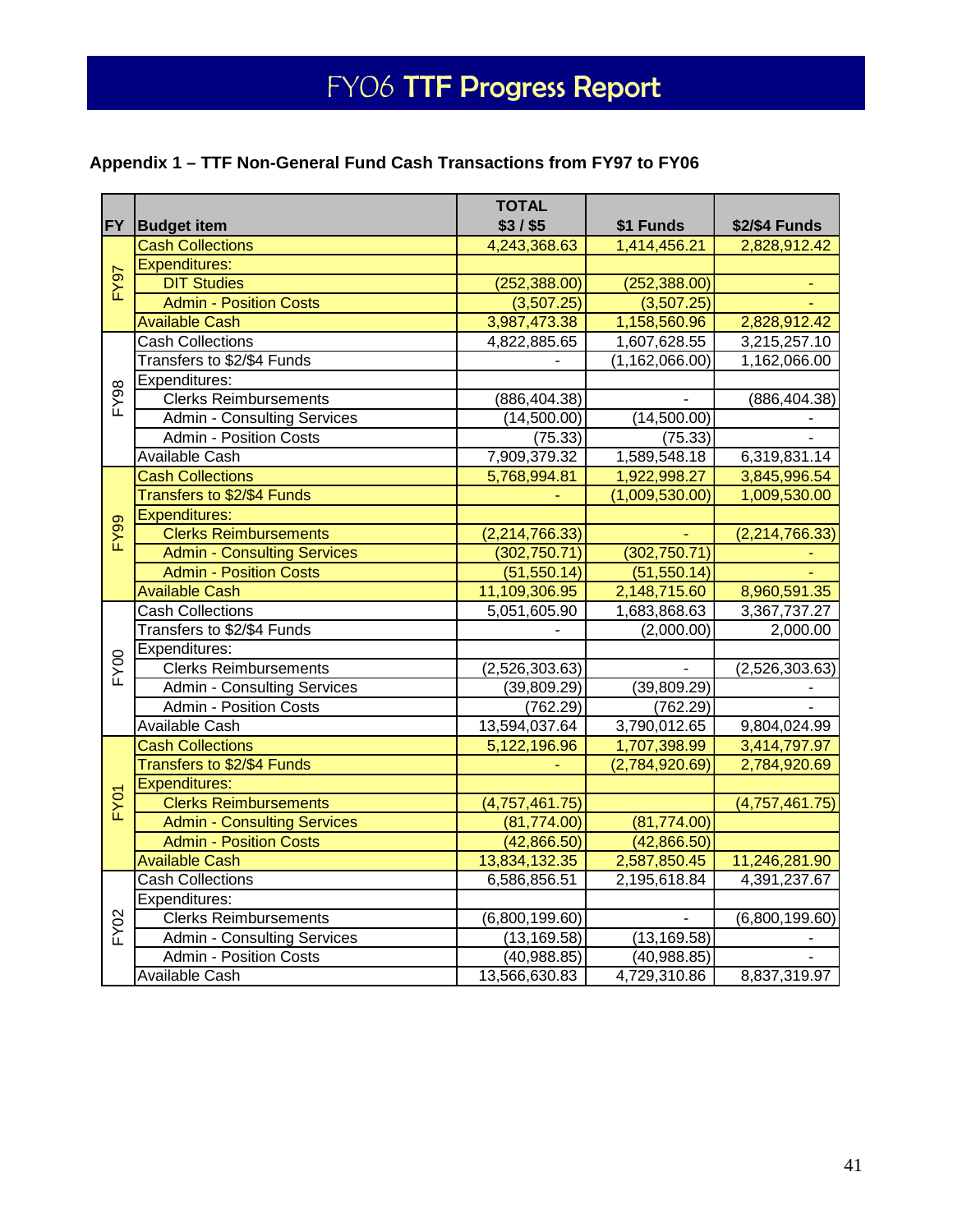## **Appendix 1, continued**

|                  |                                        | <b>TOTAL</b>     |                             |                      |
|------------------|----------------------------------------|------------------|-----------------------------|----------------------|
| <b>FY</b>        | <b>Budget item</b>                     | $$3/$ \$5        | \$1 Funds                   | <b>\$2/\$4 Funds</b> |
| FY <sub>03</sub> | <b>Cash Collections</b>                | 7,921,175.89     | 2,640,391.96                | 5,280,783.93         |
|                  | <b>Transfers to \$2/\$4 Funds</b>      |                  | (133, 861.00)               | 133,861.00           |
|                  | <b>Expenditures:</b>                   |                  |                             |                      |
|                  | <b>Clerks Reimbursements</b>           | (3,661,213.59)   |                             | (3,661,213.59)       |
|                  | <b>Transfer to Clerks GF</b>           | (4, 449, 998.84) | $\overline{(4,449,998.84)}$ |                      |
|                  | <b>Reversion to GF</b>                 | (3,732,050.00)   |                             | (3,732,050.00)       |
|                  | <b>Budget Reduction</b>                | (1,012,640.00)   | (1,012,640.00)              |                      |
|                  | <b>COIN</b>                            | (25, 175.50)     | (25, 175.50)                |                      |
|                  | <b>Admin - Position Costs</b>          | (45, 200.23)     | (45, 200.23)                |                      |
|                  | <b>Available Cash</b>                  | 8,561,528.56     | 1,702,827.25                | 6,858,701.31         |
|                  | <b>Cash Collections</b>                | 8,512,088.24     | 2,837,362.75                | 5,674,725.49         |
|                  | Expenditures:                          |                  |                             |                      |
|                  | <b>Clerks Reimbursements</b>           | (3,276,833.63)   |                             | (3,276,833.63)       |
|                  | <b>Transfer to Clerks GF</b>           | (1,489,212.73)   |                             | (1,489,212.73)       |
| FY04             | Reversion to GF                        | (3,500,000.00)   | (3,500,000.00)              |                      |
|                  | <b>Budget Reduction</b>                | (462, 787.00)    | (462, 787.00)               |                      |
|                  | <b>COIN</b>                            | (130,900.56)     | (130,900.56)                |                      |
|                  | <b>Admin - Position Costs</b>          | (23,504.69)      | (23,504.69)                 |                      |
|                  | <b>Available Cash</b>                  | 8,190,378.19     | 422,997.75                  | 7,767,380.44         |
|                  | <b>Cash Collections</b>                | 12,404,426.50    | 2,480,885.30                | 9,923,541.20         |
|                  | Reappropriation                        | 543,385.00       |                             | 543,385.00           |
|                  | <b>Expenditures:</b>                   |                  |                             |                      |
|                  | <b>Clerks Reimbursements</b>           | (4,367,868.63)   |                             | (4,367,868.63)       |
| <b>FY05</b>      | <b>Transfer to Clerks GF</b>           | (1,489,213.00)   | (2,070.27)                  | (1,487,142.73)       |
|                  | <b>Budget Reduction</b>                | (231, 393.00)    | (231, 393.00)               |                      |
|                  | <b>COIN</b>                            | (427, 254.47)    | (427, 254.47)               | $\blacksquare$       |
|                  | <b>Admin - Position Costs</b>          | (31, 846.09)     | (31, 846.09)                |                      |
|                  | Admin - DPB Approp Xfers (NOTE: HTD to | (2,908.97)       | (2,908.97)                  |                      |
|                  | <b>Available Cash</b>                  | 14,587,705.53    | 2,208,410.25                | 12,379,295.28        |
|                  | <b>Cash Collections</b>                | 12,787,943.26    | 2,557,588.65                | 10,230,354.61        |
|                  | Transfers to \$2/\$4 Funds             |                  | (1,233,845.83)              | 1,233,845.83         |
|                  | Expenditures:                          |                  |                             |                      |
| FY06             | <b>Clerks Reimbursements</b>           | (6,393,655.22)   | $\overline{a}$              | (6,393,655.22)       |
|                  | <b>Transfer to Clerks GF</b>           | (1,489,213.00)   | (2,070.27)                  | (1,487,142.73)       |
|                  | <b>Budget Reduction</b>                | (115, 696.00)    | (115, 696.00)               |                      |
|                  | <b>COIN</b>                            | (80, 669.47)     | (80, 669.47)                |                      |
|                  | <b>Admin - Position Costs</b>          | (34, 399.23)     | (34, 399.23)                |                      |
|                  | Available Cash                         | 19,262,015.87    | 3,299,318.10                | 15,962,697.77        |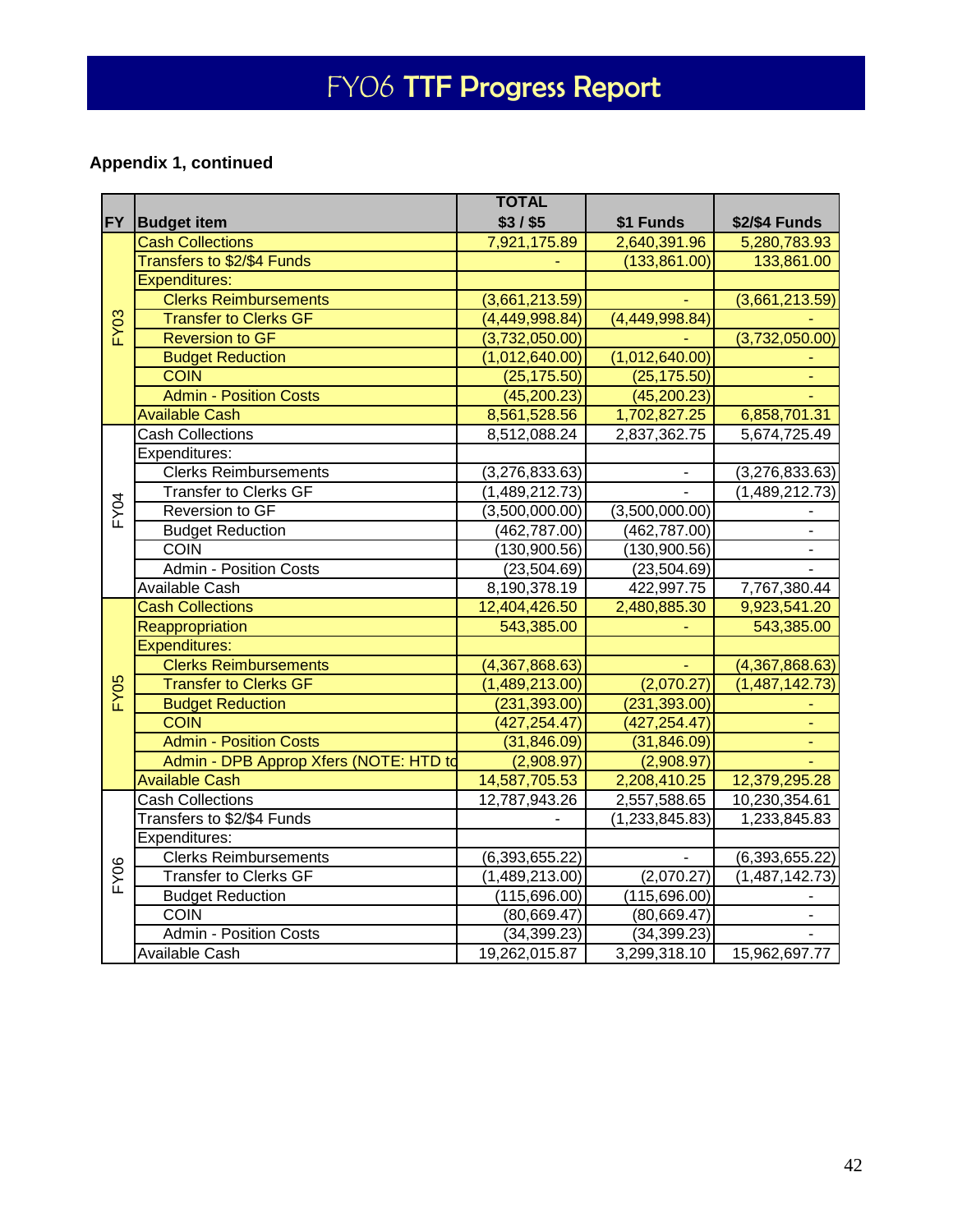## **Appendix 1, continued**

|            |                                              | <b>TOTAL</b>      |               |                   |
|------------|----------------------------------------------|-------------------|---------------|-------------------|
| <b>FY</b>  | <b>Budget item</b>                           | $$3/$ \$5         | \$1 Funds     | \$2/\$4 Funds     |
|            | Cash Collections YTD (Jul - Sep)             |                   |               |                   |
|            | Transfers to \$2/\$4 Funds                   |                   | (486, 210.00) | 486,210.00        |
|            | Expenditures:                                |                   |               |                   |
|            | Clerks June FY06 Reimbursement in FY07       | (1,043,733.79)    |               | (1,043,733.79)    |
| ONS        | <b>Clerks Budgeted Funds</b>                 | (12, 235, 392.00) |               | (12, 235, 392.00) |
|            | Transfer to Clerks GF (2006 Virginia Acts of |                   |               |                   |
| IGATI      | Assembly, Item 64., G.)                      | (1,489,213.00)    | (2,070.27)    | (1,487,142.73)    |
| <b>UBO</b> | VITA Redaction & Maintenance (HB 563/SB      |                   |               |                   |
|            | 433)                                         | (75,989.25)       | (34, 456.00)  | (41, 533.25)      |
| F707       | Budget Reduction (2006 Virginia Act of       |                   |               |                   |
|            | Assembly, §3-1.01, P.1)                      | (57, 848.00)      | (57, 848.00)  |                   |
|            | <b>Admin - Position Costs</b>                | (40,000.00)       | (40,000.00)   |                   |
|            | Available Cash Prior to FY07 Cash            |                   |               |                   |
|            | <b>Collections</b>                           | 4,319,839.83      | 2,678,733.83  | 1,641,106.00      |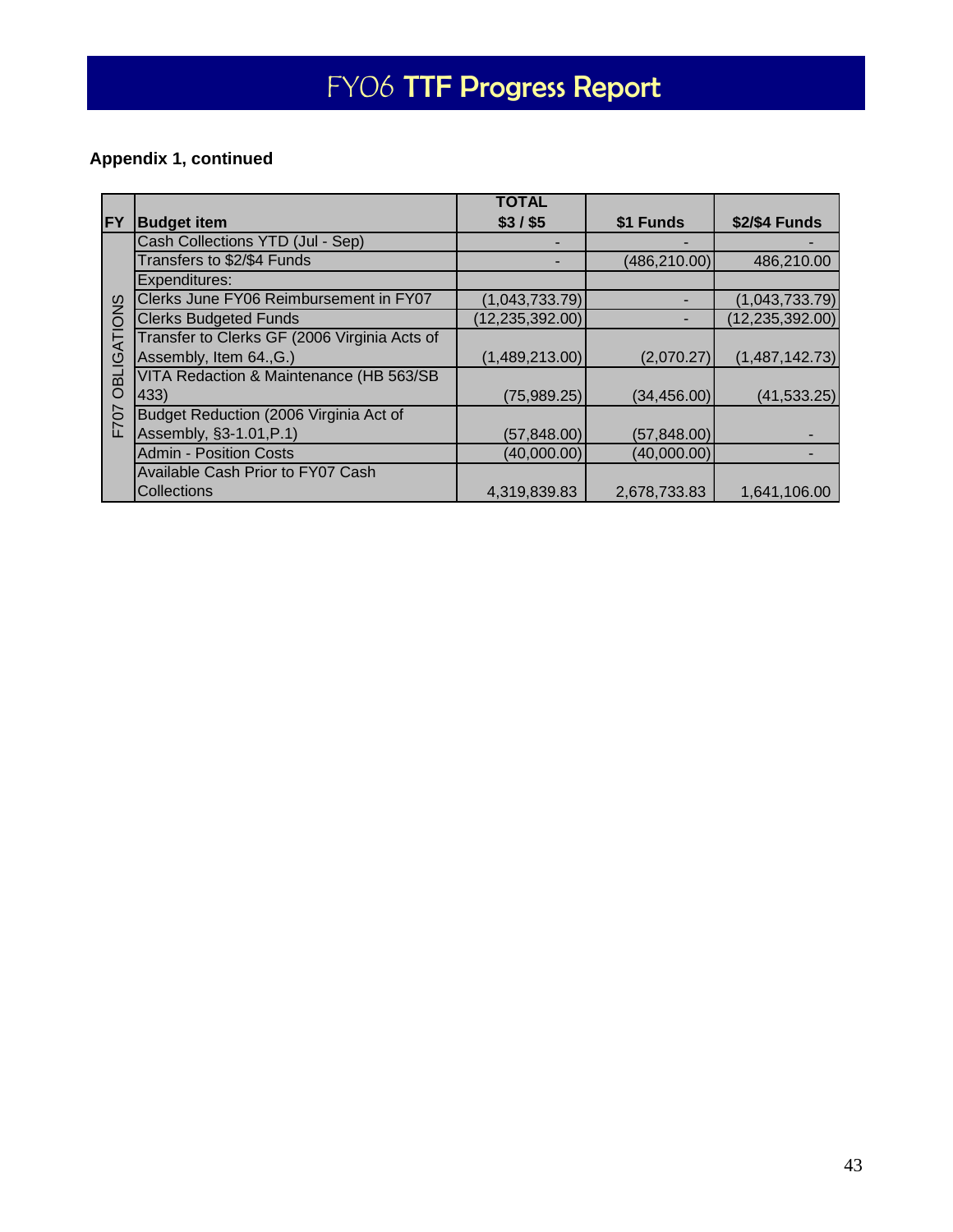## **Appendix 2 – TTF Expenditures by Locality**

|             |                      | <b>FUNDS</b>    |                     |                         |
|-------------|----------------------|-----------------|---------------------|-------------------------|
|             |                      | <b>EXPENDED</b> | FY98 to FY06        | FY98 to FY06            |
| <b>FIPS</b> | <b>LOCALITY</b>      | <b>FY06 *</b>   | <b>Expenditures</b> | <b>Percent of Total</b> |
| 001         | <b>ACCOMACK</b>      | (13,546.02)     | (114, 053.49)       | 0.32%                   |
| 003         | <b>ALBEMARLE</b>     | (34, 103.95)    | (257, 654.74)       | 0.72%                   |
| 005         | ALLEGHANY/COVINGTON  | (23, 209.00)    | (122, 371.00)       | 0.34%                   |
| 007         | <b>AMELIA</b>        | (20, 681.00)    | (110, 369.14)       | 0.31%                   |
| 009         | <b>AMHERST</b>       | (15, 267.50)    | (15, 267.50)        | 0.04%                   |
| 011         | <b>APPOMATTOX</b>    | (5,459.00)      | (98, 212.94)        | 0.27%                   |
| 013         | <b>ARLINGTON</b>     | (178, 316.00)   | (873, 464.87)       | 2.43%                   |
| 015         | <b>AUGUSTA</b>       | (72, 291.07)    | (267, 795.66)       | 0.75%                   |
| 017         | <b>BATH</b>          |                 | (41, 924.46)        | 0.12%                   |
| 019         | <b>BEDFORD</b>       | (21, 987.00)    | (267, 331.87)       | 0.74%                   |
| 021         | <b>BLAND</b>         | (23, 744.64)    | (95, 170.42)        | 0.26%                   |
| 023         | <b>BOTETOURT</b>     | (28, 790.00)    | (135, 461.42)       | 0.38%                   |
| 025         | <b>BRUNSWICK</b>     | (14,880.31)     | (99,994.31)         | 0.28%                   |
| 027         | <b>BUCHANAN</b>      | (33, 168.00)    | (86, 304.60)        | 0.24%                   |
| 029         | <b>BUCKINGHAM</b>    | (5, 150.00)     | (98,079.97)         | 0.27%                   |
| 031         | <b>CAMPBELL</b>      | (24, 755.00)    | (194, 679.70)       | 0.54%                   |
| 033         | <b>CAROLINE</b>      | (62,073.00)     | (146, 637.06)       | 0.41%                   |
| 035         | CARROLL              | (20, 890.00)    | (180, 827.18)       | 0.50%                   |
| 036         | <b>CHARLES CITY</b>  | (39,068.00)     | (75, 503.00)        | 0.21%                   |
| 037         | <b>CHARLOTTE</b>     |                 | (32, 530.05)        | 0.09%                   |
| 041         | <b>CHESTERFIELD</b>  | (232, 029.88)   | (1,383,795.20)      | 3.85%                   |
| 043         | <b>CLARKE</b>        | (15, 200.00)    | (113,788.00)        | 0.32%                   |
| 045         | <b>CRAIG</b>         | (12,000.00)     | (92, 921.74)        | 0.26%                   |
| 047         | <b>CULPEPER</b>      | (21, 852.28)    | (150, 581.38)       | 0.42%                   |
| 049         | <b>CUMBERLAND</b>    | (13,031.35)     | (95, 419.11)        | 0.27%                   |
| 051         | <b>DICKENSON</b>     | (21, 284.00)    | (110, 858.00)       | 0.31%                   |
| 053         | <b>DINWIDDIE</b>     | (41, 217.00)    | (61, 217.00)        | 0.17%                   |
| 057         | <b>ESSEX</b>         | (32, 766.49)    | (53, 108.20)        | 0.15%                   |
| 059         | <b>FAIRFAX</b>       | (1,388,432.00)  | (6,076,409.36)      | 16.91%                  |
| 061         | <b>FAUQUIER</b>      | (54, 469.00)    | (213, 699.80)       | 0.59%                   |
| 063         | <b>FLOYD</b>         | (18, 885.00)    | (92, 985.58)        | 0.26%                   |
| 065         | <b>FLUVANNA</b>      | (47, 436.58)    | (191, 895.35)       | 0.53%                   |
| 067         | <b>FRANKLIN</b>      |                 | (26,929.00)         | 0.07%                   |
| 069         | <b>FREDERICK</b>     | (65,605.66)     | (277, 562.72)       | 0.77%                   |
| 071         | <b>GILES</b>         | (9,824.00)      | (85,781.00)         | 0.24%                   |
| 073         | <b>GLOUCESTER</b>    | (40, 857.00)    | (109, 149.37)       | 0.30%                   |
| 075         | <b>GOOCHLAND</b>     |                 | (95, 151.28)        | 0.26%                   |
| 077         | <b>GRAYSON/GALAX</b> | (28, 627.00)    | (173, 631.56)       | 0.48%                   |
| 079         | <b>GREENE</b>        | (14, 380.00)    | (14,380.00)         | 0.04%                   |
| 081         | <b>GREENSVILLE</b>   |                 | (97, 489.32)        | 0.27%                   |
| 083         | <b>HALIFAX</b>       | (13, 467.68)    | (141,060.58)        | 0.39%                   |
| 085         | <b>HANOVER</b>       | (34, 876.05)    | (468, 807.11)       | 1.30%                   |
| 087         | <b>HENRICO</b>       | (133, 979.20)   | (892, 521.04)       | 2.48%                   |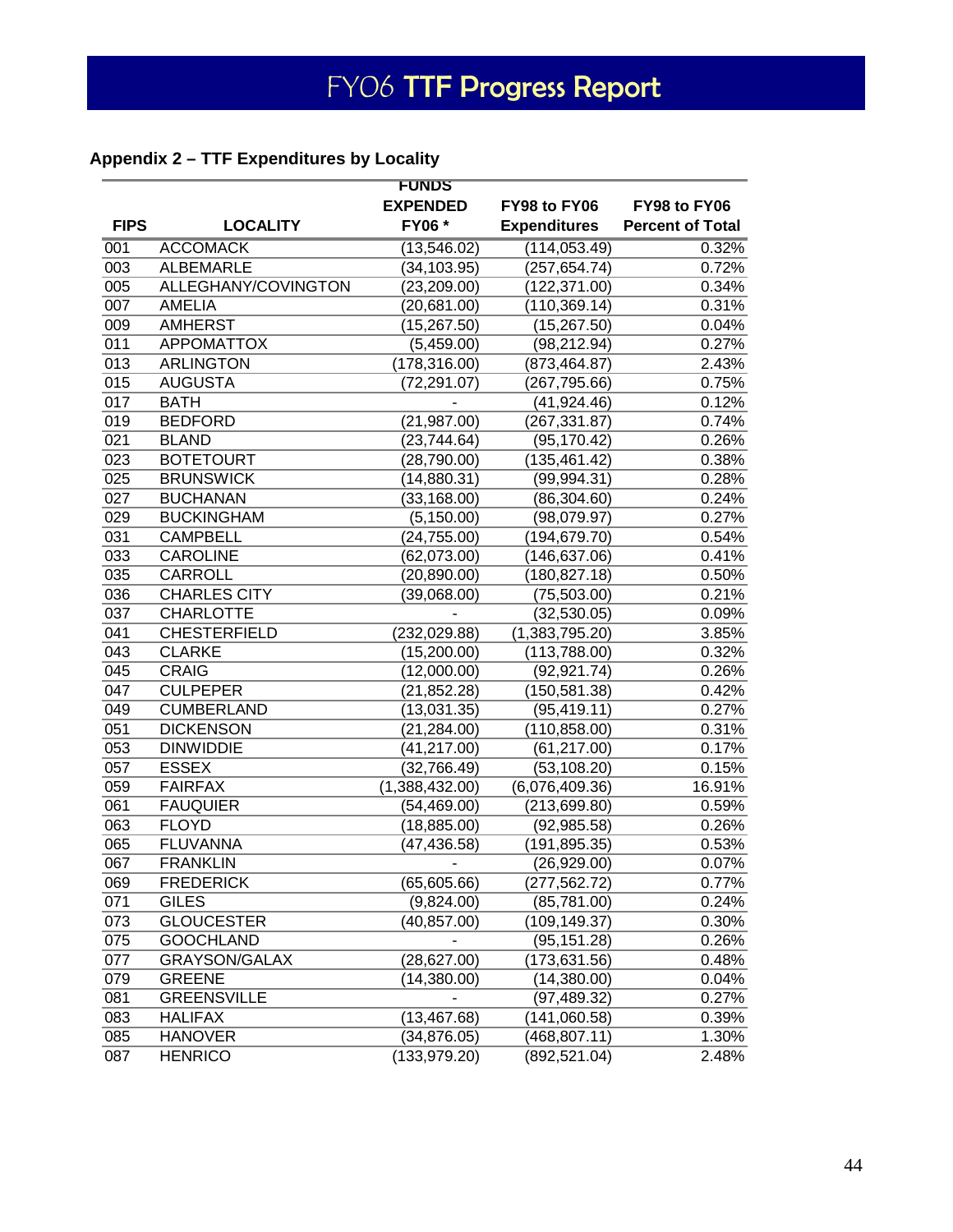#### **Appendix 2, continued**

|             |                              | <b>FUNDS</b>    |                     |                         |
|-------------|------------------------------|-----------------|---------------------|-------------------------|
|             |                              | <b>EXPENDED</b> | FY98 to FY06        | FY98 to FY06            |
| <b>FIPS</b> | <b>LOCALITY</b>              | <b>FY06 *</b>   | <b>Expenditures</b> | <b>Percent of Total</b> |
| 089         | <b>HENRY</b>                 | (42,730.00)     | (141, 169.65)       | 0.39%                   |
| 091         | <b>HIGHLAND</b>              |                 | (41, 924.00)        | 0.12%                   |
| 093         | <b>ISLE OF WIGHT</b>         | (15,616.67)     | (134, 567.92)       | 0.37%                   |
| 095         | <b>WILLIAMSBG/JAMES CITY</b> | (120, 164.00)   | (575, 121.60)       | 1.60%                   |
| 097         | <b>KING &amp; QUEEN</b>      | (12, 773.00)    | (53,061.28)         | 0.15%                   |
| 099         | <b>KING GEORGE</b>           | (8,535.00)      | (174, 273.11)       | 0.49%                   |
| 101         | <b>KING WILLIAM</b>          | (14,005.64)     | (99, 792.16)        | 0.28%                   |
| 103         | <b>LANCASTER</b>             | (43, 100.00)    | (108, 824.87)       | 0.30%                   |
| 105         | <b>LEE</b>                   | (13,800.00)     | (107, 968.18)       | 0.30%                   |
| 107         | <b>LOUDOUN</b>               | (72, 253.42)    | (954, 691.67)       | 2.66%                   |
| 109         | <b>LOUISA</b>                | (53, 407.00)    | (137, 630.22)       | 0.38%                   |
| 111         | <b>LUNENBURG</b>             | (59, 881.00)    | (150, 438.00)       | 0.42%                   |
| 113         | <b>MADISON</b>               | (7,685.00)      | (86, 789.05)        | 0.24%                   |
| 115         | <b>MATHEWS</b>               | (39,068.00)     | (39,068.00)         | 0.11%                   |
| 117         | <b>MECKLENBURG</b>           | (27, 228.00)    | (134, 461.54)       | 0.37%                   |
| 119         | <b>MIDDLESEX</b>             | (5,400.00)      | (39, 549.45)        | 0.11%                   |
| 121         | <b>MONTGOMERY</b>            | (13, 230.00)    | (202, 375.50)       | 0.56%                   |
| 125         | <b>NELSON</b>                | (28,085.00)     | (112, 678.26)       | 0.31%                   |
| 127         | <b>NEW KENT</b>              | (61, 926.00)    | (146, 299.26)       | 0.41%                   |
| 131         | <b>NORTHAMPTON</b>           | (55, 455.00)    | (137, 107.58)       | 0.38%                   |
| 133         | NORTHUMBERLAND               |                 | (89,953.88)         | 0.25%                   |
| 135         | <b>NOTTOWAY</b>              | (1, 399.44)     | (84, 657.81)        | 0.24%                   |
| 137         | ORANGE                       | (27, 599.53)    | (199, 742.06)       | 0.56%                   |
| 139         | <b>PAGE</b>                  | (30, 678.00)    | (151, 950.71)       | 0.42%                   |
| 141         | <b>PATRICK</b>               | (5,400.00)      | (48, 577.74)        | 0.14%                   |
| 143         | PITTSYLVANIA                 | (74, 881.00)    | (127, 644.00)       | 0.36%                   |
| 145         | <b>POWHATAN</b>              |                 | (121, 394.55)       | 0.34%                   |
| 147         | PRINCE EDWARD                | (8,369.94)      | (105, 379.33)       | 0.29%                   |
| 149         | PRINCE GEORGE                | (19,838.55)     | (141, 369.14)       | 0.39%                   |
| 153         | PRINCE WILLIAM               | (739, 250.00)   | (2,573,652.80)      | 7.16%                   |
| 155         | <b>PULASKI</b>               | (23, 231.00)    | (186, 427.78)       | 0.52%                   |
| 157         | <b>RAPPAHANNOCK</b>          |                 | (66, 134.43)        | 0.18%                   |
| 159         | RICHMOND CO.                 |                 | (60, 547.18)        | 0.17%                   |
| 161         | ROANOKE CO.                  | (56,921.03)     | (323, 253.74)       | 0.90%                   |
| 163         | <b>ROCKBRIDGE</b>            | (23, 380.00)    | (83, 516.85)        | 0.23%                   |
| 165         | <b>ROCKINGHAM</b>            |                 | (252, 473.50)       | 0.70%                   |
| 167         | <b>RUSSELL</b>               | (89, 662.53)    | (242,890.81)        | 0.68%                   |
| 169         | <b>SCOTT</b>                 | (83, 108.00)    | (195, 752.55)       | 0.54%                   |
| 171         | SHENANDOAH                   | (74, 216.00)    | (276, 255.36)       | 0.77%                   |
| 173         | <b>SMYTH</b>                 | (17,694.02)     | (144, 025.87)       | 0.40%                   |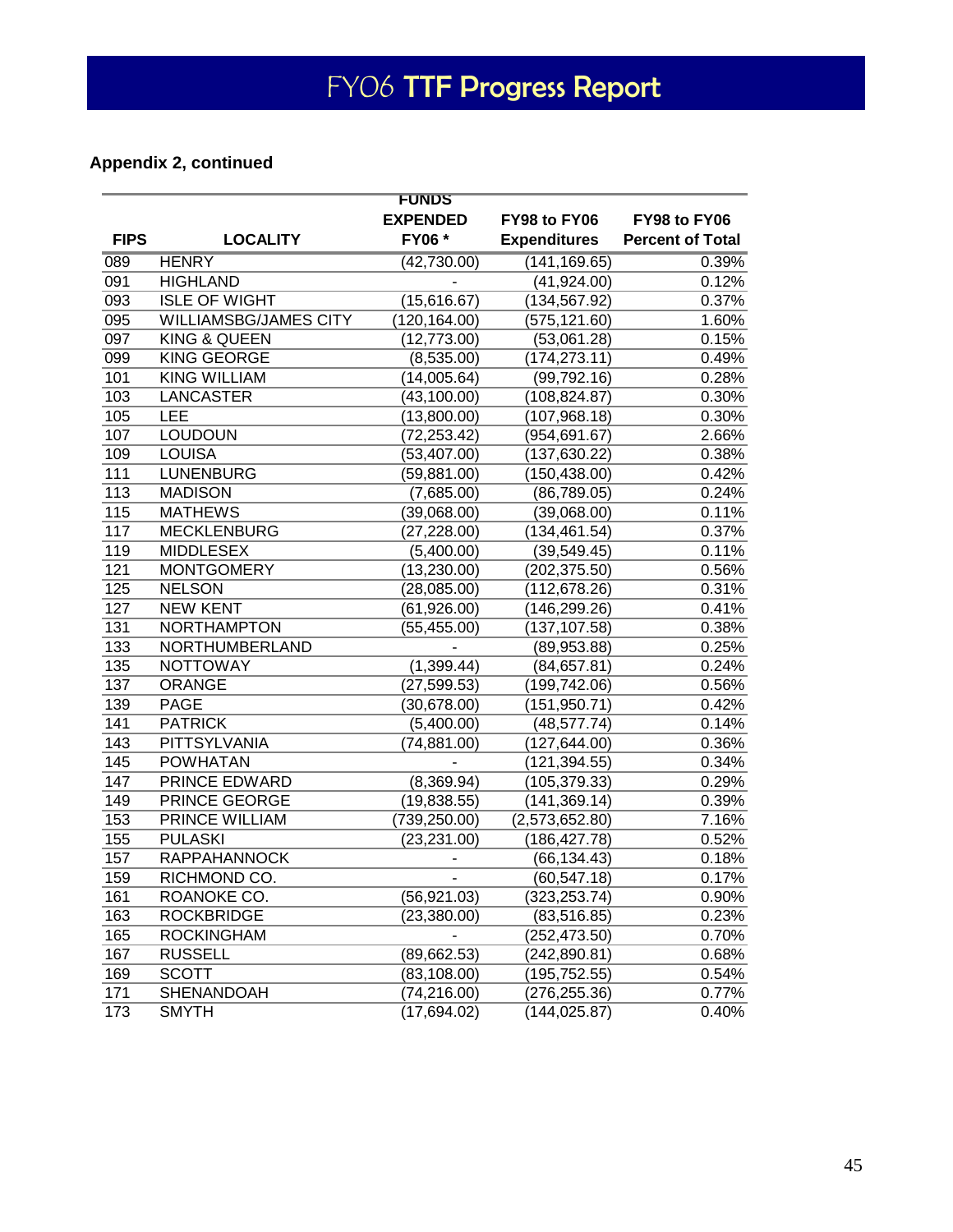#### **Appendix 2, continued**

|             |                         | <b>FUNDS</b>    |                     |                         |
|-------------|-------------------------|-----------------|---------------------|-------------------------|
|             |                         | <b>EXPENDED</b> | FY98 to FY06        | FY98 to FY06            |
| <b>FIPS</b> | <b>LOCALITY</b>         | <b>FY06 *</b>   | <b>Expenditures</b> | <b>Percent of Total</b> |
| 175         | SOUTHAMPTON             | (19, 297.00)    | (110, 752.30)       | 0.31%                   |
| 177         | <b>SPOTSYLVANIA</b>     | (201, 898.41)   | (719, 180.09)       | 2.00%                   |
| 179         | <b>STAFFORD</b>         | (191, 685.00)   | (624, 938.56)       | 1.74%                   |
| 181         | <b>SURRY</b>            | (31, 294.50)    | (93, 747.19)        | 0.26%                   |
| 183         | <b>SUSSEX</b>           | (18,000.00)     | (64, 813.30)        | 0.18%                   |
| 185         | <b>TAZEWELL</b>         | (21, 822.00)    | (148, 527.66)       | 0.41%                   |
| 187         | <b>WARREN</b>           | (21, 449.00)    | (201, 380.15)       | 0.56%                   |
| 191         | <b>WASHINGTON</b>       | (899.95)        | (87, 824.92)        | 0.24%                   |
| 193         | WESTMORELAND            | (58, 119.00)    | (149, 891.27)       | 0.42%                   |
| 195         | <b>WISE/NORTON</b>      |                 | (204, 741.49)       | 0.57%                   |
| 197         | <b>WYTHE</b>            | (46, 429.41)    | (164, 332.12)       | 0.46%                   |
| 199         | <b>YORK</b>             | (43, 176.41)    | (456, 135.73)       | 1.27%                   |
| 510         | <b>ALEXANDRIA</b>       | (110, 825.81)   | (597,091.40)        | 1.66%                   |
| 520         | <b>BRISTOL</b>          | (8,800.00)      | (121, 891.34)       | 0.34%                   |
| 530         | <b>BUENA VISTA</b>      |                 | (25, 211.95)        | 0.07%                   |
| 540         | <b>CHARLOTTESVILLE</b>  |                 | (111, 966.48)       | 0.31%                   |
| 550         | <b>CHESAPEAKE</b>       | (251, 978.00)   | (1, 139, 360.83)    | 3.17%                   |
| 560         | <b>CLIFTON FORGE</b>    |                 | (29, 364.00)        | 0.08%                   |
| 570         | <b>COLONIAL HEIGHTS</b> | $\blacksquare$  | (160, 200.34)       | 0.45%                   |
| 590         | <b>DANVILLE</b>         |                 | (141, 398.36)       | 0.39%                   |
| 630         | <b>FREDERICKSBURG</b>   | (27, 476.60)    | (122, 311.71)       | 0.34%                   |
| 650         | <b>HAMPTON</b>          | (70,078.60)     | (417, 262.69)       | 1.16%                   |
| 670         | <b>HOPEWELL</b>         | (14, 655.00)    | (105, 073.46)       | 0.29%                   |
| 680         | <b>LYNCHBURG</b>        | (36, 175.93)    | (307, 103.56)       | 0.85%                   |
| 690         | <b>MARTINSVILLE</b>     | (7,065.00)      | (180, 446.71)       | 0.50%                   |
| 700         | <b>NEWPORT NEWS</b>     | (182, 352.00)   | (572,067.23)        | 1.59%                   |
| 710         | <b>NORFOLK</b>          | (177, 102.00)   | (758, 978.34)       | 2.11%                   |
| 730         | <b>PETERSBURG</b>       |                 | (82, 696.01)        | 0.23%                   |
| 740         | PORTSMOUTH              | (93, 859.00)    | (397, 512.40)       | 1.11%                   |
| 750         | <b>RADFORD</b>          | (28, 479.00)    | (108, 913.92)       | 0.30%                   |
| 760         | RICHMOND DIVI           | (79,863.46)     | (446, 747.42)       | 1.24%                   |
| 764         | RICHMOND DIVII          |                 |                     | 0.00%                   |
| 770         | <b>ROANOKE CITY</b>     | (56, 349.01)    | (280, 642.70)       | 0.78%                   |
| 775         | SALEM                   |                 | (74, 168.66)        | 0.21%                   |
| 790         | <b>STAUNTON</b>         | (33,085.00)     | (157, 712.27)       | 0.44%                   |
| 800         | <b>SUFFOLK</b>          | (98,587.49)     | (317, 671.59)       | 0.88%                   |
| 810         | <b>VIRGINIA BEACH</b>   | (605, 866.00)   | (2,593,692.40)      | 7.22%                   |
| 820         | WAYNESBORO              | (12, 673.00)    | (108, 371.95)       | 0.30%                   |
| 840         | <b>WINCHESTER</b>       | (40, 476.00)    | (158, 151.58)       | $0.44\%$                |
|             | <b>TOTAL</b>            | (7,437,389.01)  | (35,928,440.55)     | 100.00%                 |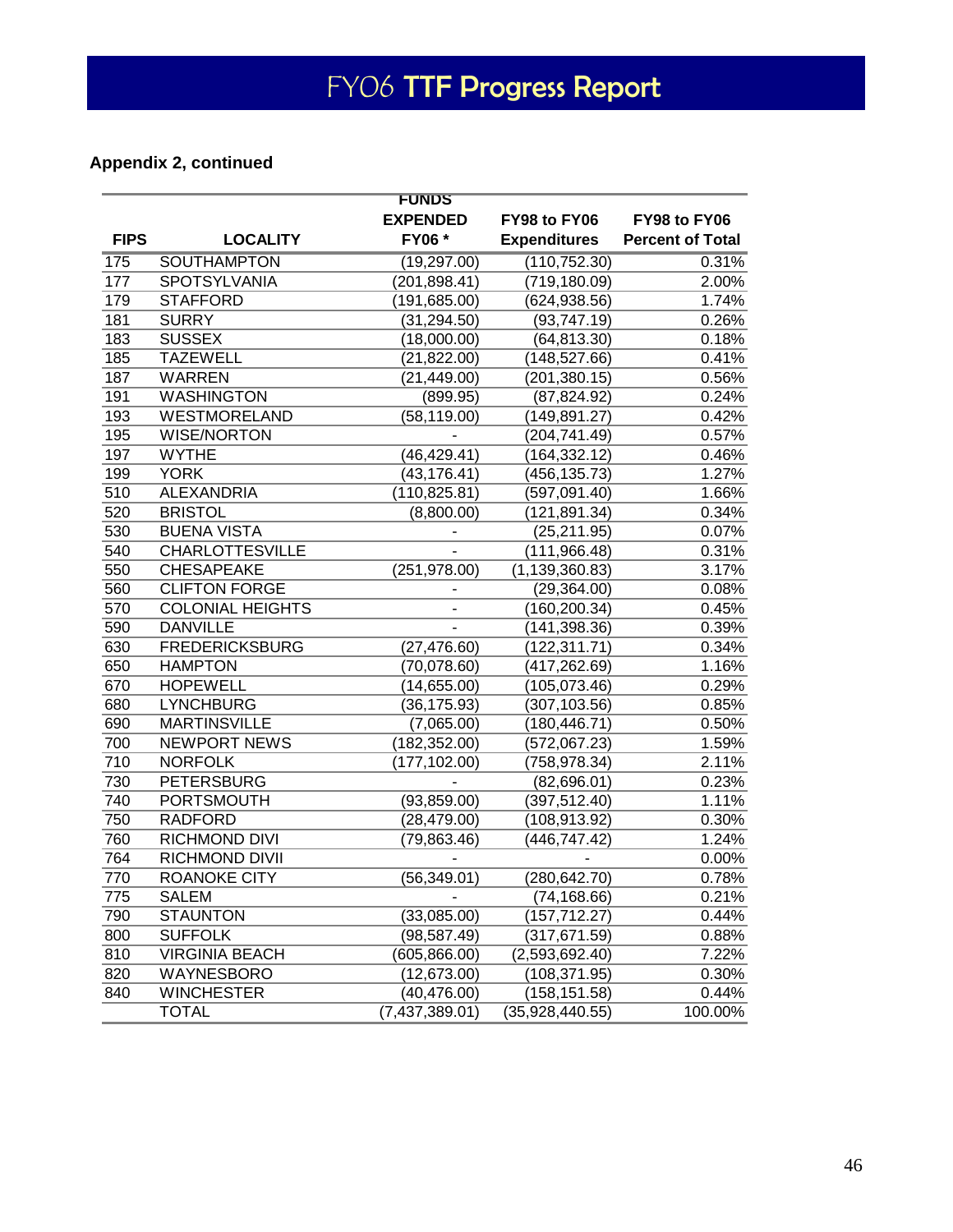#### **Appendix 3 – FY05 TTF Progress Survey Questions**

*Item 1: WEBSITE. Electronic land records on a court-controlled website. Enter "Y" for Yes or "N" for No.* 

1. MY WEBSITE PROVIDES UP-TO-DATE PUBLIC NOTICE OF ALL AVAILABLE ELECTRONIC INDICES AND IMAGES OF LAND RECORDS.

IF YES, PROVIDE A WEBSITE ADDRESS:

*Items 2-4: ELECTRONIC INDEXES. Indicate if your office provides electronic indexes of land records. Enter "Y" for Yes or "N" for No.* 

- 2. MY OFFICE PROVIDES ELELCTRONIC INDEXES OF LAND RECORDS.
- 3. MY OFFICE PROVIDES ONSITE ACCESS TO ELECTRONIC INDEXES OF LAND RECORDS.
- 4. MY OFFICE PROVIDES SECURE REMOTE ACCESS TO ELECTRONIC INDEXES OF LAND RECORDS.

IF YES, LIST THE NUMBER OF PAID SUBSCRIBERS, AS OF JULY 1, 2006, THAT HAVE SECURE REMOTE ACCESS TO ELECTRONIC INDEXES OF LAND RECORDS.

*Items 5-10: ELECTRONIC IMAGES. Indicate if your office provides electronic image of these types of records. Enter "Y" for Yes or "N" for No.* 

- 5. LAND RECORDS
- 6. PLATS / MAPS
- 7. MARRIAGE LICENSES
- 8. JUDGEMENTS
- 9. FINANCING STATEMENTS
- 10. WILLS / FIDUCIARY

*Items 11-12: ELECTRONIC IMAGES. Indicate if your office provides electronic images of land records. Enter "Y" for Yes or "N" for No.* 

- 11. MY OFFICE PROVIDES ONSITE ACCESS TO LAND RECORD IMAGES.
- 12. MY OFFICE PROVIDES SECURE REMOTE ACCESS TO LAND RECORD IMAGES.

IF YES, LIST THE NUMBER OF PAID SUBSCRIBERS, AS OF JULY 1, 2006, THAT HAVE SECURE REMOTE ACCESS TO ELECTRONIC IMAGES OF LAND RECORDS.

*Items 13-15: ELECTRONIC IMAGES. Indicate if your office provides electronic images of land records. Enter "Y" for Yes or "N" for No.* 

13. MY OFFICE PROVIDES CAPABILITY TO E-FILE (ELECTRONIC FILING) LAND RECORD IMAGES.

14. MY OFFICE REQUIRES USE OF COVER SHEET ON LAND RECORD IMAGES.

15. MY OFFICE PROVIDES USE OF A UNIQUE PIN NUMBER ON LAND RECORD IMAGES.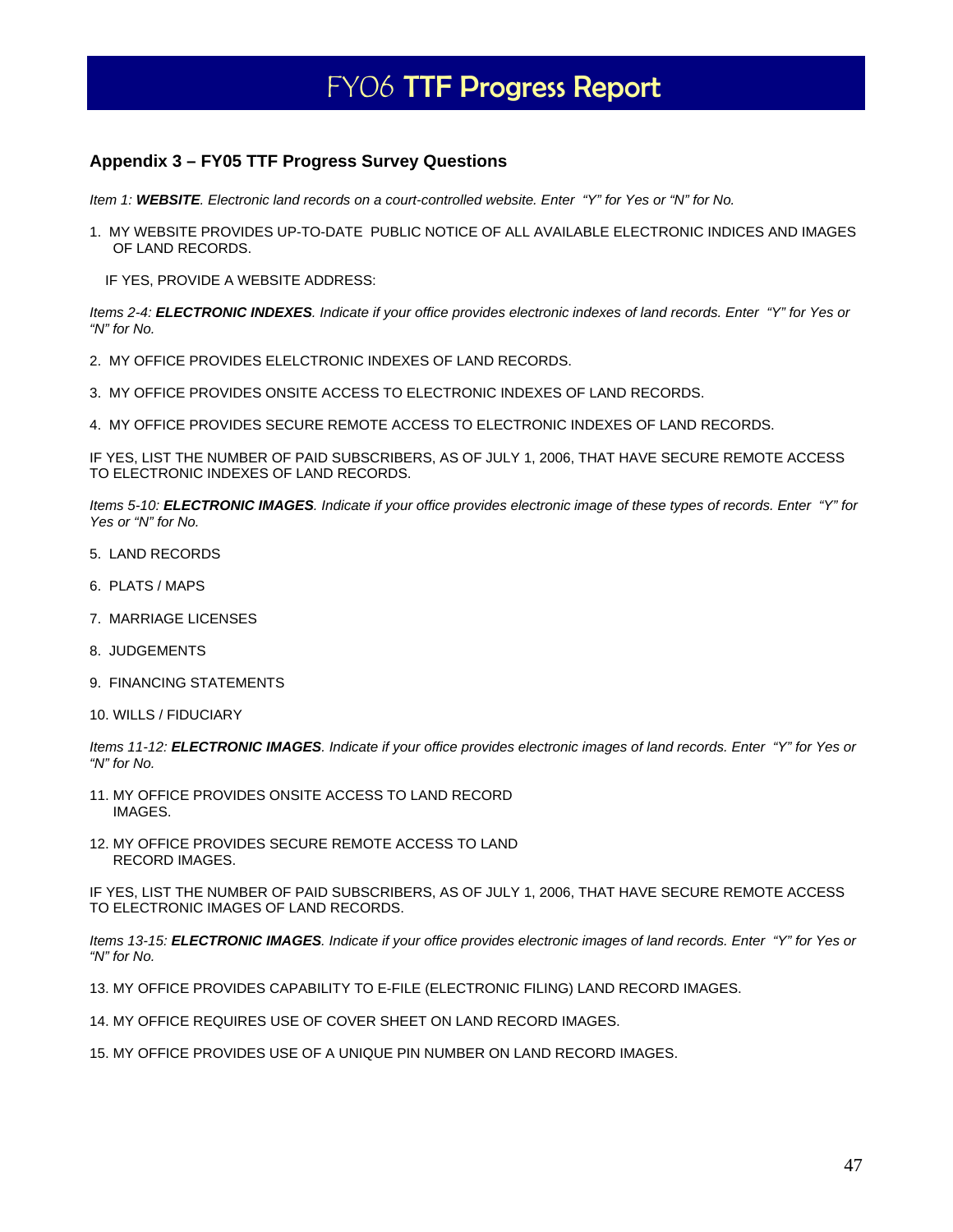#### **Appendix 3, continued**

*Items: 16-21: ELECTRONIC INDEXES. Indicate the oldest continuous year electronic indexes. Type "0000" if no electronic index of that type.* 

16. LAND RECORDS

- 17. PLATS / MAPS
- 18. MARRIAGE LICENSES
- 19. JUDGEMENTS
- 20. FINANCING STATEMENTS
- 21. WILLS / FIDUCIARY

*Items: 22-27: ELECTRONIC IMAGES. Indicate the oldest continuous year electronic images. Type "0000" if no electronic image of that type.* 

- 22. LAND RECORDS
- 23. PLATS / MAPS
- 24. MARRIAGE LICENSES
- 25. JUDGEMENTS
- 26. FINANCING STATEMENTS
- 27. WILLS / FIDUCIARY

*Items 28-32: LINKAGES. Indicate if automated systems are linked to your land records. Enter "Y" for Yes or "N" for No.* 

- 28. TAX ASSESSMENTS
- 29. TITLE TRANSFERS
- 30. DELINQUENT REAL ESTATE TAXES
- 31. BUILDING PERMITS
- 32. GEOGRAPHICAL INFORMATION SYSTEMS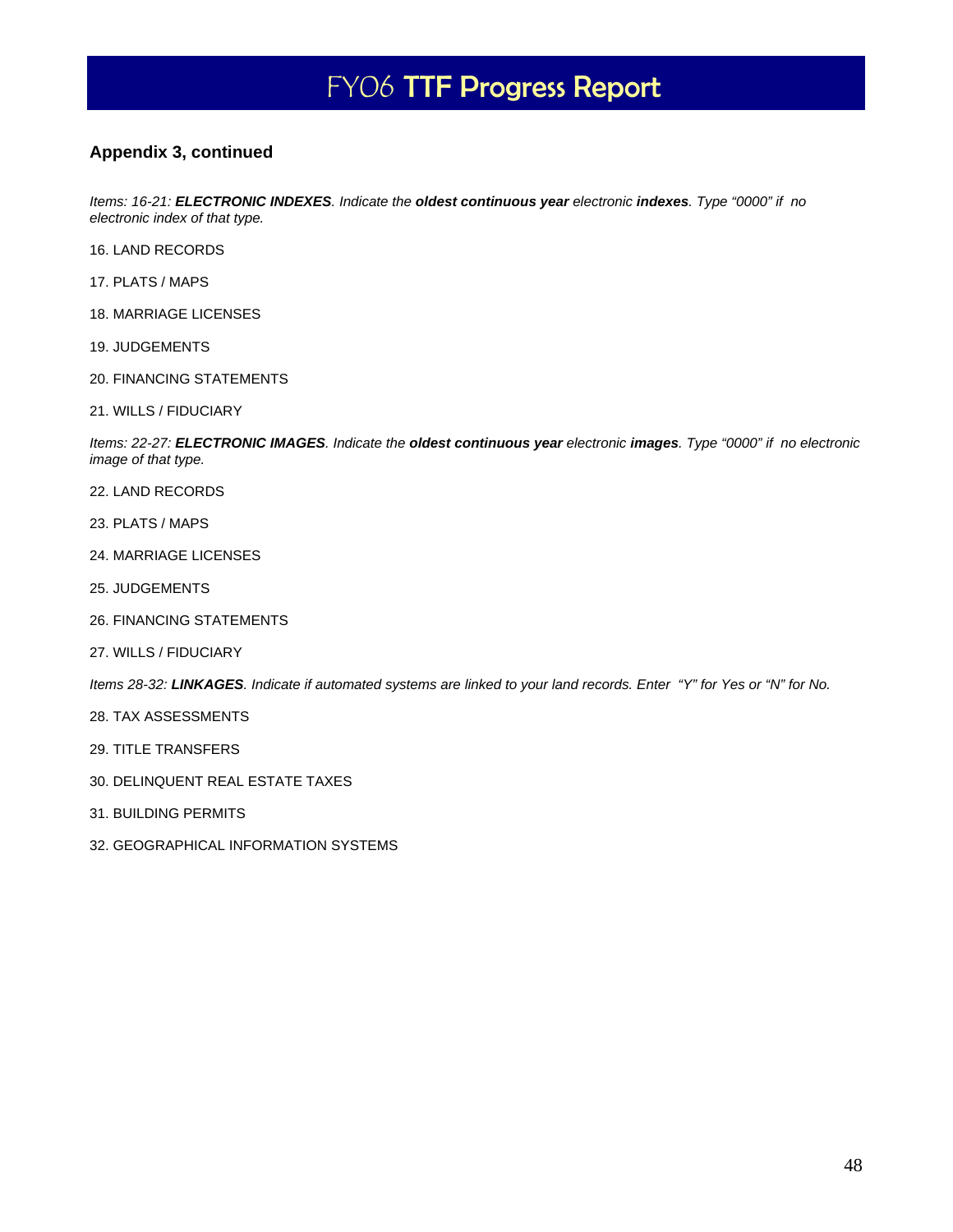#### **Appendix 3, continued**

*Items 33-44: VENDORS. Indicate technology vendors with whom you have signed a services contract. Enter "Y" for Yes or "N" for No or your own vendor name.* 

33. AMCAD

34. BUSINESS INFORMATION SYSTEMS (BIS)

35. COTT

36. CUSTOM/ IN-HOUSE LAND RECORDS MANAGEMENT SYSTEM

37. EAGLE COMPUTER SYSTEMS

38. INTERNATIONAL LAND SYSTEMS (ILS)

- 39. LOGAN SYSTEMS, INC.
- 40. MIXNET CORPORATION

41. REAMS COMPUTER CORPORATION

42. SUPREME COURT OF VIRGINA

43. LOCALITY NAME \_\_\_\_\_\_\_\_\_\_\_\_\_\_\_\_\_\_\_\_\_\_\_\_\_\_\_\_\_\_\_\_\_\_\_\_\_\_\_\_\_\_\_\_\_\_\_

44. OTHER \_\_\_\_\_\_\_\_\_\_\_\_\_\_\_\_\_\_\_\_\_\_\_\_\_\_\_\_\_\_\_\_\_\_\_\_\_\_\_\_\_\_\_\_\_\_\_\_\_\_

*Items 45-53: TECHNOLOGY PROJECTS. Indicate all the technology projects you wish to fund with TTF money. Enter "Y" for Yes or "N" for No.* 

45. PROVIDE SECURE REMOTE ACCESS TO LAND RECORDS

46. BACK-SCAN (IMAGING) LAND RECORDS

47. BACK-FILE CONVERSION OF LAND RECORD INDEXES

48. SIGN SERVICES CONTRACT WITH LAND RECORDS MANAGEMENT VENDOR(S)

49. PURCHASE ADDITIONAL TECHNOLOGY EQUIPMENT

50. MAKE LINKAGE OF AUTOMATED SYSTEM(S) WITH LAND RECORDS DATA

50. MAKE TECHONOGY IMPROVEMENTS IN CIVIL OR CRIMINAL DIVISIONS

51. PAY ANNUAL MAINTENANCE AND INTERNET SERVICE / HOSITNG FEE

53. OTHER \_\_\_\_\_\_\_\_\_\_\_\_\_\_\_\_\_\_\_\_\_\_\_\_\_\_\_\_\_\_\_\_\_\_\_\_\_\_\_\_\_\_\_\_\_\_\_

*Items 54-63: OBSTACLES. Indicate obstacles in providing secure remote access to land records on or before July 1, 2007. Enter "Y" for Yes or "N" for No.* 

54. FUNDING IS INSUFFICIENT 55. PRIVACY OR LIABILITY ISSUES 56. VENDOR PROBLEMS 57. TIMING ISSUES 58. OFFICE STAFF IS INSUFFICIENT FOR SRA WORKLOAD 59. LOCAL SUPPORT LACKING 60. NUMBER OF PAID SUBSCRIBERS NUMBER FOR SRA IS INSUFFICIENT 61. NO OBSTACLES 62. I CURRENTLY PROVIDE SRA TO LAND RECORDS. 63. OTHER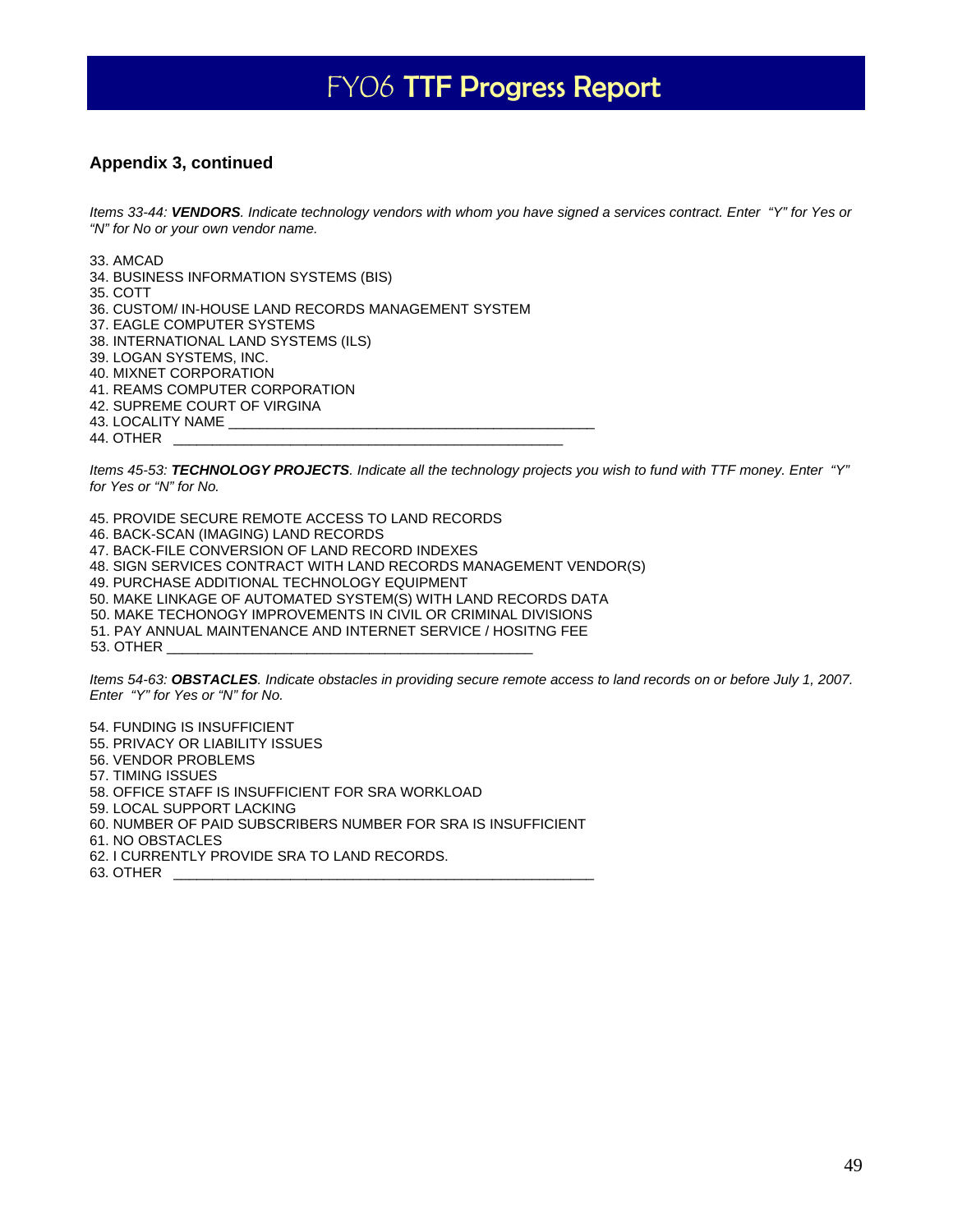#### **Appendix 4 – Secure Remote Access Certification Screens**

#### CERTIFICATION FOR SECURE REMOTE ACCESS SECURITY STANDARDS

MY OFFICE CURRENTLY PROVIDES SECURE REMOTE ACCESS TO LAND RECORDS ON A COURT-CONTROLLED WEBSITE. (Y/N) X

#### CERTIFICATION FOR SECURE REMOTE ACCESS SECURITY STANDARDS

CURRENTLY PROVIDING SECURE REMOTE ACCESS TO LAND RECORDS

PURSUANT TO § 17.1-279D AND § 2.2-3808.2, CODE OF VIRGINIA, AND IN ACCORDANCE WITH THE VIRGINIA INFORMATION TECHNOLOGIES AGENCY DOCUMENT "SECURITY STANDARDS FOR REMOTE ACCESS TO COURT DOCUMENTS ON COURT-CONTROLLED WEBSITES" (ITRM STANDARD SEC503-02), EFFECTIVE MARCH 28, 2005, AND ANY SUBSEQUENT REVISIONS THERETO, I HEREBY CERTIFY THAT:

- 1) THIS COURT'S WEBSITE AND SUPPORTING COMPUTER NETWORK OR SYSTEM ARE IN COMPLIANCE AND
- 2) ANY PROPOSED TECHNOLOGY IMPROVEMENTS TO LAND RECORDS ON A COURT-CONTROLLED WEBSITE WILL ACCOMMODATE SECURE REMOTE ACCESS.

I CONCUR WITH THE ABOVE STATEMENT. (Y/N) X

| OFFICER APPROVAL:   |                              | DATE: 99/99/9999 OFFICER LOGON: XXXXXXX |         |
|---------------------|------------------------------|-----------------------------------------|---------|
| <b>CB APPROVAL:</b> | $DATE: 99/99/9999$ CB LOGON: |                                         | XXXXXXX |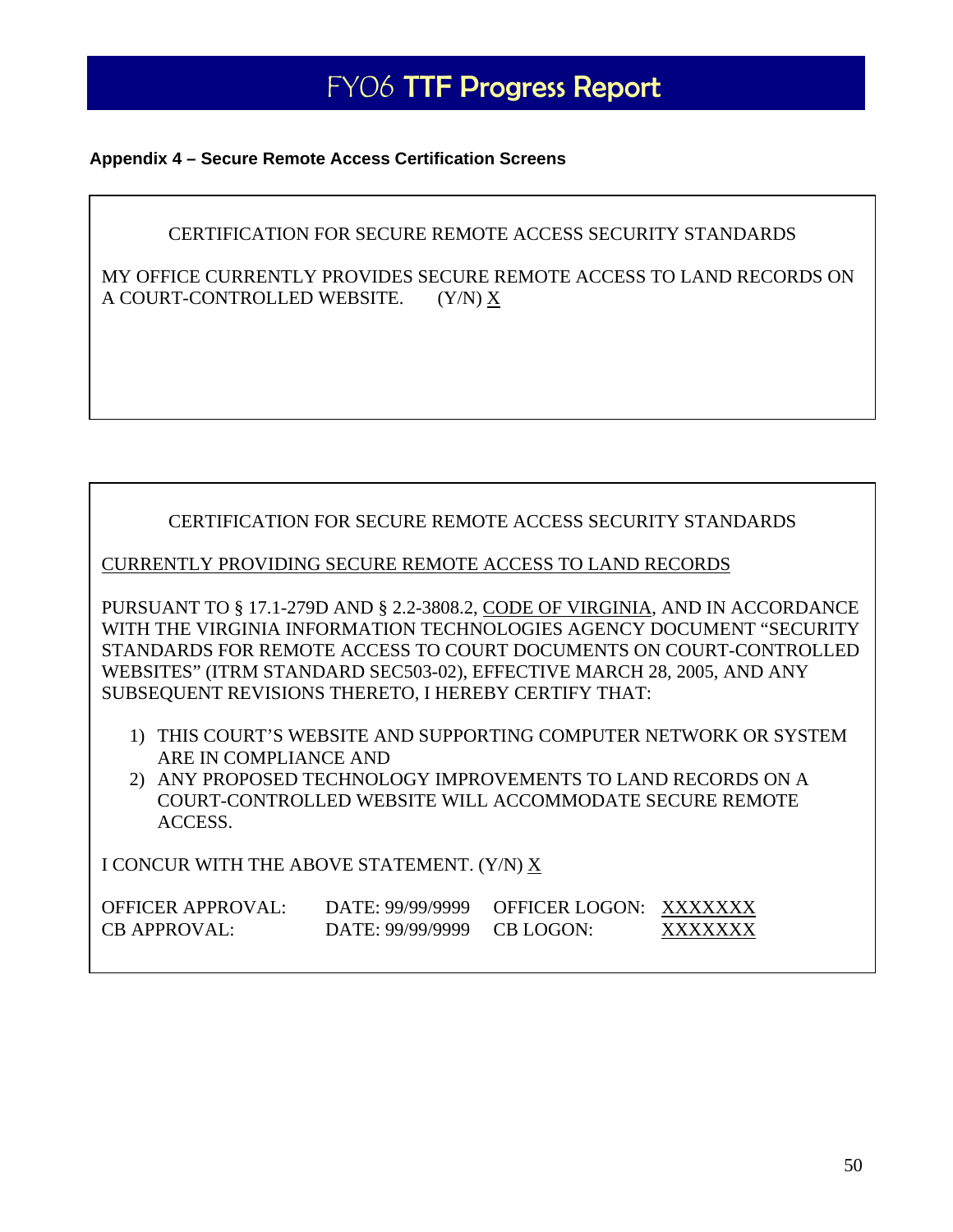#### **Appendix 4, continued**

|                                                                                                                                                                                                                                                                                                                                                               |                                      | VITA SECURE REMOTE ACCESS CERTIFICATION |                    |  |  |  |  |  |  |  |
|---------------------------------------------------------------------------------------------------------------------------------------------------------------------------------------------------------------------------------------------------------------------------------------------------------------------------------------------------------------|--------------------------------------|-----------------------------------------|--------------------|--|--|--|--|--|--|--|
| NOT CURRENTLY PROVIDING SECURE REMOTE ACCESS TO LAND RECORDS                                                                                                                                                                                                                                                                                                  |                                      |                                         |                    |  |  |  |  |  |  |  |
| PURSUANT TO § 17.1-279B AND § 2.2-3808.2, CODE OF VIRGINIA, AND IN ACCORDANCE<br>WITH THE VIRGINIA INFORMATION TECHNOLOGIES AGENCY DOCUMENT "SECURITY<br>STANDARDS FOR REMOTE ACCESS TO COURT DOCUMENTS ON COURT-CONTROLLED<br>WEBSITES" (ITRM STANDARD SEC503-02), EFFECTIVE MARCH 28, 2005, AND ANY<br>SUBSEQUENT REVISIONS THERETO, I HEREBY CERTIFY THAT: |                                      |                                         |                    |  |  |  |  |  |  |  |
| 1) THIS COURT'S WEBSITE AND SUPPORTING COMPUTER NETWORK OR SYSTEM<br>WILL BE IN COMPLIANCE AND<br>2) MY REQUEST FOR TTF MONIES IS BASED UPON MY INTENT TO PROVIDE<br>SECURE REMOTE ACCESS TO LAND RECORDS ON A COURT-CONTROLLED<br>WEBSITE ON OR BEFORE JULY 1, 2007.                                                                                         |                                      |                                         |                    |  |  |  |  |  |  |  |
| I CONCUR WITH THE ABOVE STATEMENT. (Y/N) X                                                                                                                                                                                                                                                                                                                    |                                      |                                         |                    |  |  |  |  |  |  |  |
| OFFICER APPROVAL:<br><b>CB APPROVAL:</b>                                                                                                                                                                                                                                                                                                                      | DATE: 99/99/9999<br>DATE: 99/99/9999 | OFFICER LOGON:<br>CB LOGON:             | XXXXXXX<br>xxxxxxx |  |  |  |  |  |  |  |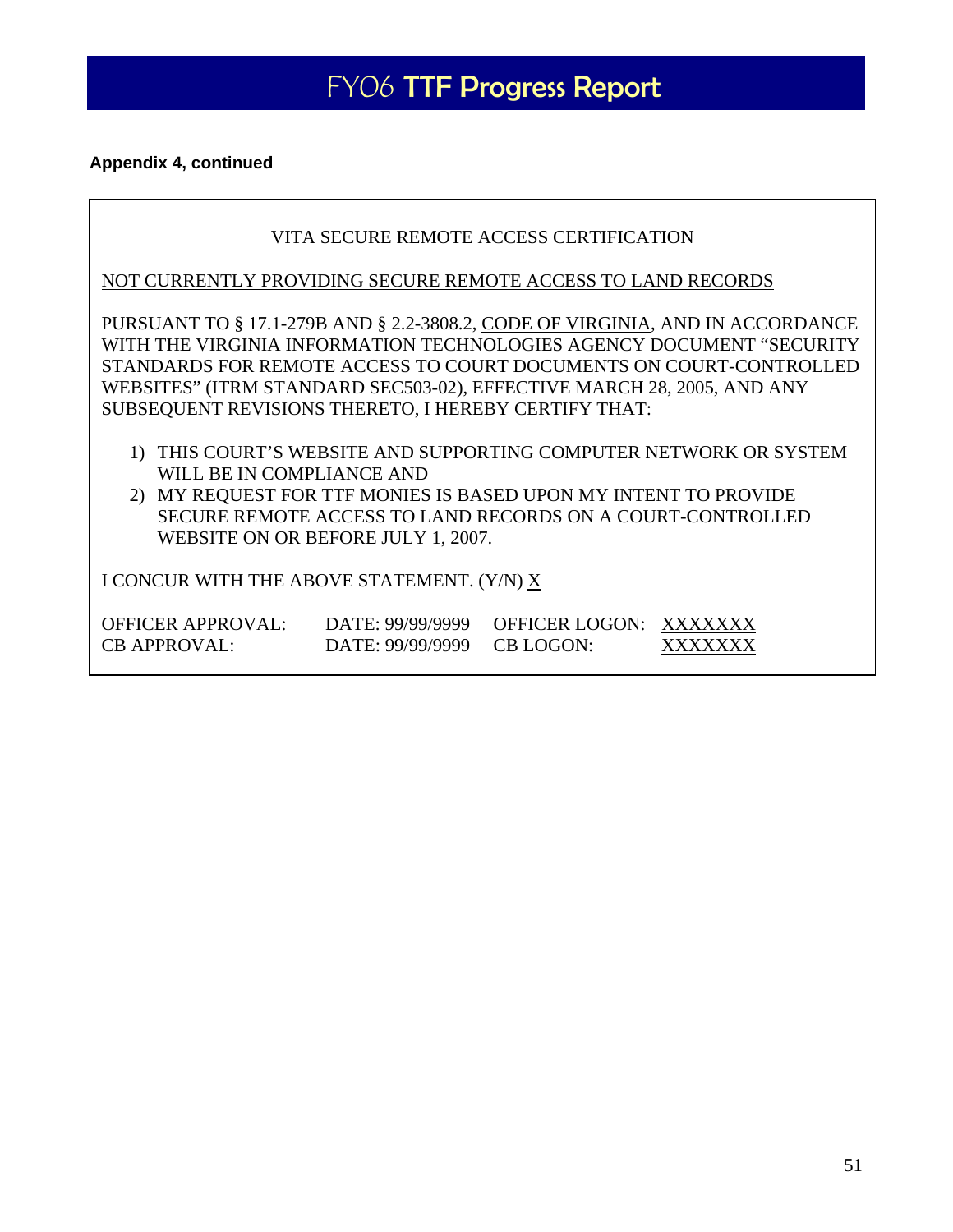#### **Appendix 5 – FY07 TTF \$4 and \$1 Fund Requests for Equipment and Services**

|             |                     |              |                                         |                                             |                                           |                      |                                     | FY07 \$4                     |                                      |                     |                                    | FY07 \$1                            |                                      |                     |                               |
|-------------|---------------------|--------------|-----------------------------------------|---------------------------------------------|-------------------------------------------|----------------------|-------------------------------------|------------------------------|--------------------------------------|---------------------|------------------------------------|-------------------------------------|--------------------------------------|---------------------|-------------------------------|
| <b>FIPS</b> | Locality            | <b>SRA</b>   | <b>Budget</b><br>or<br><b>Carryover</b> | Elect<br><b>Civil or</b><br><b>Criminal</b> | \$4<br><b>Available</b><br><b>Balance</b> | \$4<br>LR<br>Equipmt | \$4<br><b>LR</b><br><b>Services</b> | \$4<br>C/C<br><b>Equipmt</b> | \$4<br><b>C/C</b><br><b>Services</b> | \$4<br><b>TOTAL</b> | \$4<br>Remaining<br><b>Balance</b> | \$1<br><b>SRA</b><br><b>Equipmt</b> | \$1<br><b>SRA</b><br><b>Services</b> | \$1<br><b>TOTAL</b> | <b>Total</b><br><b>BUDGET</b> |
| 001         | <b>ACCOMACK</b>     | Y            | B                                       | Y                                           | \$86,710                                  | $\Omega$             | 56,629                              |                              |                                      | \$56,629            | \$30,081                           |                                     |                                      | \$0                 | \$56,629                      |
| 003         | <b>ALBEMARLE</b>    | $\mathsf{N}$ | B                                       | <b>NA</b>                                   | \$223,321                                 | $\Omega$             | 223,321                             |                              |                                      | \$223,321           | \$0                                |                                     |                                      | \$0                 | \$223,321                     |
| 005         | <b>ALLEGHANY</b>    | ${\sf N}$    | В                                       | <b>NA</b>                                   | \$7,794                                   | $\overline{0}$       | 7,794                               |                              |                                      | \$7,794             | \$0                                |                                     | 10,767                               | \$10,767            | \$18,561                      |
| 007         | <b>AMELIA</b>       | N            | В                                       | <b>NA</b>                                   | \$9,175                                   | $\Omega$             | 9,175                               |                              |                                      | \$9,175             | \$0                                |                                     | 9,245                                | \$9,245             | \$18,420                      |
| 009         | <b>AMHERST</b>      | $\mathsf{N}$ | B                                       | <b>NA</b>                                   | \$58,405                                  | $\overline{0}$       | 58,405                              |                              |                                      | \$58,405            | \$0                                |                                     |                                      | \$0                 | \$58,405                      |
| 011         | <b>APPOMATTOX</b>   | N            | B                                       | <b>NA</b>                                   | \$12,028                                  | $\Omega$             | 12,028                              |                              |                                      | \$12,028            | \$0                                |                                     | 9,675                                | \$9,675             | \$21,703                      |
| 013         | <b>ARLINGTON</b>    | Y            | B                                       | Y                                           | \$168,445                                 | $\Omega$             | 168,445                             |                              |                                      | \$168,445           | \$0                                |                                     |                                      | \$0                 | \$168,445                     |
| 015         | <b>AUGUSTA</b>      | N            | B                                       | <b>NA</b>                                   | \$81,657                                  | $\Omega$             | 81,657                              |                              |                                      | \$81,657            | \$0                                |                                     |                                      | \$0                 | \$81,657                      |
| 017         | <b>BATH</b>         | N            | B                                       | <b>NA</b>                                   | \$3,003                                   | $\Omega$             | 3,003                               |                              |                                      | \$3,003             | \$0                                |                                     | 15,406                               | \$15,406            | \$18,409                      |
| 019         | <b>BEDFORD</b>      | $\mathsf{N}$ | B                                       | <b>NA</b>                                   | \$130,814                                 | $\Omega$             | 130,814                             |                              |                                      | \$130,814           | \$0                                |                                     |                                      | \$0                 | \$130,814                     |
| 021         | <b>BLAND</b>        | $\mathsf{N}$ | B                                       | <b>NA</b>                                   | \$595                                     | $\Omega$             | 595                                 |                              |                                      | \$595               | \$0                                |                                     | 1,805                                | \$1,805             | \$2,400                       |
| 023         | <b>BOTETOURT</b>    | N            | B                                       | <b>NA</b>                                   | \$41,129                                  | $\Omega$             | 36,398                              |                              |                                      | \$36,398            | \$4,731                            |                                     |                                      | \$0                 | \$36,398                      |
| 025         | <b>BRUNSWICK</b>    | Y            | B                                       | Y                                           | \$22,233                                  | $\Omega$             | 22,233                              |                              |                                      | \$22,233            | \$0                                |                                     |                                      | \$0                 | \$22,233                      |
| 027         | <b>BUCHANAN</b>     | ${\sf N}$    | В                                       | <b>NA</b>                                   | \$13,125                                  | $\Omega$             | 13,125                              |                              |                                      | \$13,125            | \$0                                |                                     | 50,000                               | \$50,000            | \$63,125                      |
| 029         | <b>BUCKINGHAM</b>   | ${\sf N}$    | B                                       | <b>NA</b>                                   | \$9,364                                   | $\Omega$             | 9,364                               |                              |                                      | \$9,364             | \$0                                |                                     | 17,398                               | \$17,398            | \$26,762                      |
| 031         | <b>CAMPBELL</b>     | N            | B                                       | <b>NA</b>                                   | \$60,323                                  | $\Omega$             | 60,323                              |                              |                                      | \$60,323            | \$0                                |                                     | 9,800                                | \$9,800             | \$70,123                      |
| 033         | <b>CAROLINE</b>     | Y            | В                                       | ${\sf N}$                                   | \$45,863                                  | $\Omega$             | 45,863                              |                              |                                      | \$45,863            | \$0                                |                                     |                                      | \$0                 | \$45,863                      |
| 035         | <b>CARROLL</b>      | Y            | B                                       | Y                                           | \$22,733                                  | $\Omega$             | 22,733                              |                              |                                      | \$22,733            | \$0                                |                                     |                                      | \$0                 | \$22,733                      |
| 036         | CHARLES CITY COUNTY | N            | B                                       | <b>NA</b>                                   | \$14,912                                  | $\Omega$             | 14,912                              |                              |                                      | \$14,912            | \$0                                |                                     | 10,000                               | \$10,000            | \$24,912                      |
| 037         | <b>CHARLOTTE</b>    | Y            | В                                       | Y                                           | \$38,285                                  | $\Omega$             | 38,000                              |                              |                                      | \$38,000            | \$285                              |                                     |                                      | \$0                 | \$38,000                      |
| 041         | <b>CHESTERFIELD</b> | N            | B                                       | <b>NA</b>                                   | \$667,385                                 | 11,290               | 623,102                             |                              |                                      | \$634,392           | \$32,993                           |                                     |                                      | \$0                 | \$634,392                     |
| 043         | <b>CLARKE</b>       | Y            | B                                       | Y                                           | \$16,658                                  | $\Omega$             | 16,600                              |                              |                                      | \$16,600            | \$58                               |                                     |                                      | \$0                 | \$16,600                      |
| 045         | <b>CRAIG</b>        | N            | B                                       | <b>NA</b>                                   | \$720                                     | $\Omega$             | 720                                 |                              |                                      | \$720               | \$0                                |                                     | 24,765                               | \$24,765            | \$25,485                      |
| 047         | <b>CULPEPER</b>     | Y            | B                                       | Y                                           | \$99,071                                  | $\overline{0}$       | 77,650                              |                              |                                      | \$77,650            | \$21,421                           |                                     |                                      | \$0                 | \$77,650                      |
| 049         | <b>CUMBERLAND</b>   | $\mathsf{N}$ | B                                       | <b>NA</b>                                   | \$6,109                                   | 959                  | 5,150                               |                              |                                      | \$6,109             | \$0                                |                                     | 10,000                               | \$10,000            | \$16,109                      |
| 051         | <b>DICKENSON</b>    | Y            | В                                       | Y                                           | \$4,408                                   | $\Omega$             | 4,408                               |                              |                                      | \$4,408             | \$0                                |                                     |                                      | \$0                 | \$4,408                       |
| 053         | <b>DINWIDDIE</b>    | N            | B                                       | <b>NA</b>                                   | \$19,908                                  | $\Omega$             | 19,908                              |                              |                                      | \$19,908            | \$0                                |                                     | 2,400                                | \$2,400             | \$22,308                      |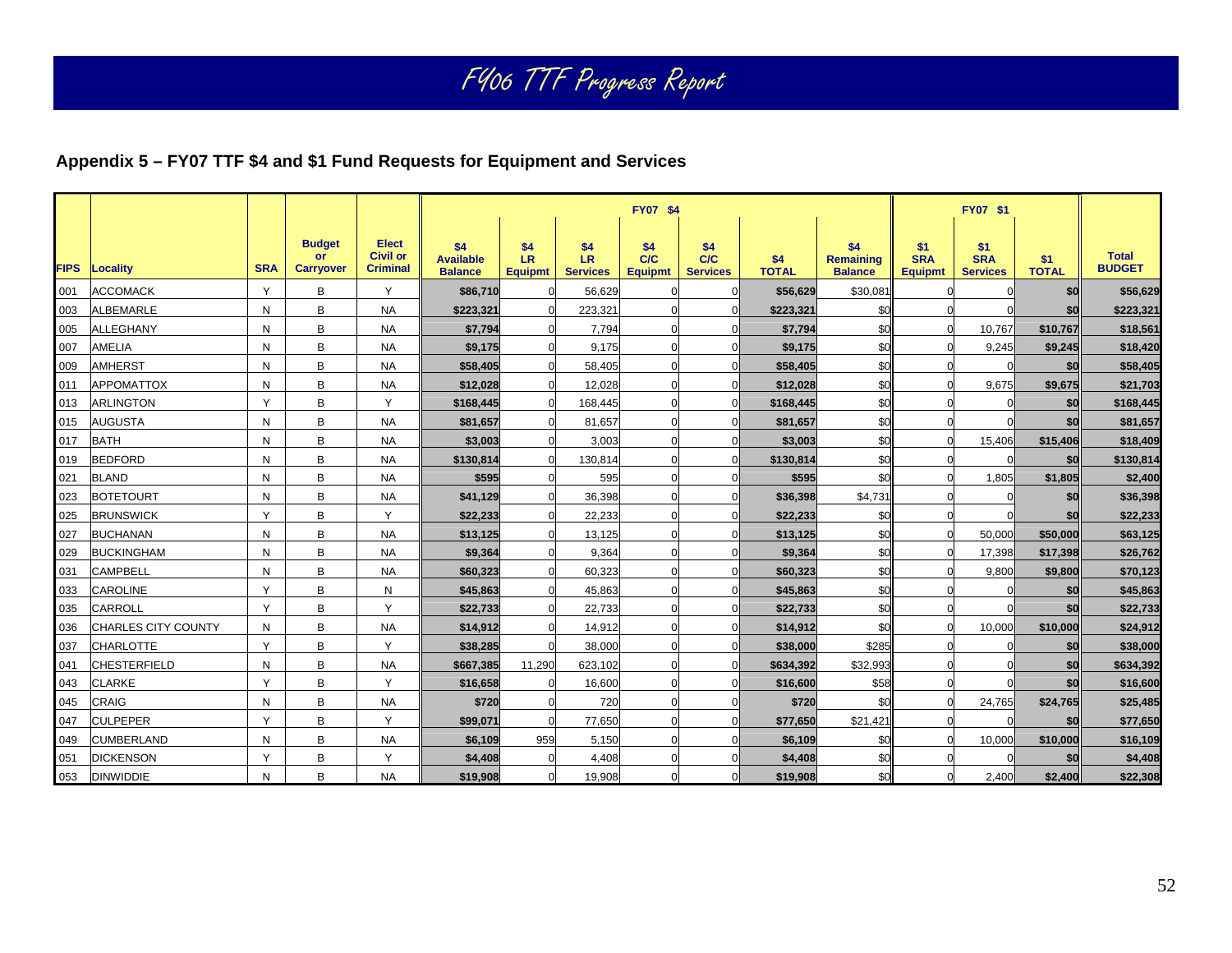## **Appendix 5, continued**

|             |                          |              |                                                |                                                    |                                           |                                    |                                     | <b>FY07 \$4</b>              |                                      |                     |                                           |                                     |                                                  |                     |                               |
|-------------|--------------------------|--------------|------------------------------------------------|----------------------------------------------------|-------------------------------------------|------------------------------------|-------------------------------------|------------------------------|--------------------------------------|---------------------|-------------------------------------------|-------------------------------------|--------------------------------------------------|---------------------|-------------------------------|
| <b>FIPS</b> | <b>Locality</b>          | <b>SRA</b>   | <b>Budget</b><br><b>or</b><br><b>Carryover</b> | <b>Elect</b><br><b>Civil or</b><br><b>Criminal</b> | \$4<br><b>Available</b><br><b>Balance</b> | \$4<br><b>LR</b><br><b>Equipmt</b> | \$4<br><b>LR</b><br><b>Services</b> | \$4<br>C/C<br><b>Equipmt</b> | \$4<br><b>C/C</b><br><b>Services</b> | \$4<br><b>TOTAL</b> | \$4<br><b>Remaining</b><br><b>Balance</b> | \$1<br><b>SRA</b><br><b>Equipmt</b> | FY07 \$1<br>\$1<br><b>SRA</b><br><b>Services</b> | \$1<br><b>TOTAL</b> | <b>Total</b><br><b>BUDGET</b> |
| 057         | <b>ESSEX</b>             | Y            | B                                              | Y                                                  | \$9,667                                   | $\Omega$                           | 9,667                               |                              |                                      | \$9,667             | \$0                                       |                                     |                                                  | \$0                 | \$9,667                       |
| 059         | <b>FAIRFAX COUNTY</b>    | Y            | B                                              | Y                                                  | \$1,299,648                               | $\Omega$                           | 1.299.648                           |                              |                                      | \$1,299,648         | \$0                                       |                                     |                                                  | \$0                 | \$1,299,648                   |
| 061         | <b>FAUQUIER</b>          | Y            | B                                              | Y                                                  | \$106,704                                 | 2,000                              | 89,704                              |                              | 15,000                               | \$106,704           | \$0                                       |                                     | O                                                | \$0                 | \$106,704                     |
| 063         | <b>FLOYD</b>             | ${\sf N}$    | B                                              | <b>NA</b>                                          | \$8,903                                   | $\Omega$                           | 8,903                               |                              |                                      | \$8,903             | \$0                                       |                                     | 4,003                                            | \$4,003             | \$12,906                      |
| 065         | <b>FLUVANNA</b>          | $\mathsf{N}$ | B                                              | <b>NA</b>                                          | \$28,021                                  | $\Omega$                           | 28,021                              |                              |                                      | \$28,021            | \$0                                       |                                     | 6,000                                            | \$6,000             | \$34,021                      |
| 067         | <b>FRANKLIN COUNTY</b>   | N            | B                                              | <b>NA</b>                                          | \$242,243                                 |                                    | 26,791                              |                              |                                      | \$26,791            | \$215,452                                 |                                     | O                                                | \$0                 | \$26,791                      |
| 069         | <b>FREDERICK</b>         | Y            | B                                              | Y                                                  | \$202,105                                 |                                    | 73,326                              | 1,600                        |                                      | \$74,926            | \$127,179                                 |                                     | $\Omega$                                         | \$0                 | \$74,926                      |
| 071         | <b>GILES</b>             | Y            | B                                              | Y                                                  | \$64,593                                  | $\Omega$                           | 64,233                              |                              | 360                                  | \$64,593            | \$0                                       |                                     | $\Omega$                                         | \$0                 | \$64,593                      |
| 073         | <b>GLOUCESTER</b>        | Y            | B                                              | Y                                                  | \$79,714                                  | $\Omega$                           | 64,100                              |                              | 6,500                                | \$70,600            | \$9,114                                   |                                     | $\Omega$                                         | \$0                 | \$70,600                      |
| 075         | <b>GOOCHLAND</b>         | N            | B                                              | <b>NA</b>                                          | \$45,711                                  |                                    | 45,71'                              |                              |                                      | \$45,711            | \$0                                       |                                     |                                                  | \$0                 | \$45,711                      |
| 077         | <b>GRAYSON</b>           | $\mathsf{N}$ | B                                              | <b>NA</b>                                          | \$10,361                                  | $\Omega$                           | 10,361                              |                              |                                      | \$10,361            | \$0                                       |                                     | 15,000                                           | \$15,000            | \$25,361                      |
| 079         | <b>GREENE</b>            | ${\sf N}$    | B                                              | <b>NA</b>                                          | \$56,213                                  | $\Omega$                           | 56,213                              |                              |                                      | \$56,213            | \$0                                       |                                     | U                                                | \$0                 | \$56,213                      |
| 081         | <b>GREENSVILLE</b>       | Y            | B                                              | Y                                                  | \$15,721                                  | $\Omega$                           | 15,721                              |                              |                                      | \$15,721            | \$0                                       |                                     | U                                                | \$0                 | \$15,721                      |
| 083         | <b>HALIFAX</b>           | N            | B                                              | <b>NA</b>                                          | \$58,635                                  | $\Omega$                           | 58,635                              |                              |                                      | \$58,635            | \$0                                       |                                     | 25,000                                           | \$25,000            | \$83,635                      |
| 085         | <b>HANOVER</b>           | $\mathsf{N}$ | B                                              | <b>NA</b>                                          | \$178,655                                 | 37,141                             | 141,514                             |                              |                                      | \$178,655           | \$0                                       |                                     |                                                  | \$0                 | \$178,655                     |
| 087         | <b>HENRICO</b>           | N            | B                                              | <b>NA</b>                                          | \$525,779                                 | 29,572                             | 496,200                             |                              |                                      | \$525,772           | \$7                                       |                                     | $\Omega$                                         | \$0                 | \$525,772                     |
| 089         | <b>HENRY</b>             | ${\sf N}$    | B                                              | <b>NA</b>                                          | \$50,908                                  |                                    | 50,908                              |                              |                                      | \$50,908            | \$0                                       |                                     |                                                  | \$0                 | \$50,908                      |
| 091         | <b>HIGHLAND</b>          | N            | $\mathsf{C}$                                   | <b>NA</b>                                          | \$0                                       | $\Omega$                           |                                     |                              |                                      | \$0                 | \$0                                       |                                     | 41,500                                           | \$41,500            | \$41,500                      |
| 093         | <b>ISLE OF WIGHT</b>     | Y            | B                                              | Y                                                  | \$59,212                                  | $\Omega$                           | 59,212                              |                              |                                      | \$59,212            | \$0                                       |                                     | $\Omega$                                         | \$0                 | \$59,212                      |
| 095         | <b>JAMES CITY COUNTY</b> | Y            | B                                              | Y                                                  | \$135,173                                 | $\Omega$                           | 135,173                             |                              |                                      | \$135,173           | \$0                                       |                                     | O                                                | \$0                 | \$135,173                     |
| 097         | <b>KING AND QUEEN</b>    | Y            | B                                              | N                                                  | \$20,240                                  | $\Omega$                           | 20,240                              |                              |                                      | \$20,240            | \$0                                       |                                     | $\Omega$                                         | \$0                 | \$20,240                      |
| 099         | KING GEORGE              | Y            | B                                              | N                                                  | \$51,842                                  | 10,000                             | 41,842                              |                              |                                      | \$51,842            | \$0                                       |                                     | O                                                | \$0                 | \$51,842                      |
| 101         | KING WILLIAM             | N            | B                                              | <b>NA</b>                                          | \$17,719                                  |                                    | 17,719                              |                              |                                      | \$17,719            | \$0                                       |                                     |                                                  | \$0                 | \$17,719                      |
| 103         | LANCASTER                | Y            | В                                              | N                                                  | \$13,259                                  | $\Omega$                           | 13,259                              |                              |                                      | \$13,259            | \$0                                       |                                     | $\Omega$                                         | \$0                 | \$13,259                      |
| 105         | LEE                      | Y            | B                                              | N                                                  | \$27,810                                  | $\Omega$                           | 27.810                              |                              |                                      | \$27,810            | \$0                                       |                                     | O                                                | \$0                 | \$27,810                      |
| 107         | LOUDOUN                  | Y            | B                                              | Y                                                  | \$1,347,847                               | 3,600                              | 719,247                             |                              | 625,000                              | \$1,347,847         | \$0                                       |                                     |                                                  | \$0                 | \$1,347,847                   |
| 109         | LOUISA                   | N            | B                                              | <b>NA</b>                                          | \$69,558                                  | $\Omega$                           | 65,928                              |                              |                                      | \$65,928            | \$3,630                                   |                                     | $\Omega$                                         | \$0                 | \$65,928                      |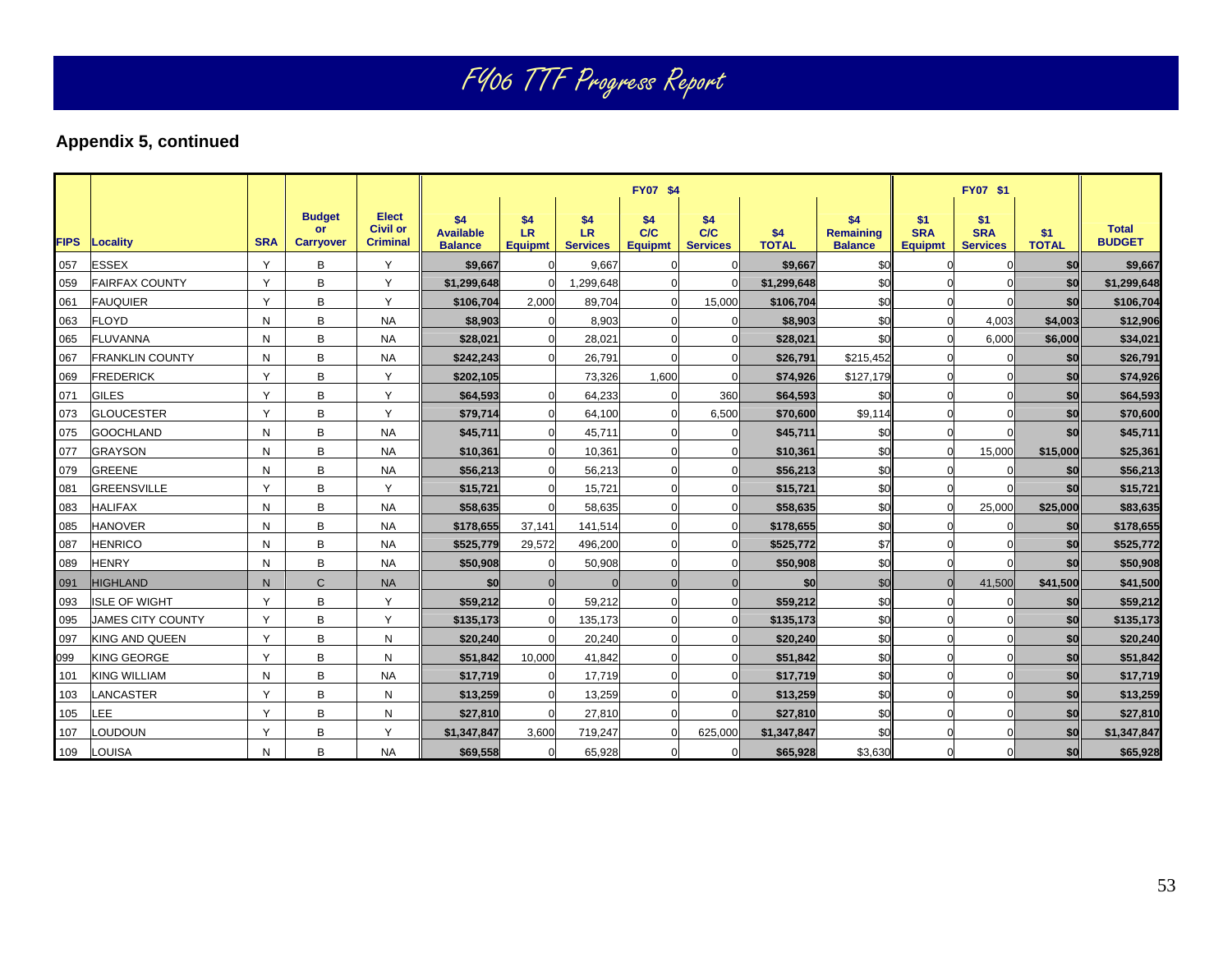## **Appendix 5, continued**

|             |                      |              |                                         |                                                    |                                           |                                    |                                     | FY07 \$4              |                                      |                     |                                           |                                     | FY07 \$1                             |                     |                               |
|-------------|----------------------|--------------|-----------------------------------------|----------------------------------------------------|-------------------------------------------|------------------------------------|-------------------------------------|-----------------------|--------------------------------------|---------------------|-------------------------------------------|-------------------------------------|--------------------------------------|---------------------|-------------------------------|
| <b>FIPS</b> | <b>Locality</b>      | <b>SRA</b>   | <b>Budget</b><br>or<br><b>Carryover</b> | <b>Elect</b><br><b>Civil or</b><br><b>Criminal</b> | \$4<br><b>Available</b><br><b>Balance</b> | \$4<br><b>LR</b><br><b>Equipmt</b> | <b>LR</b><br>\$4<br><b>Services</b> | \$4<br>C/C<br>Equipmt | \$4<br><b>C/C</b><br><b>Services</b> | \$4<br><b>TOTAL</b> | \$4<br><b>Remaining</b><br><b>Balance</b> | \$1<br><b>SRA</b><br><b>Equipmt</b> | \$1<br><b>SRA</b><br><b>Services</b> | \$1<br><b>TOTAL</b> | <b>Total</b><br><b>BUDGET</b> |
| 111         | LUNENBURG            | $\mathsf{N}$ | B                                       | <b>NA</b>                                          | \$5,704                                   | $\Omega$                           | 5,704                               |                       |                                      | \$5,704             | \$0                                       |                                     | 33,465                               | \$33,465            | \$39,169                      |
| 113         | <b>MADISON</b>       | $\mathsf{N}$ | B                                       | <b>NA</b>                                          | \$12,786                                  | $\Omega$                           | 12.786                              |                       |                                      | \$12,786            | \$0                                       |                                     | 4,149                                | \$4,149             | \$16,935                      |
| 115         | <b>MATHEWS</b>       | ${\sf N}$    | B                                       | <b>NA</b>                                          | \$7,999                                   | $\Omega$                           | 7,999                               |                       |                                      | \$7,999             | \$0                                       |                                     | 2,400                                | \$2,400             | \$10,399                      |
| 117         | <b>MECKLENBURG</b>   | N            | B                                       | <b>NA</b>                                          | \$37,519                                  | $\Omega$                           | 33,635                              |                       |                                      | \$33,635            | \$3,884                                   |                                     | $\Omega$                             | \$0                 | \$33,635                      |
| 119         | <b>MIDDLESEX</b>     | $\mathsf{N}$ | B                                       | <b>NA</b>                                          | \$16,267                                  | $\Omega$                           | 16,267                              |                       |                                      | \$16,267            | \$0                                       |                                     | 7,000                                | \$7,000             | \$23,267                      |
| 121         | <b>MONTGOMERY</b>    | N            | B                                       | <b>NA</b>                                          | \$156,617                                 | 21,500                             | 103,035                             |                       |                                      | \$124,535           | \$32,082                                  |                                     | O                                    | \$0                 | \$124,535                     |
| 125         | <b>NELSON</b>        | ${\sf N}$    | B                                       | <b>NA</b>                                          | \$17,238                                  | $\Omega$                           | 17,238                              |                       |                                      | \$17,238            | \$0                                       |                                     | 19,072                               | \$19,072            | \$36,310                      |
| 127         | <b>NEW KENT</b>      | Y            | B                                       | N                                                  | \$21,213                                  | $\Omega$                           | 21,213                              |                       |                                      | \$21,213            | \$0                                       |                                     | U                                    | \$0                 | \$21,213                      |
| 131         | NORTHAMPTON          | Y            | B                                       | Y                                                  | \$11,940                                  | $\Omega$                           | 11,940                              |                       |                                      | \$11,940            | \$0                                       |                                     | $\Omega$                             | \$0                 | \$11,940                      |
| 133         | NORTHUMBERLAND       | N            | B                                       | <b>NA</b>                                          | \$60,050                                  | $\Omega$                           | 60,050                              |                       |                                      | \$60,050            | \$0                                       |                                     | $\Omega$                             | \$0                 | \$60,050                      |
| 135         | NOTTOWAY             | Y            | B                                       | Y                                                  | \$24,270                                  | $\Omega$                           | 13,100                              |                       |                                      | \$13,100            | \$11,170                                  |                                     |                                      | \$0                 | \$13,100                      |
| 137         | ORANGE               | Y            | B                                       | Y                                                  | \$67,385                                  | 12,582                             | 48,100                              |                       | 6,703                                | \$67,385            | \$0                                       |                                     | $\Omega$                             | \$0                 | \$67,385                      |
| 139         | PAGE                 | Y            | B                                       | Y                                                  | \$18,968                                  | $\Omega$                           | 18,968                              |                       |                                      | \$18,968            | \$0                                       |                                     | O                                    | \$0                 | \$18,968                      |
| 141         | <b>PATRICK</b>       | Y            | B                                       | N                                                  | \$24,172                                  | $\Omega$                           | 10,506                              |                       |                                      | \$10,506            | \$13,666                                  |                                     | $\Omega$                             | \$0                 | \$10,506                      |
| 143         | <b>PITTSYLVANIA</b>  | $\mathsf{N}$ | B                                       | <b>NA</b>                                          | \$39,349                                  | $\Omega$                           | 24,800                              |                       |                                      | \$24,800            | \$14,549                                  |                                     | $\Omega$                             | \$0                 | \$24,800                      |
| 145         | <b>POWHATAN</b>      | Y            | B                                       | Y                                                  | \$67,874                                  | $\Omega$                           | 67,874                              |                       |                                      | \$67,874            | \$0                                       |                                     | U                                    | \$0                 | \$67,874                      |
| 147         | <b>PRINCE EDWARD</b> | N            | B                                       | <b>NA</b>                                          | \$11,014                                  | 2,500                              | 8,514                               |                       |                                      | \$11,014            | \$0                                       |                                     | 9,750                                | \$9,750             | \$20,764                      |
| 149         | PRINCE GEORGE        | Y            | B                                       | N                                                  | \$42,512                                  | $\Omega$                           | 42,512                              |                       |                                      | \$42,512            | \$0                                       |                                     | $\Omega$                             | \$0                 | \$42,512                      |
| 153         | PRINCE WILLIAM       | Y            | B                                       | Y                                                  | \$732,561                                 | 20,099                             | 577,652                             |                       | 125,000                              | \$722,751           | \$9,810                                   |                                     | $\Omega$                             | \$0                 | \$722,751                     |
| 155         | <b>PULASKI</b>       | Y            | B                                       | N                                                  | \$20,481                                  |                                    | 20,481                              |                       |                                      | \$20,481            | \$0                                       |                                     | $\Omega$                             | \$0                 | \$20,481                      |
| 157         | <b>RAPPAHANNOCK</b>  | Y            | B                                       | Y                                                  | \$52,554                                  | $\Omega$                           | 52,500                              |                       |                                      | \$52,500            | \$54                                      |                                     | $\Omega$                             | \$0                 | \$52,500                      |
| 159         | RICHMOND COUNTY      | Y            | B                                       | N                                                  | \$15,542                                  | $\Omega$                           | 15,542                              |                       |                                      | \$15,542            | \$0                                       |                                     | $\Omega$                             | \$0                 | \$15,542                      |
| 161         | ROANOKE COUNTY       | N            | B                                       | <b>NA</b>                                          | \$115,555                                 | $\Omega$                           | 115,555                             |                       |                                      | \$115,555           | \$0                                       |                                     |                                      | \$0                 | \$115,555                     |
| 163         | <b>ROCKBRIDGE</b>    | $\mathsf{N}$ | B                                       | <b>NA</b>                                          | \$40,699                                  | $\Omega$                           | 40,699                              |                       |                                      | \$40,699            | \$0                                       |                                     | 1,754                                | \$1,754             | \$42,453                      |
| 165         | <b>ROCKINGHAM</b>    | ${\sf N}$    | В                                       | <b>NA</b>                                          | \$547,716                                 | $\Omega$                           | 99,000                              | $\Omega$              |                                      | \$99,000            | \$448,716                                 |                                     | $\Omega$                             | \$0                 | \$99,000                      |
| 167         | <b>RUSSELL</b>       | Y            | B                                       | Y                                                  | \$35,047                                  | $\Omega$                           | 35,047                              |                       |                                      | \$35,047            | \$0                                       |                                     | $\Omega$                             | \$0                 | \$35,047                      |
| 169         | <b>SCOTT</b>         | Y            | B                                       | N                                                  | \$6,713                                   | $\Omega$                           | 6,713                               |                       |                                      | \$6,713             | \$0                                       |                                     | $\Omega$                             | \$0                 | \$6,713                       |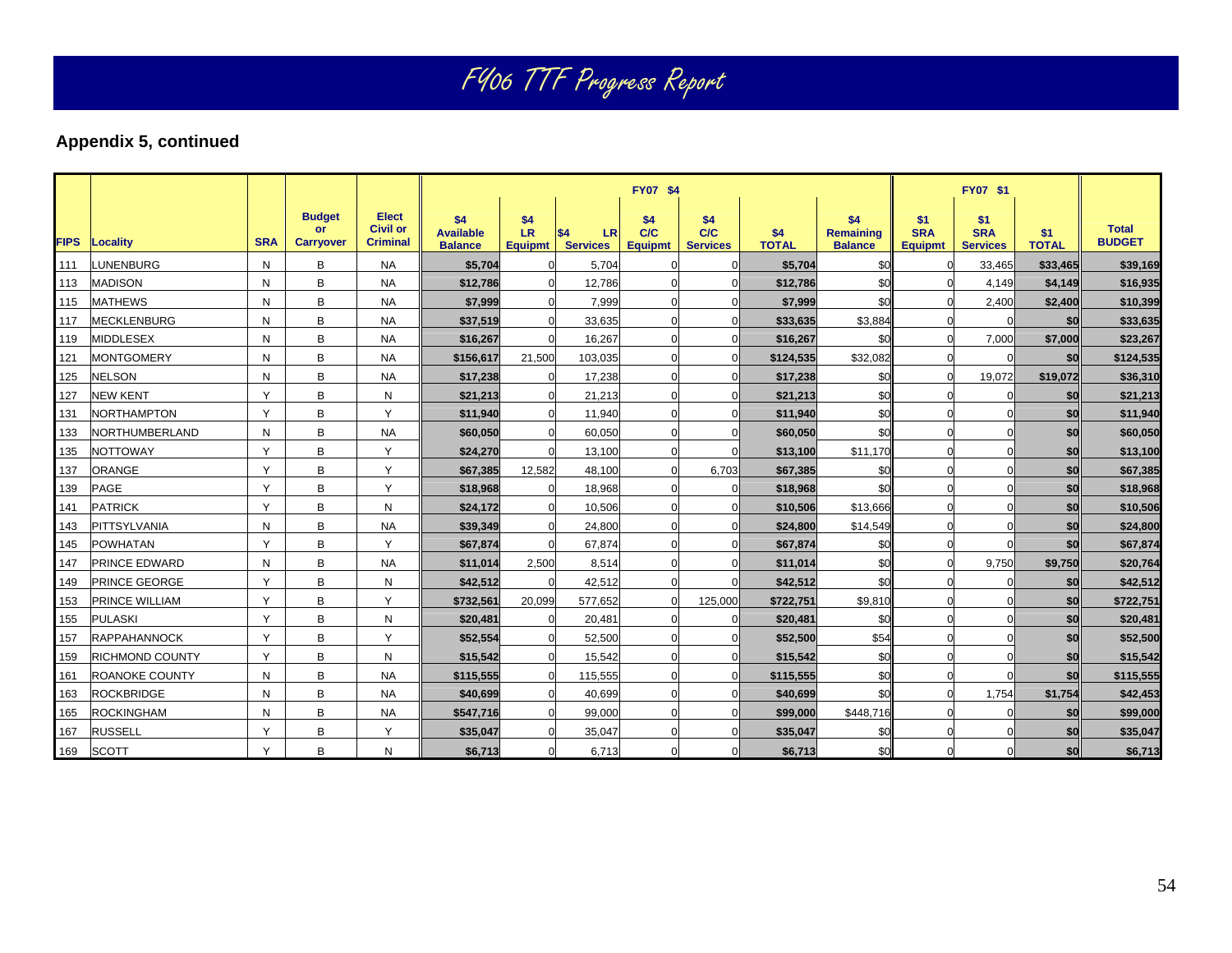## **Appendix 5, continued**

|             |                         |              |                                                |                                                    |                                           |                                    |                                     | <b>FY07 \$4</b>              |                               |                     | FY07 \$1                                  |                              |                                      |                     |                               |
|-------------|-------------------------|--------------|------------------------------------------------|----------------------------------------------------|-------------------------------------------|------------------------------------|-------------------------------------|------------------------------|-------------------------------|---------------------|-------------------------------------------|------------------------------|--------------------------------------|---------------------|-------------------------------|
| <b>FIPS</b> | <b>Locality</b>         | <b>SRA</b>   | <b>Budget</b><br><b>or</b><br><b>Carryover</b> | <b>Elect</b><br><b>Civil or</b><br><b>Criminal</b> | \$4<br><b>Available</b><br><b>Balance</b> | \$4<br><b>LR</b><br><b>Equipmt</b> | \$4<br><b>LR</b><br><b>Services</b> | \$4<br>C/C<br><b>Equipmt</b> | \$4<br>C/C<br><b>Services</b> | \$4<br><b>TOTAL</b> | \$4<br><b>Remaining</b><br><b>Balance</b> | \$1<br><b>SRA</b><br>Equipmt | \$1<br><b>SRA</b><br><b>Services</b> | \$1<br><b>TOTAL</b> | <b>Total</b><br><b>BUDGET</b> |
| 171         | SHENANDOAH              | N            | B                                              | <b>NA</b>                                          | \$57,839                                  | $\Omega$                           | 57,839                              |                              |                               | \$57,839            | \$0                                       |                              |                                      | \$0                 | \$57,839                      |
| 173         | <b>SMYTH</b>            | N            | B                                              | <b>NA</b>                                          | \$17,707                                  | $\Omega$                           | 17,707                              |                              |                               | \$17,707            | \$0                                       |                              | 28,761                               | \$28,761            | \$46,468                      |
| 175         | <b>SOUTHAMPTON</b>      | Y            | B                                              | Y                                                  | \$17,238                                  | $\Omega$                           | 17,238                              |                              |                               | \$17,238            | \$0                                       |                              | U                                    | \$0                 | \$17,238                      |
| 177         | <b>SPOTSYLVANIA</b>     | Y            | B                                              | Y                                                  | \$204,430                                 | $\Omega$                           | 164,330                             |                              | 40,100                        | \$204,430           | \$0                                       |                              | $\Omega$                             | \$0                 | \$204,430                     |
| 179         | <b>STAFFORD</b>         | Y            | B                                              | Y                                                  | \$189,959                                 | $\Omega$                           | 189,959                             |                              |                               | \$189,959           | \$0                                       |                              | $\Omega$                             | \$0                 | \$189,959                     |
| 181         | <b>SURRY</b>            | Y            | B                                              | Y                                                  | \$19,981                                  |                                    | 548                                 |                              | 19,433                        | \$19,981            | \$0                                       |                              | $\Omega$                             | \$0                 | \$19,981                      |
| 183         | <b>SUSSEX</b>           | Y            | B                                              | N                                                  | \$12,172                                  | $\Omega$                           | 8,600                               |                              |                               | \$8,600             | \$3,572                                   |                              | $\Omega$                             | \$0                 | \$8,600                       |
| 185         | <b>TAZEWELL</b>         | N            | B                                              | <b>NA</b>                                          | \$22,354                                  | $\Omega$                           | 22,354                              |                              |                               | \$22,354            | \$0                                       |                              | $\Omega$                             | \$0                 | \$22,354                      |
| 187         | <b>WARREN</b>           | Y            | B                                              | Y                                                  | \$106,444                                 | $\Omega$                           | 105,944                             |                              | 500                           | \$106,444           | \$0                                       |                              | O                                    | \$0                 | \$106,444                     |
| 191         | <b>WASHINGTON</b>       | N            | B                                              | <b>NA</b>                                          | \$159,740                                 | $\Omega$                           | 46,752                              |                              |                               | \$46,752            | \$112,988                                 |                              |                                      | \$0                 | \$46,752                      |
| 193         | <b>WESTMORELAND</b>     | $\mathsf{N}$ | B                                              | <b>NA</b>                                          | \$23,237                                  | $\Omega$                           | 23,237                              |                              |                               | \$23,237            | \$0                                       |                              | 2,460                                | \$2,460             | \$25,697                      |
| 195         | <b>WISE</b>             | Y            | B                                              | Y                                                  | \$49,777                                  | $\Omega$                           | 12,906                              |                              | 36,871                        | \$49,777            | \$0                                       |                              | O                                    | \$0                 | \$49,777                      |
| 197         | <b>WYTHE</b>            | Y            | B                                              | N                                                  | \$18,425                                  | $\Omega$                           | 18,425                              |                              |                               | \$18,425            | \$0                                       |                              | $\Omega$                             | \$0                 | \$18,425                      |
| 199         | <b>YORK</b>             | $\mathsf{N}$ | B                                              | <b>NA</b>                                          | \$197,083                                 | $\Omega$                           | 197,000                             |                              |                               | \$197,000           | \$83                                      |                              | O                                    | \$0                 | \$197,000                     |
| 510         | <b>ALEXANDRIA</b>       | $\mathsf{N}$ | B                                              | <b>NA</b>                                          | \$225,669                                 | $\Omega$                           | 189,749                             |                              |                               | \$189,749           | \$35,920                                  |                              | $\Omega$                             | \$0                 | \$189,749                     |
| 520         | <b>BRISTOL</b>          | Y            | B                                              | Y                                                  | \$27,362                                  | $\Omega$                           | 11,600                              |                              |                               | \$11,600            | \$15,762                                  |                              |                                      | \$0                 | \$11,600                      |
| 530         | <b>BUENA VISTA</b>      | N            | B                                              | <b>NA</b>                                          | \$4,542                                   |                                    | 4,542                               |                              |                               | \$4,542             | \$0                                       |                              | 6,533                                | \$6,533             | \$11,075                      |
| 540         | <b>CHARLOTTESVILLE</b>  | Y            | B                                              | Y                                                  | \$69,436                                  | $\Omega$                           | 69,436                              |                              |                               | \$69,436            | \$0                                       |                              | $\Omega$                             | \$0                 | \$69,436                      |
|             | 550 CHESAPEAKE          | N            | B                                              | <b>NA</b>                                          | \$317,302                                 | $\Omega$                           | 317.302                             |                              |                               | \$317.302           | \$0                                       |                              | U                                    | \$0                 | \$317,302                     |
| 570         | <b>COLONIAL HEIGHTS</b> | ${\sf N}$    | B                                              | <b>NA</b>                                          | \$19,550                                  | $\Omega$                           | 19,550                              |                              |                               | \$19,550            | \$0                                       |                              | 14,000                               | \$14,000            | \$33,550                      |
| 590         | <b>DANVILLE</b>         | Y            | B                                              | ${\sf N}$                                          | \$187,623                                 | $\Omega$                           | 187,623                             |                              |                               | \$187,623           | \$0                                       |                              | ŋ                                    | \$0                 | \$187,623                     |
| 630         | <b>FREDERICKSBURG</b>   | Y            | B                                              | N                                                  | \$16,086                                  | $\Omega$                           | 16,086                              |                              |                               | \$16,086            | \$0                                       |                              | $\Omega$                             | \$0                 | \$16,086                      |
| 650         | <b>HAMPTON</b>          | Y            | B                                              | Y                                                  | \$183,727                                 |                                    | 172,137                             |                              | 11,590                        | \$183,727           | \$0                                       |                              |                                      | \$0                 | \$183,727                     |
| 670         | <b>HOPEWELL</b>         | Y            | $\mathsf{C}$                                   | <b>NA</b>                                          | \$15,030                                  | $\Omega$                           |                                     |                              |                               | \$0                 | \$15,030                                  |                              | $\Omega$                             | \$0                 | \$0                           |
| 680         | LYNCHBURG               | ${\sf N}$    | B                                              | <b>NA</b>                                          | \$54,477                                  | $\Omega$                           | 54,477                              |                              |                               | \$54,477            | \$0                                       |                              | $\Omega$                             | \$0                 | \$54,477                      |
| 690         | <b>MARTINSVILLE</b>     | Y            | B                                              | N                                                  | \$9,368                                   | $\Omega$                           | 9,368                               |                              |                               | \$9,368             | \$0                                       |                              |                                      | \$0                 | \$9,368                       |
| 700         | <b>NEWPORT NEWS</b>     | Y            | B                                              | N                                                  | \$264,921                                 | $\Omega$                           | 82,284                              |                              | 9,571                         | \$91.855            | \$173,066                                 |                              | $\Omega$                             | \$0                 | \$91,855                      |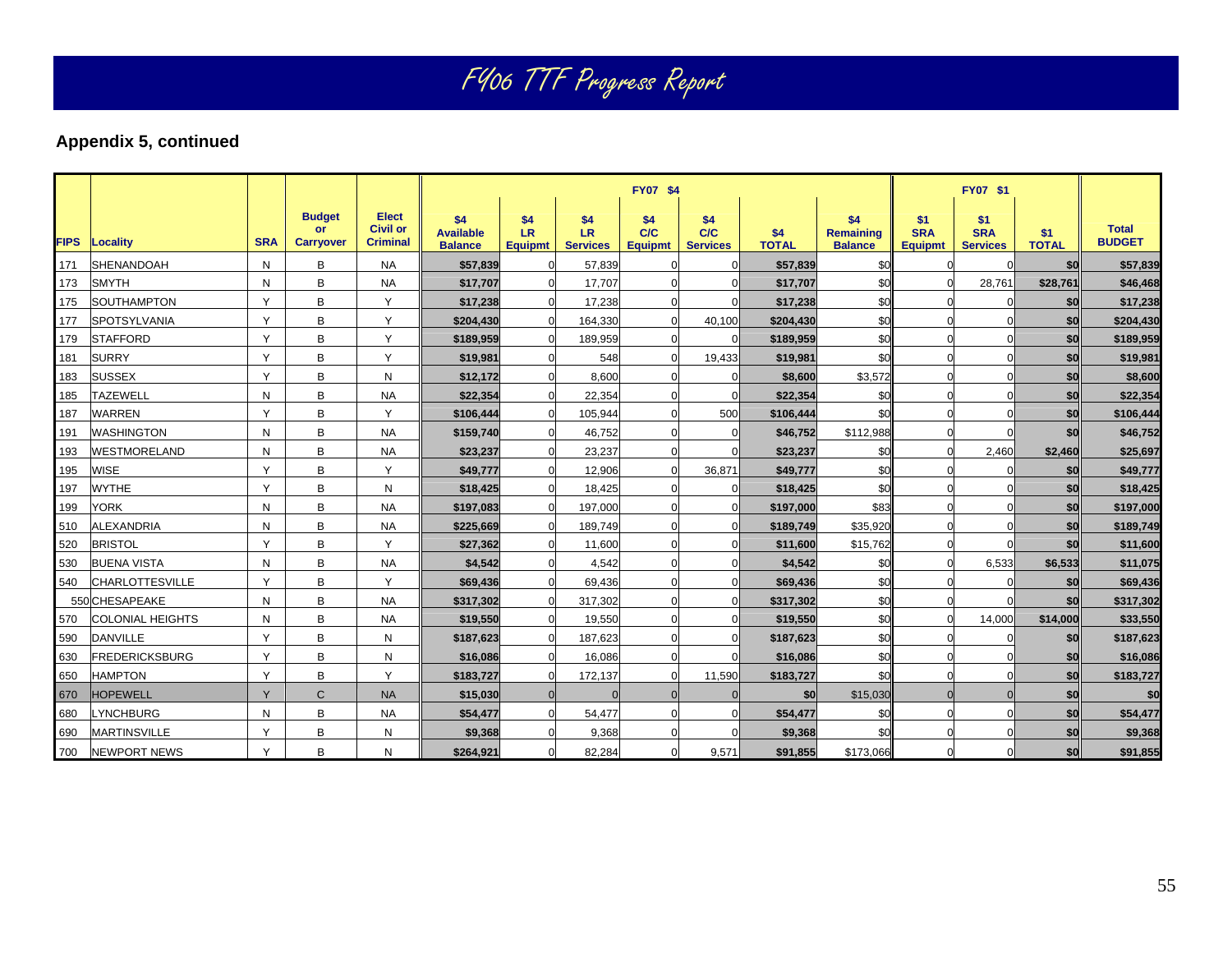## **Appendix 5, continued**

|             |                                 |              |                                          |                                                    |                                           |                              |                                     | <b>FY07 \$4</b>            |                               |                     |                                           | FY07 \$1                 |                                      |                     |                               |
|-------------|---------------------------------|--------------|------------------------------------------|----------------------------------------------------|-------------------------------------------|------------------------------|-------------------------------------|----------------------------|-------------------------------|---------------------|-------------------------------------------|--------------------------|--------------------------------------|---------------------|-------------------------------|
| <b>FIPS</b> | Locality                        | <b>SRA</b>   | <b>Budget</b><br>or.<br><b>Carryover</b> | <b>Elect</b><br><b>Civil or</b><br><b>Criminal</b> | \$4<br><b>Available</b><br><b>Balance</b> | \$4<br>LR.<br><b>Equipmt</b> | \$4<br><b>LR</b><br><b>Services</b> | \$4<br>C/C<br><b>Eqpmt</b> | \$4<br>C/C<br><b>Services</b> | \$4<br><b>TOTAL</b> | \$4<br><b>Remaining</b><br><b>Balance</b> | \$1<br><b>SRA</b><br>Eqt | \$1<br><b>SRA</b><br><b>Services</b> | \$1<br><b>TOTAL</b> | <b>Total</b><br><b>BUDGET</b> |
| 710         | <b>NORFOLK</b>                  | $\vee$       | B                                        | $\checkmark$                                       | \$207,210                                 | 0                            | 0                                   | $\mathbf 0$                | 207,210                       | \$207,210           | \$0                                       | $\Omega$                 | $\mathbf 0$                          | \$0                 | \$207,210                     |
| 730         | PETERSBURG                      | N            | B                                        | <b>NA</b>                                          | \$58,612                                  | $\mathbf 0$                  | 27,765                              | $\mathbf 0$                | $\mathbf 0$                   | \$27,765            | \$30,847                                  | $\mathbf 0$              | $\mathbf 0$                          | \$0                 | \$27,765                      |
| 740         | <b>PORTSMOUTH</b>               | $\checkmark$ | B                                        | $\checkmark$                                       | \$110,160                                 | $\mathbf 0$                  | 63,000                              | 0                          | $\mathbf 0$                   | \$63,000            | \$47,160                                  | $\Omega$                 | $\mathbf 0$                          | \$0                 | \$63,000                      |
| 750         | <b>RADFORD</b>                  | $\checkmark$ | B                                        | N                                                  | \$2,152                                   | $\Omega$                     | 2,152                               | 0                          | $\Omega$                      | \$2,152             | \$0                                       | $\Omega$                 | $\mathbf 0$                          | \$0                 | \$2,152                       |
| 760         | <b>RICHMOND</b><br><b>CITY</b>  | N            | B                                        | <b>NA</b>                                          | \$646,104                                 | 40,000                       | 365,900                             | $\mathbf 0$                | $\Omega$                      | \$405,900           | \$240,204                                 | $\Omega$                 | $\mathbf 0$                          | \$0                 | \$405,900                     |
| 764         | RICHMOND-<br><b>MANCHESTER</b>  | N            | B                                        | <b>NA</b>                                          | \$1,443                                   | $\mathbf 0$                  | 1.443                               | $\mathbf 0$                | $\mathbf 0$                   | \$1,443             | \$0                                       | $\Omega$                 | $\mathbf 0$                          | \$0                 | \$1,443                       |
| 770         | <b>ROANOKE CITY</b>             | N            | B                                        | <b>NA</b>                                          | \$218,663                                 | $\mathbf 0$                  | 188,663                             | $\mathbf 0$                | $\mathbf 0$                   | \$188,663           | \$30,000                                  | $\mathbf 0$              | $\mathbf 0$                          | \$0                 | \$188,663                     |
| 775         | <b>SALEM</b>                    | N            | B                                        | <b>NA</b>                                          | \$55,040                                  | $\mathbf 0$                  | 49,937                              | 0                          | $\mathbf 0$                   | \$49,937            | \$5,103                                   | 0                        | $\mathbf 0$                          | \$0                 | \$49,937                      |
| 790         | <b>STAUNTON</b>                 | N            | B                                        | <b>NA</b>                                          | \$18,047                                  | $\mathbf 0$                  | 18,047                              | $\mathbf 0$                | $\Omega$                      | \$18,047            | \$0                                       | $\Omega$                 | 31,679                               | \$31,679            | \$49,726                      |
| 800         | <b>SUFFOLK</b>                  | $\vee$       | B                                        | N                                                  | \$158,150                                 | $\mathbf 0$                  | 158,150                             | $\mathbf{0}$               | $\mathbf 0$                   | \$158,150           | \$0                                       | $\Omega$                 | $\mathbf 0$                          | \$0                 | \$158,150                     |
| 810         | <b>VIRGINIA</b><br><b>BEACH</b> | $\checkmark$ | B                                        | Y                                                  | \$631,452                                 | $\mathbf 0$                  | 131,452                             | $\mathbf{0}$               | 500,000                       | \$631,452           | \$0                                       | $\mathbf 0$              | $\mathbf 0$                          | \$0                 | \$631,452                     |
| 820         | WAYNESBORO                      | N            | B                                        | <b>NA</b>                                          | \$14,784                                  | $\mathbf 0$                  | 14,784                              | $\mathbf 0$                |                               | \$14,784            | \$0                                       | $\mathbf 0$              | 62,423                               | \$62,423            | \$77,207                      |
| 840         | <b>WINCHESTER</b>               | $\checkmark$ | B                                        | $\checkmark$                                       | \$24,344                                  | $\mathbf 0$                  | 24,344                              | $\mathbf 0$                | $\mathbf 0$                   | \$24,344            | \$0                                       | 0                        | $\mathbf 0$                          | \$0                 | \$24,344                      |
|             |                                 |              |                                          |                                                    |                                           |                              |                                     |                            |                               |                     |                                           |                          |                                      |                     |                               |
| 121         | <b>ALL COURTS</b>               | 121          | 121                                      | 121                                                | \$13,437,799                              | \$191,243                    | \$9,952,501                         | \$1,600                    | \$1,603,838                   | \$11,749,182        | \$1,688,617                               | \$0                      | \$486,210                            | \$486,210           | \$12,235,392                  |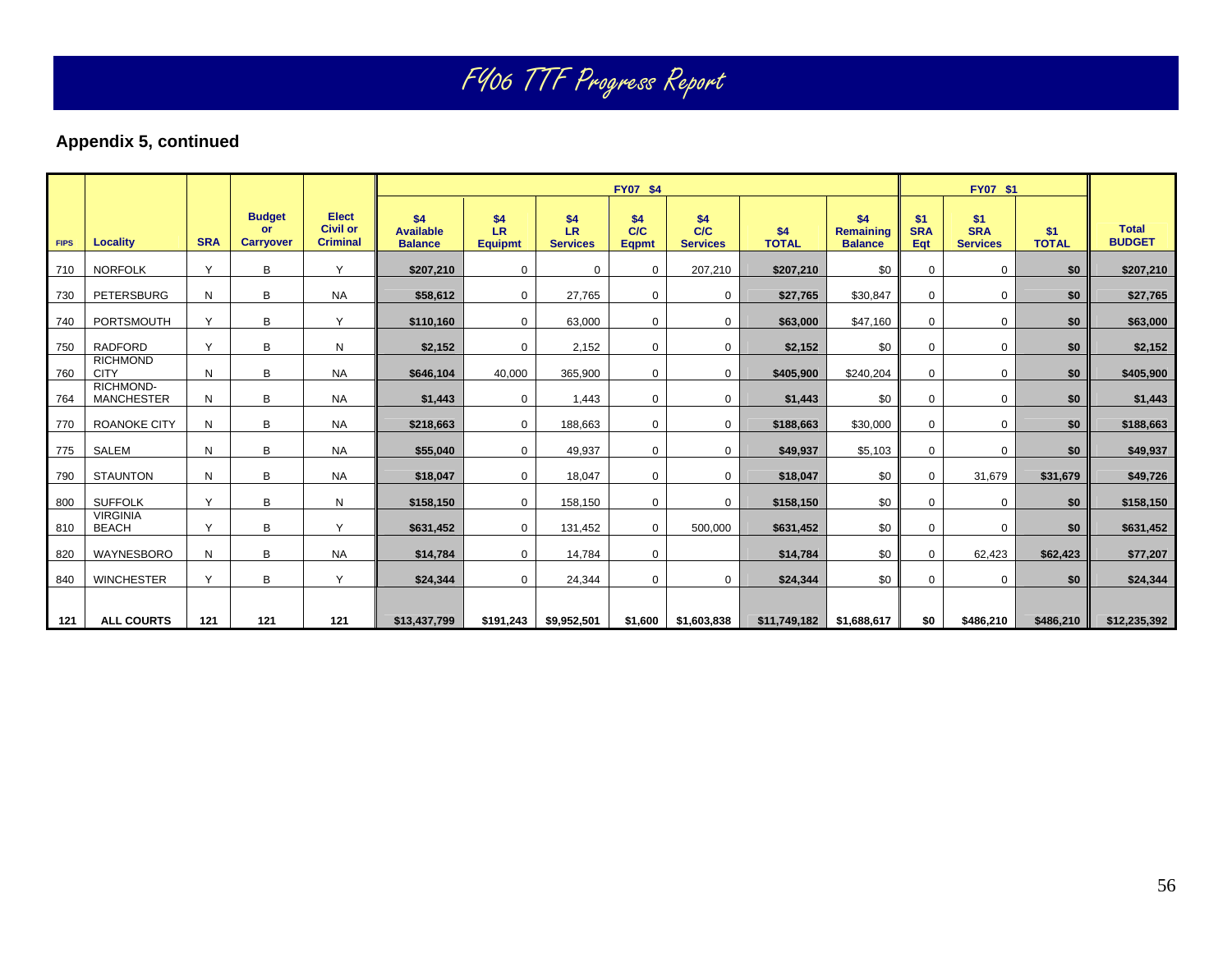#### **Appendix 6 – §§ 17.1-279 and 2.2-3808.2, Code of Virginia**

§ 17.1-279. Additional fee to be assessed by circuit court clerks for information technology.

A. In addition to the fees otherwise authorized by this chapter, the clerk of each circuit court shall assess a \$5 fee, known as the "Technology Trust Fund Fee," in each civil action, upon each instrument to be recorded in the deed books, and upon each judgment to be docketed in the judgment lien docket book. Such fee shall be deposited by the State Treasurer into a trust fund. The State Treasurer shall maintain a record of such deposits.

B. Four dollars of every \$5 fee shall be allocated by the Compensation Board from the trust fund for the purposes of: (i) developing and updating individual land records automation plans for individual circuit court clerks' offices; (ii) implementing automation plans to modernize land records in individual circuit court clerks' offices and provide secure remote access to land records throughout the Commonwealth; (iii) obtaining and updating office automation and information technology equipment including software and conversion services; (iv) preserving, maintaining and enhancing court records, including, but not limited to, the costs of repairs, maintenance, service contracts and system upgrades; and (v) improving public access to court records. The Compensation Board in consultation with circuit court clerks and other users of court records shall develop and update policies governing the allocation of funds for these purposes. However, such funds shall not be used for personnel costs within the circuit court clerks' offices. The Compensation Board policies governing the allocation of funds shall require that a clerk submit to the Compensation Board a written certification that the clerk's proposed technology improvements of his land records will provide secure remote access to those land records on or before July 1, 2007.

The annual budget submitted by each circuit court clerk pursuant to  $\S 15.2 - 1636.7$  may include a request for technology improvements in the upcoming fiscal year to be allocated by the Compensation Board from the trust fund. Such request shall not exceed the deposits into the trust fund credited to that locality. The Compensation Board shall allocate the funds requested by the clerks in an amount not to exceed the deposits into the trust fund credited to their respective localities.

C. The remaining \$1 of each such fee may be allocated by the Compensation Board from the trust fund (i) for the purposes of funding studies to develop and update individual land-records automation plans for individual circuit court clerks' offices, at the request of and in consultation with the individual circuit court clerk's offices, and (ii) for the purposes enumerated in subsection B to implement the plan to modernize land records in individual circuit court clerks' offices and provide secure remote access to land records throughout the Commonwealth. The allocations pursuant to this subsection may give priority to those individual clerks' offices whose deposits into the trust fund would not be sufficient to implement its modernization plan. The Compensation Board policies governing the allocation of funds shall require that a clerk submit to the Compensation Board a written certification that the clerk's proposed technology improvements of his land records will provide secure remote access to those land records on or before July 1, 2007.

D. Secure remote access to land records shall be by paid subscription service through individual circuit court clerk's offices pursuant to § 17.1-276, or through designated application service providers.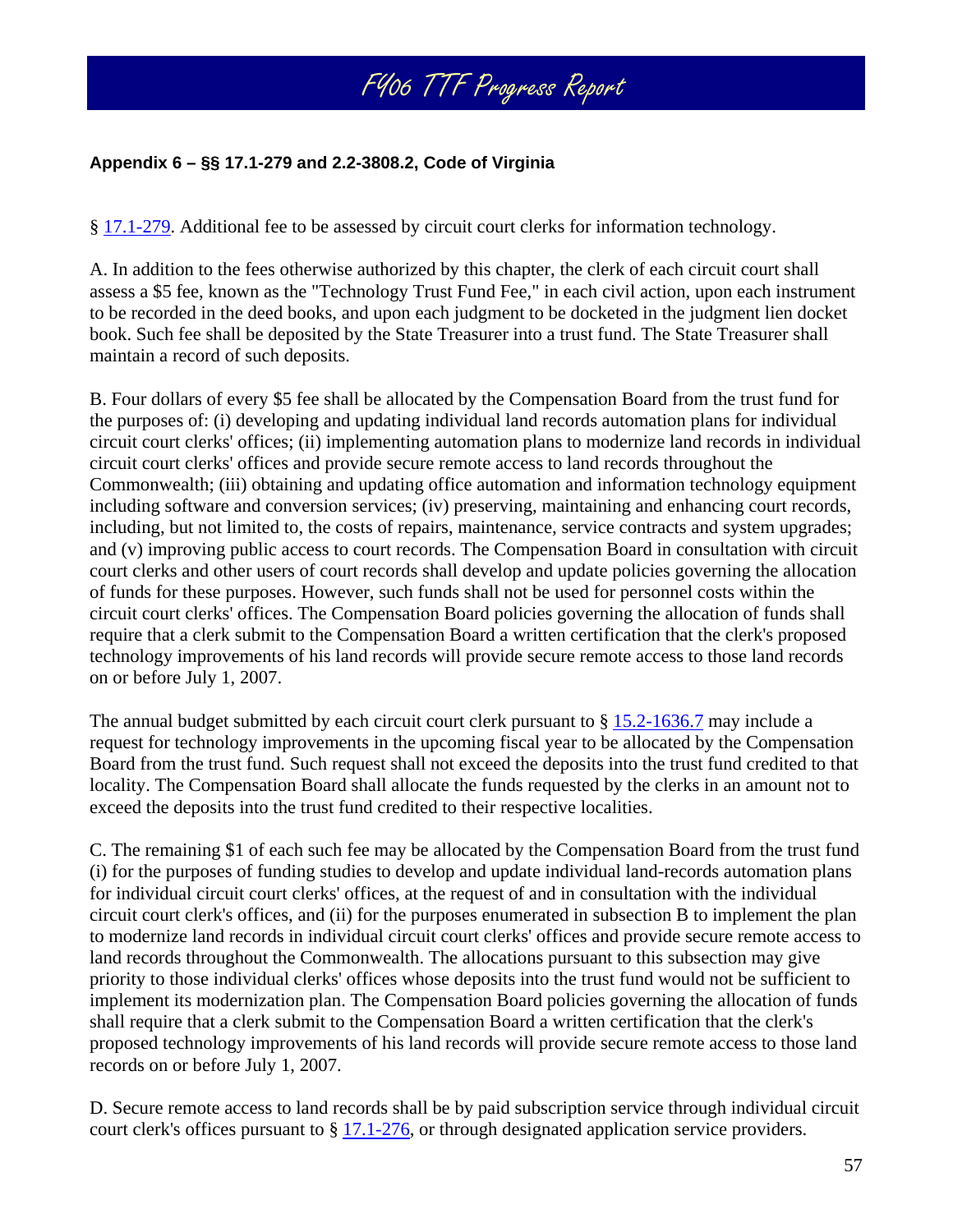Compliance with security standards developed by the Virginia Information Technologies Agency pursuant to § 2.2-3808.2 shall be certified by the individual circuit court clerks' offices to the Virginia Information Technologies Agency and the Compensation Board. The individual circuit court clerk's office or its designated application service provider shall certify compliance with such security standards. Nothing in this section shall prohibit the Compensation Board from allocating trust fund money to individual circuit court clerks' offices for the purpose of complying with such security standards.

E. Such fee shall not be assessed to any instrument to be recorded in the deed books nor any judgment to be docketed in the judgment lien docket books tendered by any federal, state or local government.

F. If a circuit court clerk provides secure remote access to land records on or before July 1, 2007, then that clerk may apply to the Compensation Board for an allocation from the Technology Trust Fund for automation and technology improvements in the civil divisions, or the criminal division, of his office. Such request shall not exceed the deposits into the trust fund credited to that locality. The Compensation Board in approval of such application shall consider what local funds have been spent by the jurisdiction to accelerate the implementation of the technology plan approved by the Virginia Information Technologies Agency in each circuit court clerk's office.

G. Information regarding the technology programs adopted by the circuit court clerks shall be shared with the Virginia Information Technologies Agency, The Library of Virginia, and the Office of the Executive Secretary of the Supreme Court.

H. Nothing in this section shall be construed to diminish the duty of local governing bodies to furnish supplies and equipment to the clerks of the circuit courts pursuant to  $\S 15.2$ -1656. Revenue raised as a result of this section shall in no way supplant current funding to circuit court clerks' offices by local governing bodies.

I. Effective July 1, 2006, except for transfers pursuant to this section, there shall be no transfers out of the fund, including transfers to the general fund.

(1996, c. 431, § 14.1-125.2; 1997, c. 675; 1998, c. 872; 2000, cc. 440, 446; 2002, cc. 140, 250, 637; 2003, cc. 205, 865, 981, 1021; 2004, c. 676; 2005, cc. 681, 738; 2006, c. 647.)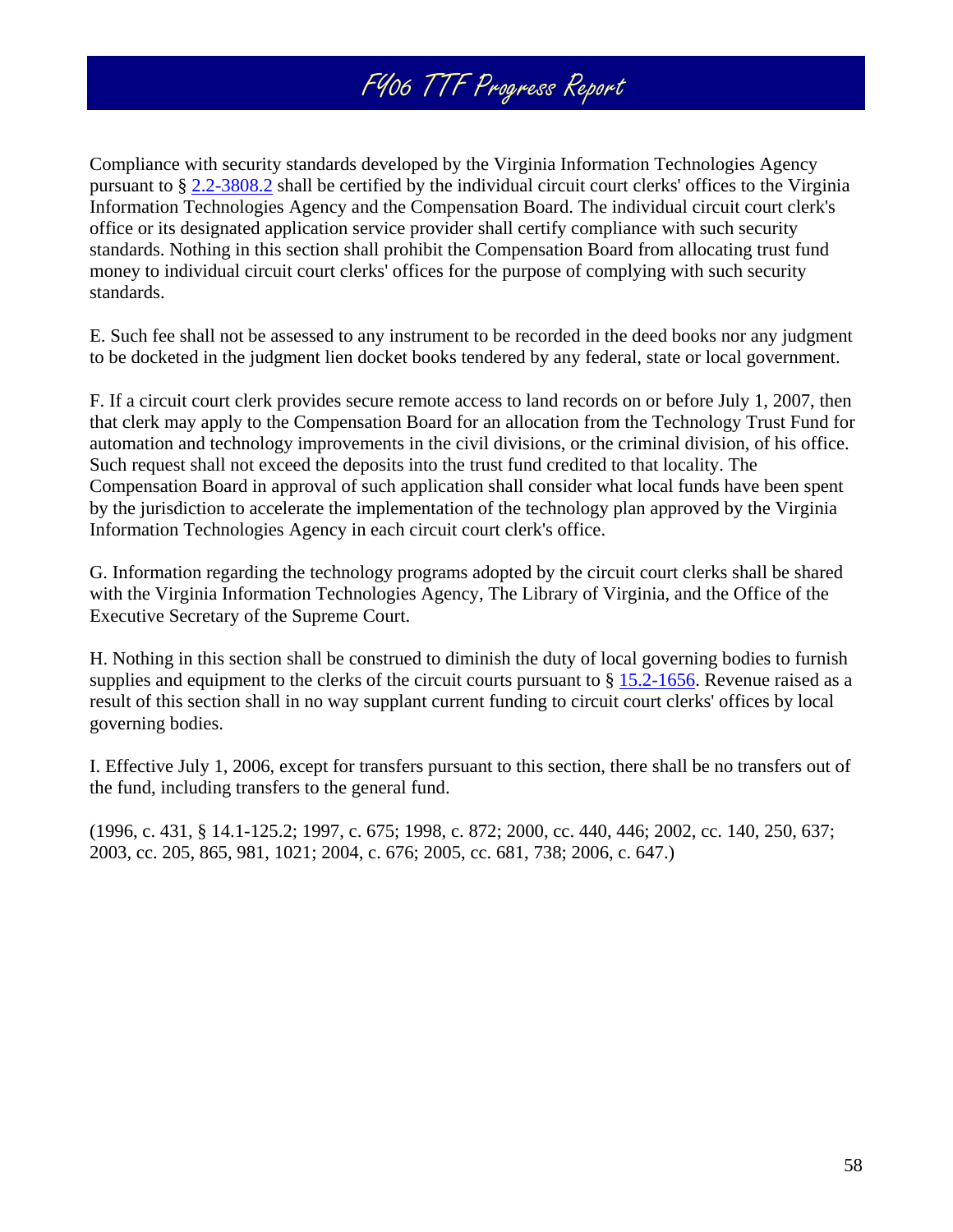§ 2.2-3808.2. Posting and availability of certain information on the Internet; prohibitions.

A. Beginning January 1, 2004, no court clerk shall post on a court-controlled website any document that contains the following information: (i) an actual signature; (ii) a social security number; (iii) a date of birth identified with a particular person; (iv) the maiden name of a person's parent so as to be identified with a particular person; (v) any financial account number or numbers; or (vi) the name and age of any minor child.

B. Each such clerk shall post notice that includes a list of the documents routinely posted on its website.

C. Nothing in this section shall be construed to prohibit access to any original document as provided by law.

D. This section shall not apply to the following:

1. Providing secure remote access to any document among the land records by means of a network or system that complies with security standards developed by the Virginia Information Technologies Agency in consultation with the circuit court clerks, the Executive Secretary of the Supreme Court, the Compensation Board, interested citizens, and users of land and other court records. Such standards shall include, but not be limited to, a requirement, as a precondition for access, for registration by users in person or by means of a notarized or otherwise sworn application that establishes the prospective user's identity, business or residence address, and citizenship status;

2. Postings related to legitimate law-enforcement purposes;

3. Postings of historical, genealogical, interpretive, or educational documents and information about historic persons and events;

4. Postings of instruments and records filed or recorded prior to 1905; and

5. Providing secure remote access to any person and his counsel to documents filed in matters to which such person is a party.

E. As used in this section, "land records" means any writing authorized by law to be recorded on paper or in electronic format which the clerk records affecting title to real property.

F. Nothing in this section shall prohibit the Supreme Court or any other court from providing online access to a case management system which may include abstracts of case filings and proceedings in the courts of the Commonwealth.

G. The clerk of the circuit court of any jurisdiction shall be immune from suit arising from any acts or omissions relating to providing remote access on the Internet pursuant to this section unless the clerk was grossly negligent or engaged in willful misconduct.